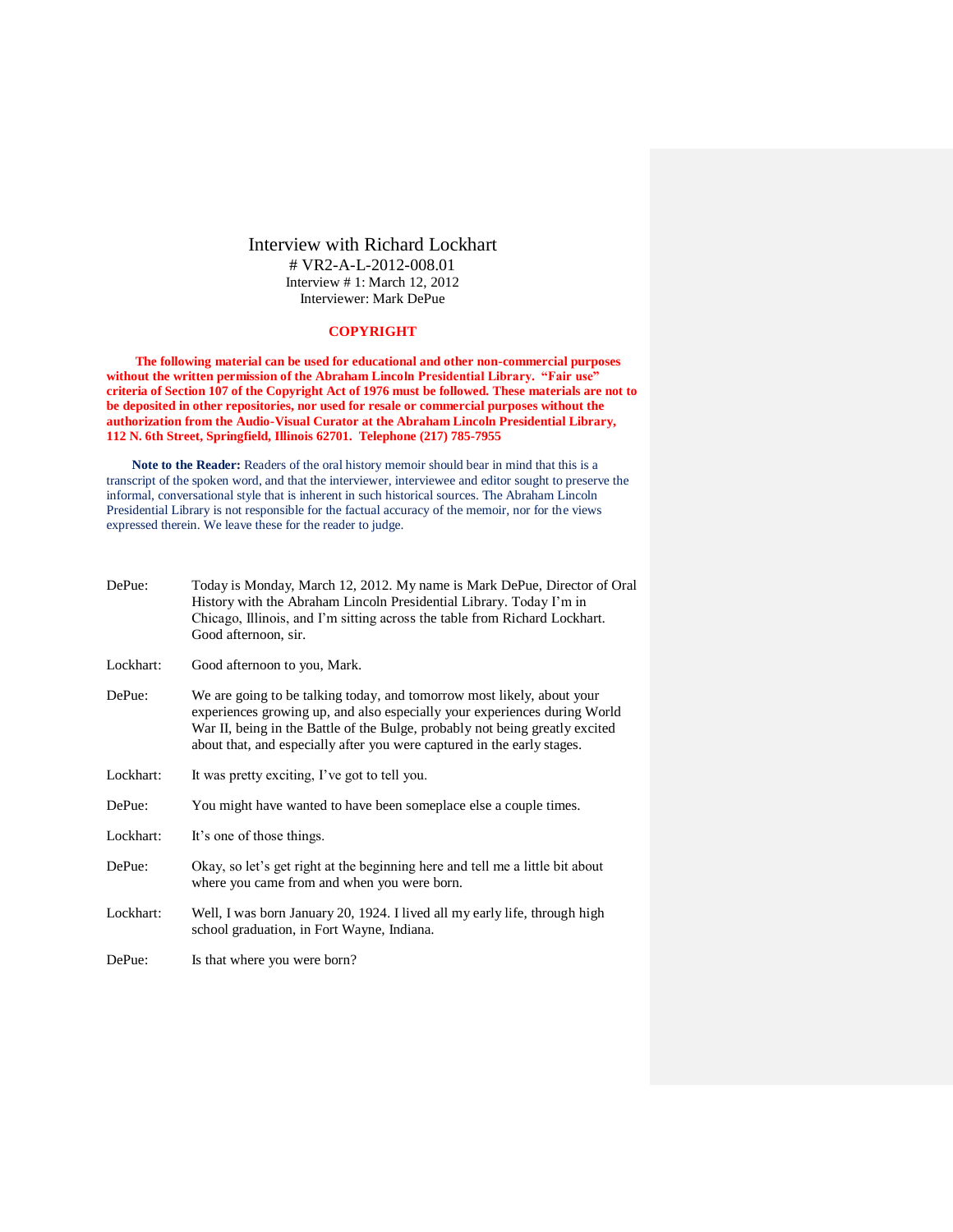Lockhart: I was actually born across the border in Lima, Ohio, which was my father's home and his sister's, and his father was still living there. And then shortly thereafter, while I was still an infant, my parents moved to Fort Wayne, sixtyfive miles away. I have no brothers or sisters. My parents of course are long gone. I have two children now, one that lives in Albuquerque, the other lives most of the year in Florida, or sometimes he lives part of the year in Chicago.

> My first memory of anything of a public nature was the 1932 presidential election between Herbert Hoover and Franklin Roosevelt. It seemed like all through the schooling in Fort Wayne, every time there was a presidential election, there was also an election that was done among the students, who they preferred. And so I do remember the '32 election. Of course I voted for Roosevelt. I was eight years old but I was paying attention obviously. The teacher was Republican and voted for Herbert Hoover, and then the next day she was complaining I recall, about it was not right. And so we had another election and so we all decided to support the teacher, so we supported Herbert Hoover on the second vote, but that didn't count. That was my first memory of anything significant happening in the outside world.

The other thing in my youth, long gone youth, was the fact that I had scarlet fever. Now nobody gets scarlet fever today but once upon a time in the thirties, it was a serious disease among children in fact, because I had it twice. I thought I had it beaten and then it came back. And I do recall being out of school for a long, long time, so long a time that I was set back a semester, as a matter of fact. But what I remember about it is on the outside of the house, they put a big red sign which said "Scarlet Fever." I would see people walking down the sidewalk and they saw the sign, they would cross the street and go on the other side as if there was some kind of a contagion that they might pick up.

I do remember being poor basically. My father never had a steady job during the thirties.

DePue: Do you know what he did in the twenties, in your early, early years?

Lockhart: No. He did not graduate from high school that I'm aware of. I have a feeling that he came to Fort Wayne when the Fort Wayne International Harvester plant opened up and he worked there for a while, probably in the midtwenties. And then the Depression came and International Harvester cut back on employment so he lost his job, and he just had temporary work from there on. My mother had a job as a secretary.

> One thing growing up in the Depression, you know the price of everything. So my mother had a job that paid seventy-five dollars a month. We lived in a single-family cottage, nothing special about it. We never had a car. I never had a car growing up at all. I never went on vacation with my parents, never went to a restaurant growing up anyway, with my parents, and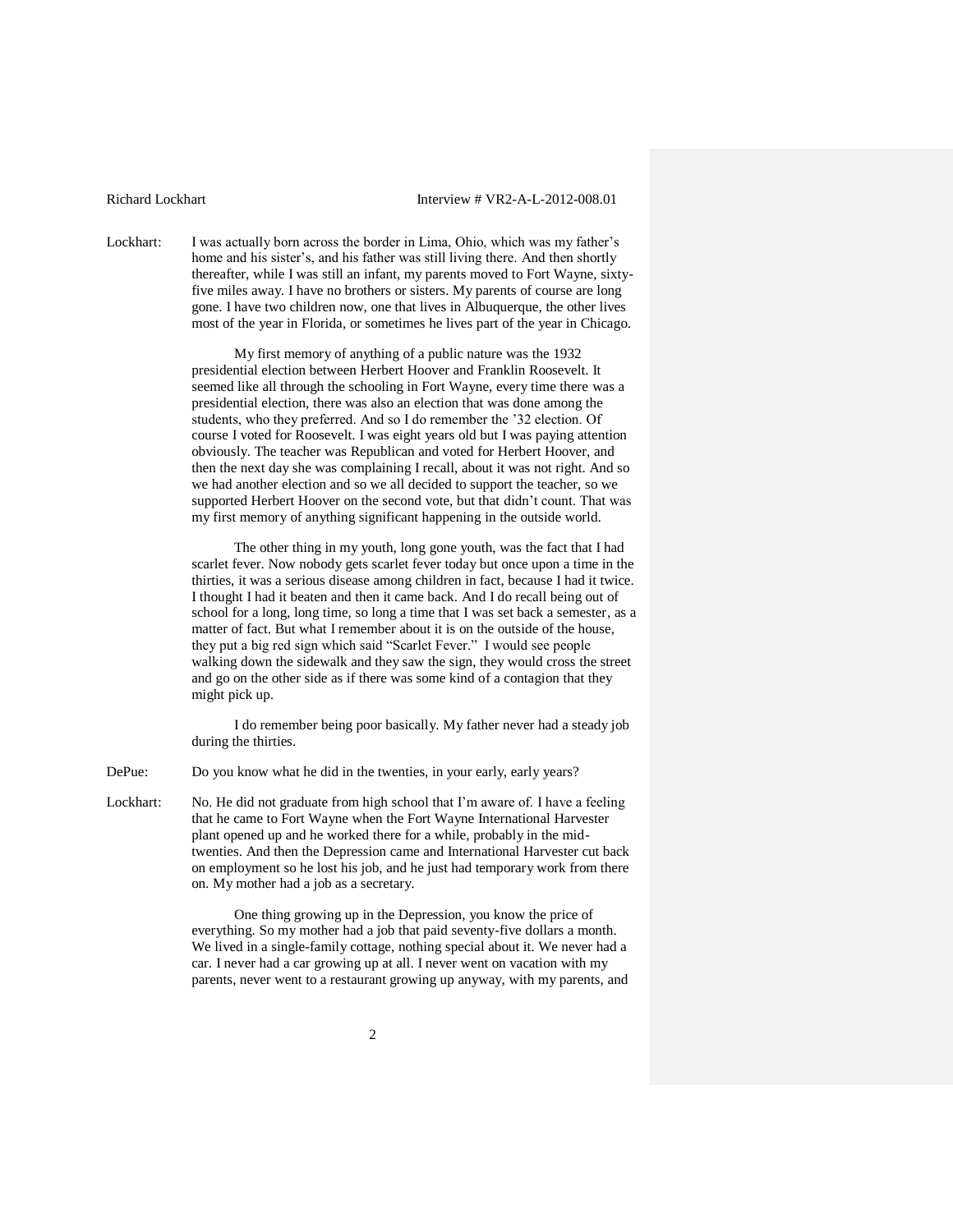it was not a pleasant time. I can remember sometimes we just couldn't pay the electric bill; they shut off all the electricity. All the houses were coal fired then and coal was five dollars a ton. It was bituminous, it was high sulfur coal, and it was five dollars a ton, and trying to make that ton of coal last as long as possible without freezing.

Like I say, you remember the prices of everything when you're poor. The newspaper was, I think, three cents. The public transportation was seven cents. I was glad when things got better, which didn't take place until about 1939. Things got considerably better mostly because of the preparation that the United States was engaged in for the world war that was to come not very long away. It was not very far away anyway.

- DePue: What was your father's name?
- Lockhart: My father's name was William. His father's name was William and his father's name was William. So I'm the first non-William in the Lockhart family for a long while.
- DePue: Lockhart, what ethnicity is that?
- Lockhart: Scottish.
- DePue: Had they been in the country for a long time?
- Lockhart: I think a fair amount, or at least had been in Canada; I think some of them came down from Canada. And it just so happens my son and I went to Scotland just last year, on Thanksgiving, and I traced back where the Lockhart clan was in Scotland. So we went to the place where it looked like anyway on the clan map, a little town called Lanark, and what do you know, there was Lockhart Drive, and we have a picture of Dick Lockhart standing next to the street sign saying Lockhart Drive.
- DePue: Were the Lockharts highlanders or lowlanders?
- Lockhart: Lowlanders. This is the lowland part, south of Edinburgh, as a matter of fact.
- DePue: How about your mom's maiden name?
- Lockhart: Her maiden name was Dillon, Mary Dillon. She lived in Warren, Ohio, with her three sisters and two brothers.
- DePue: Do you remember growing up; did it seem like your family was poorer than a lot of the other families that you were associating with?
- Lockhart: No. It seemed like they were poor like everybody was poor, except we didn't have a car. Not a lot of people, but a number of them did have cars. We never had a car.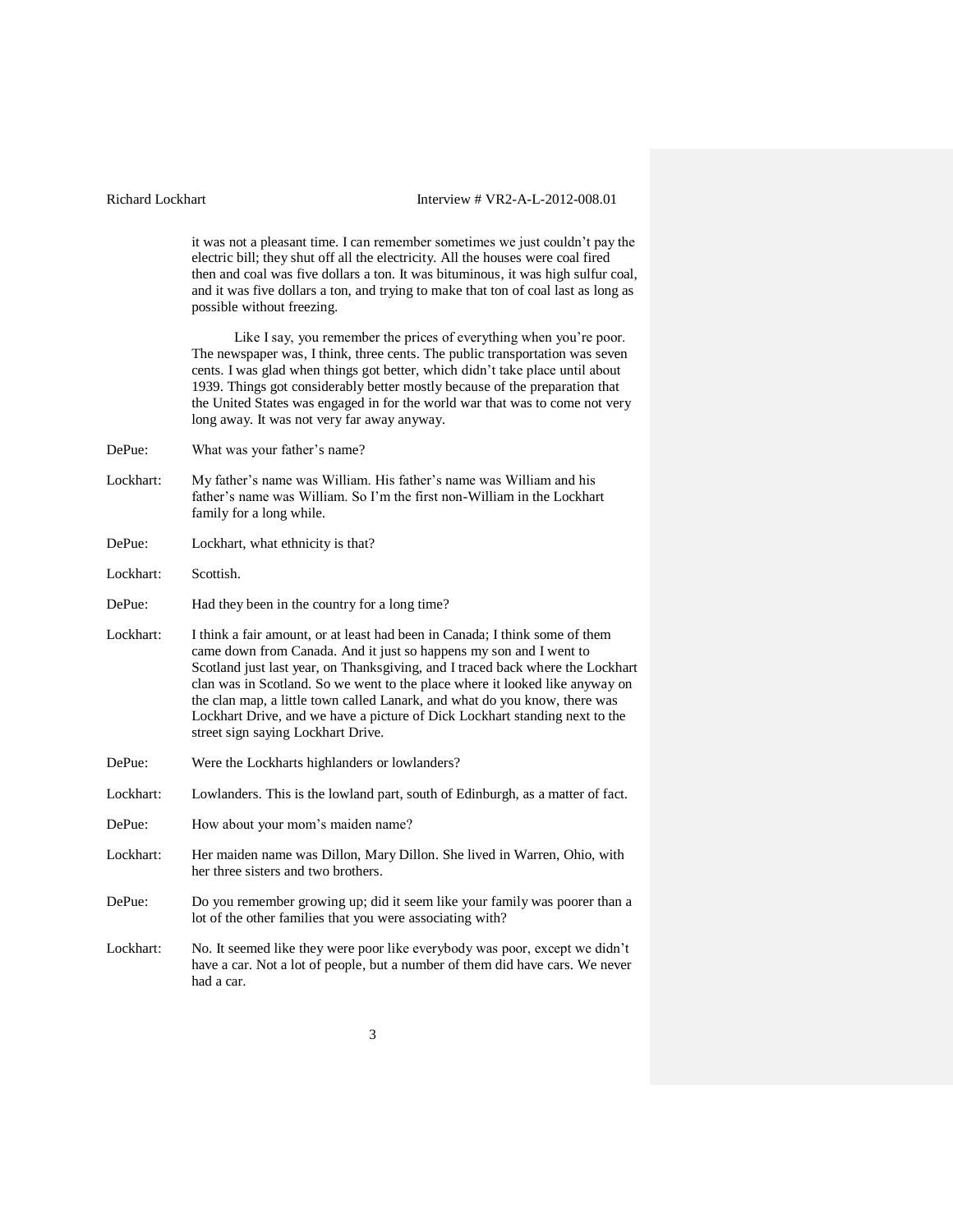| You mentioned that newspapers were what, three cents a day?                                                                                                                                                                                                                                                                                                        |
|--------------------------------------------------------------------------------------------------------------------------------------------------------------------------------------------------------------------------------------------------------------------------------------------------------------------------------------------------------------------|
| Three cents, yes.                                                                                                                                                                                                                                                                                                                                                  |
| Was that something the family could find its way to afford?                                                                                                                                                                                                                                                                                                        |
| Yes. Fort Wayne had two newspapers; a morning paper which is kind of a<br>Democratic supporting newspaper, and the evening paper, the News-Sentinel.<br>I think now the city only has one newspaper. But they were three cents. We<br>always got the evening paper.                                                                                                |
| That was a Republican paper?                                                                                                                                                                                                                                                                                                                                       |
| That was a Republican paper. It just so happens, when I joined the service in<br>the spring of '43, I took out a subscription in the morning paper, the Journal<br>Gazette; that's a democratic oriented newspaper. I wanted to keep touch with<br>my hometown and so that's what I did.                                                                           |
| You mentioned that when you were eight years old you voted for Roosevelt<br>the first chance you got.                                                                                                                                                                                                                                                              |
| In school, right.                                                                                                                                                                                                                                                                                                                                                  |
| Do you remember how your family was voting at the time?                                                                                                                                                                                                                                                                                                            |
| No. I don't know that. I would guess that they voted for Herbert Hoover, even<br>though my father was unemployed. We never talked too much about that, as a<br>matter of fact, for some strange reason.                                                                                                                                                            |
| How about a radio? Did you have a radio in the house?                                                                                                                                                                                                                                                                                                              |
| Yes, we did definitely have a radio, and that was very important because it<br>brought news, it brought entertainment, and it was basically free. Now if your<br>master tube went out that was a problem, but the radio was very instrumental.<br>I still remember hearing Lowell Thomas. I think he came on at quarter to six<br>every night for fifteen minutes. |
| How about some of the entertainment shows?                                                                                                                                                                                                                                                                                                                         |
| <i>Amos 'n' Andy</i> followed.                                                                                                                                                                                                                                                                                                                                     |
| And you hung around to listen to <i>Amos 'n' Andy</i> ?                                                                                                                                                                                                                                                                                                            |
| Yeah, sure.                                                                                                                                                                                                                                                                                                                                                        |
| Did the house that you were living in have indoor plumbing?                                                                                                                                                                                                                                                                                                        |
| Yes.                                                                                                                                                                                                                                                                                                                                                               |
|                                                                                                                                                                                                                                                                                                                                                                    |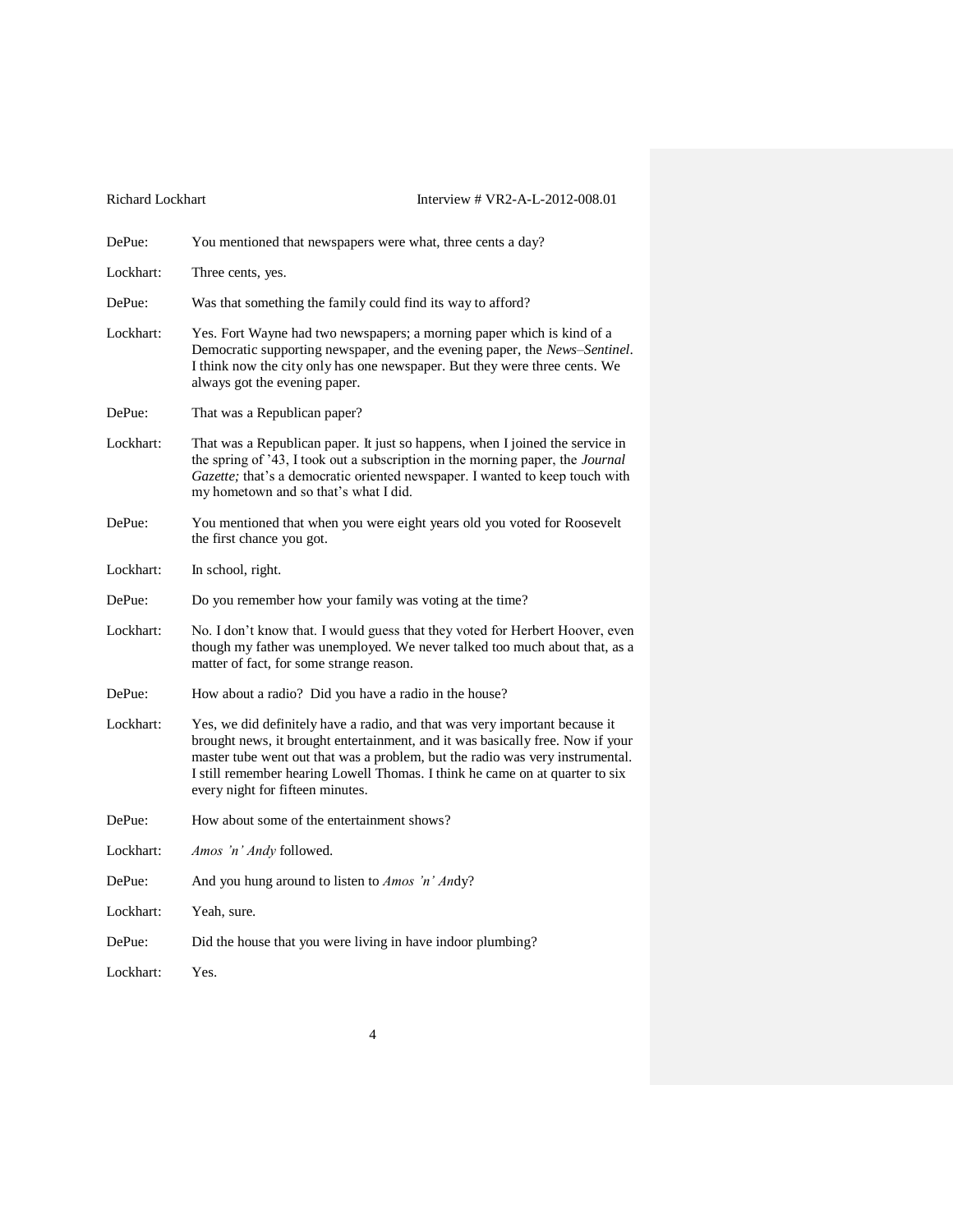DePue: So generally you had a lot of the things that a farm family at the time might not have had.

Lockhart: Right, might.

DePue: Did you think of yourself as being poor?

- Lockhart: If I did, I didn't think too much about it. I knew money was short; definitely I knew money was short, because they don't turn off the electricity just by happenstance. It was a deliberate result of not paying the electric bill. I do remember, when being very young, how did I get money? You go through garbage and find bottles. The bottles were refundable for two cents, so if you could get ten bottles, there was twenty cents right there.
- DePue: What could you buy with twenty cents?
- Lockhart: Well, you could buy a lot of things with twenty cents in those days. You could buy three candy bars for a dime I remember, yeah.
- DePue: So real money it sounds like, for a kid's perspective.
- Lockhart: Yeah. I mean I started a paper route in 1959, when I was fifteen. That's when you're old enough—was anyway.
- DePue: Thirty-nine?
- Lockhart: Nineteen thirty-nine, when I was fifteen. The newspaper route that was available to me was not the Fort Wayne newspapers unfortunately, it was all the out of town newspapers. So I delivered a lot of *Chicago Tribunes*, *Indianapolis Stars*, *Cleveland Plain Dealers*, *Detroit Free Press*, *St. Louis Globe–Democrat*. So I had a route with a lot of people who wanted their old hometown newspaper, and so they dumped them off in my (yard)—and this is the morning—so I had to get up real early with my bicycle and take around these newspapers to the various routes. I do remember, that was my first job basically, where I could get some independent revenue.

Now I do remember the newspaper agency said, "Well, Dick, you may break somebody's window; we're going to have to ask you for a bond. It's ten dollars." My parents couldn't come up with the ten dollars. I had an aunt in Lima, Ohio, who had a good job, so I borrowed ten dollars from her. But like I said, there was evidence: just ten dollars, my parents could not come up with.

- DePue: Well, mentioning that you needed a bond because you might break windows, is—
- Lockhart: I never broke any windows.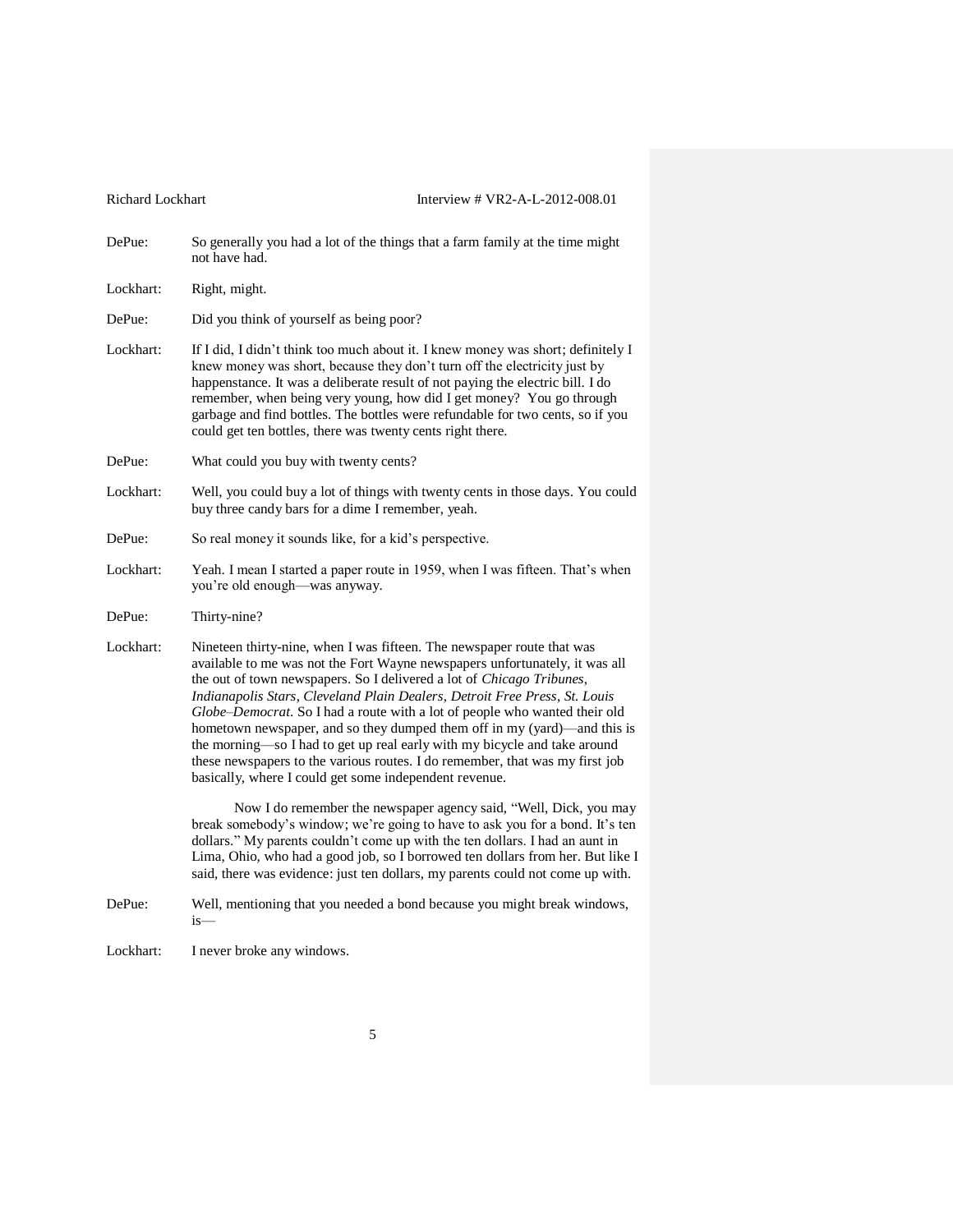| Richard Lockhart | Interview # VR2-A-L-2012-008.01                                                                                                                                                                                                                                                                                                                                                                                                                                          |
|------------------|--------------------------------------------------------------------------------------------------------------------------------------------------------------------------------------------------------------------------------------------------------------------------------------------------------------------------------------------------------------------------------------------------------------------------------------------------------------------------|
| DePue:           | I'm guessing though, you got yourself a pretty good throwing arm out of the<br>deal.                                                                                                                                                                                                                                                                                                                                                                                     |
| Lockhart:        | Could be, could be, and a bicycle too. I was very fond of my bicycle. I<br>remember one day, probably maybe when I'm a little older, I bicycled to Van<br>Wert, Ohio, which is about eighty miles away, and these are on two-lane<br>highways, U.S. 30, which is not safe to do. I had a balloon tire bicycle, but I<br>felt a sense of accomplishment.                                                                                                                  |
| DePue:           | Was there something in Van Wert you were seeing?                                                                                                                                                                                                                                                                                                                                                                                                                         |
| Lockhart:        | No, no. It was just a goal.                                                                                                                                                                                                                                                                                                                                                                                                                                              |
| DePue:           | Was your family religious?                                                                                                                                                                                                                                                                                                                                                                                                                                               |
| Lockhart:        | My mother was somewhat. She liked to sing in the choir and she did a lot of<br>that in Fort Wayne. She sang in the choir, in the Presbyterian Church, and my<br>father kind of went along, I think. I think they were both Christians, shall we<br>say. I kind of got out of that when I was in the Army and I've never been back<br>to the religious world, shall we say.                                                                                               |
| DePue:           | Tell us a little bit about high school then. When did you start high school,<br>what year would that be?                                                                                                                                                                                                                                                                                                                                                                 |
| Lockhart:        | That would be 1938, the fall of '38. Southside High School, Fort Wayne,<br>Indiana.                                                                                                                                                                                                                                                                                                                                                                                      |
| DePue:           | Southside.                                                                                                                                                                                                                                                                                                                                                                                                                                                               |
| Lockhart:        | Southside High School. Fort Wayne had three public high schools at the time;<br>North Side, Southside and Central. Not very creative. (laughter) It had a<br>Catholic high school, Central Catholic, and they had a Lutheran. There was a<br>lot of Germans in Fort Wayne, and there was a sufficient number of Lutherans<br>that they had their own high school, grade school.                                                                                          |
| DePue:           | You mentioned that you were already delivering newspapers maybe about a<br>year down the road from that. How about some extracurricular activities?                                                                                                                                                                                                                                                                                                                      |
| Lockhart:        | I can't think of any right now, to tell the truth.                                                                                                                                                                                                                                                                                                                                                                                                                       |
| DePue:           | Sports?                                                                                                                                                                                                                                                                                                                                                                                                                                                                  |
| Lockhart:        | Well, come to think of it, when I was in the seventh grade, I was on the school<br>relay team and we won the city championship. So I was a fast runner. I could<br>have been, probably, on the high school track team if I wanted to, but by that<br>time I was a senior. I did the newspapers when I was a junior and when I was<br>a junior and senior, I worked across the street from the high school, at the<br>student-what did we call them? Soda shop, whatever. |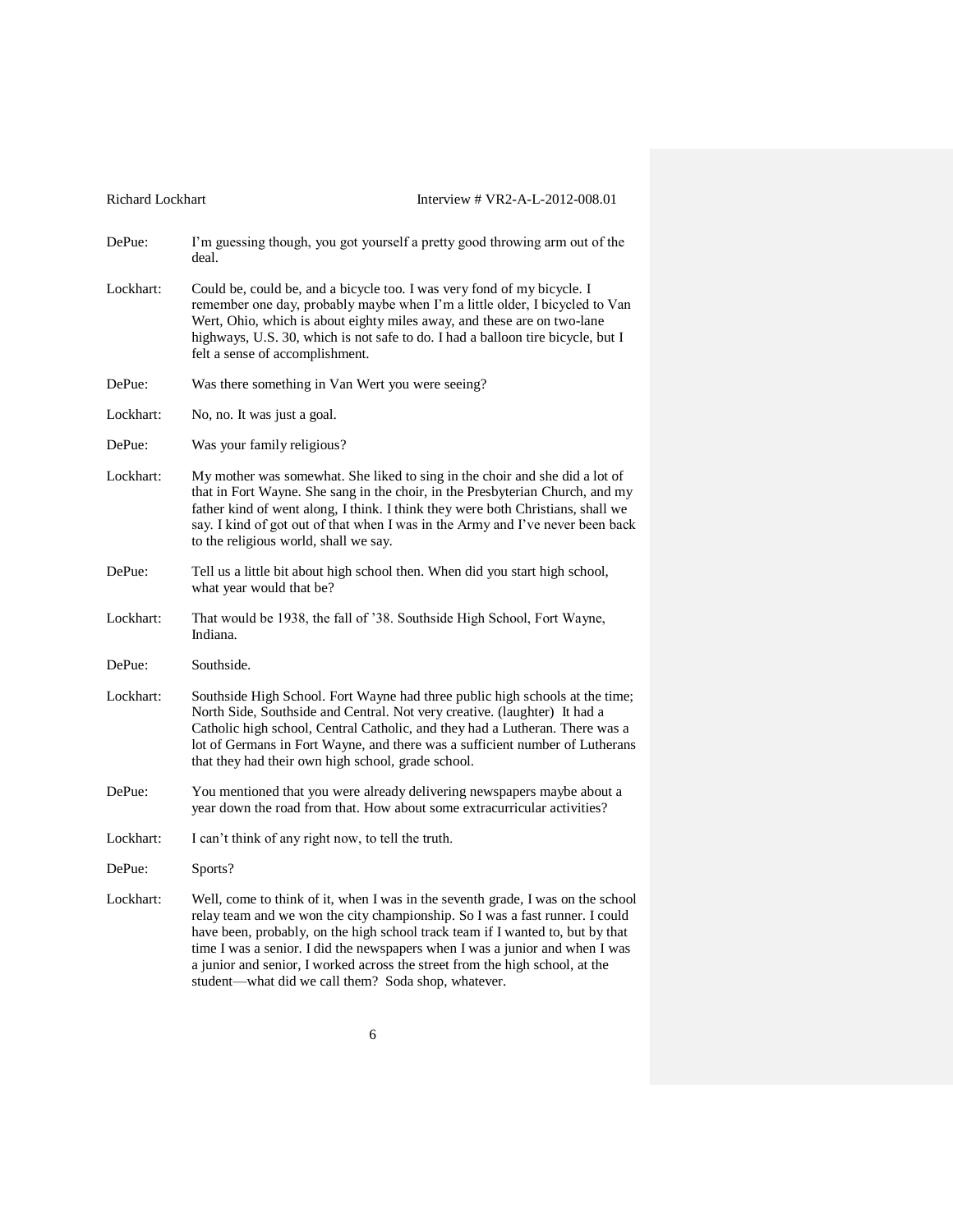| <b>Richard Lockhart</b> | Interview # VR2-A-L-2012-008.01                                                                                                                                                                                                                                                                                                                                        |
|-------------------------|------------------------------------------------------------------------------------------------------------------------------------------------------------------------------------------------------------------------------------------------------------------------------------------------------------------------------------------------------------------------|
| DePue:                  | Right.                                                                                                                                                                                                                                                                                                                                                                 |
| Lockhart:               | So I was a soda jerk at Miller's Dairy Farm Store across the street from<br>Southside High School. I was there for more than a year, until I left town.<br>They started off at twenty cents an hour, and when I left a year and a half later<br>I was making forty cents an hour.                                                                                      |
| DePue:                  | Wow.                                                                                                                                                                                                                                                                                                                                                                   |
| Lockhart:               | But I was earning some money and it was mine basically.                                                                                                                                                                                                                                                                                                                |
| DePue:                  | Talking about being a soda jerk, that's the kind of thing that some people hear<br>and get nostalgic over the good old days.                                                                                                                                                                                                                                           |
| Lockhart:               | Yes. Well, I have my yearbook, I have it here in the house somewhere, and<br>people signed it, "The Best Jerk in Town."                                                                                                                                                                                                                                                |
| DePue:                  | Why did they call them soda jerks? I bet you know the answer to that.                                                                                                                                                                                                                                                                                                  |
| Lockhart:               | Well, just because they made sodas usually with some kind of a faucet device<br>kind of thing. I don't know.                                                                                                                                                                                                                                                           |
| DePue:                  | Okay. So you had a couple jobs as well. The other thing I'm interested in, the<br>first memory you have—public memory you said—was voting in an election<br>in grade school.                                                                                                                                                                                           |
| Lockhart:               | Nineteen thirty-two, right.                                                                                                                                                                                                                                                                                                                                            |
| DePue:                  | So, the world is a busy and increasingly growing dangerous place by the late<br>1930s. Were you paying attention to any of that?                                                                                                                                                                                                                                       |
| Lockhart:               | Yes. I was paying close attention. I followed everything that was happening in<br>Europe or Asia. I can tell you about the Spanish Civil War, which was fought<br>between '36 and '39.                                                                                                                                                                                 |
| DePue:                  | Well, who were the good guys in the Spanish Civil War?                                                                                                                                                                                                                                                                                                                 |
| Lockhart:               | The Republicans, so-called Republicans. These were the people who were the<br>current government, which was kind of a socialist based, as I understand it.<br>The bad guys were the fascists, the people that [Francisco] Franco was the<br>head of, and troops actually from Nazi Germany and [Benito] Mussolini's<br>troops came in to help him, but they prevailed. |
| DePue:                  | Did you know at the time, what it meant to be a fascist or what it meant to be<br>a socialist?                                                                                                                                                                                                                                                                         |
| Lockhart:               | Yes.                                                                                                                                                                                                                                                                                                                                                                   |
| DePue:                  | You did?                                                                                                                                                                                                                                                                                                                                                               |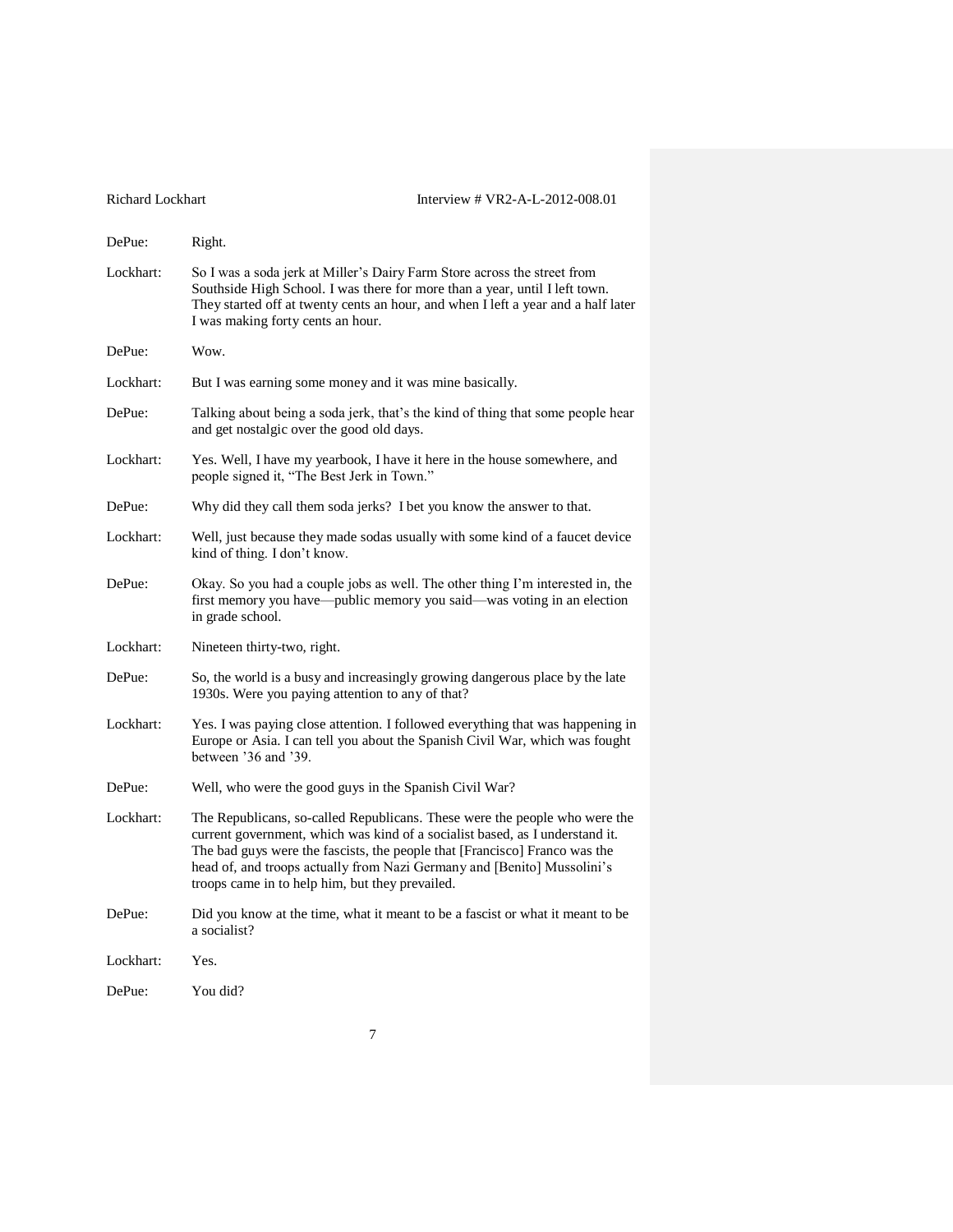| Richard Lockhart | Interview # VR2-A-L-2012-008.01                                                                                                                                                                                                                                                                                                                              |
|------------------|--------------------------------------------------------------------------------------------------------------------------------------------------------------------------------------------------------------------------------------------------------------------------------------------------------------------------------------------------------------|
| Lockhart:        | Yes. I've always been a big reader, you might say.                                                                                                                                                                                                                                                                                                           |
| DePue:           | Was that something that they were teaching in high school as well?                                                                                                                                                                                                                                                                                           |
| Lockhart:        | To some extent, I think might have been, to some extent, but I don't<br>remember any specific segments of that history, focused on that. It was in the<br>newspapers every day, you might say.                                                                                                                                                               |
| DePue:           | This is probably too early for you, but what's your earlier memories of Adolf<br>Hitler and the Nazis in Germany?                                                                                                                                                                                                                                            |
| Lockhart:        | I would say probably in the mid-thirties, '35.                                                                                                                                                                                                                                                                                                               |
| DePue:           | Do you remember the Nuremberg rallies?                                                                                                                                                                                                                                                                                                                       |
| Lockhart:        | Yes. They used to have on the movies, which people went to a lot, myself<br>included, but there were news—what did we?                                                                                                                                                                                                                                       |
| DePue:           | Newsreels?                                                                                                                                                                                                                                                                                                                                                   |
| Lockhart:        | Newsreels, thank you. They were always big, spectacular kinds of events that<br>the Nazis put on. It was scary, basically.                                                                                                                                                                                                                                   |
| DePue:           | That was your reaction, you were not impressed; you were more scared by it?                                                                                                                                                                                                                                                                                  |
| Lockhart:        | Well, because I could see the trend. I had a sense about where this was all<br>going. I knew Mr. Hitler was not a beneficial member of society, shall we say.<br>He talked hate, basically.                                                                                                                                                                  |
| DePue:           | Were you getting the same message, do you think, from both the morning and<br>the evening paper?                                                                                                                                                                                                                                                             |
| Lockhart:        | Yes, I think so. Now the evening paper was much more isolationist, much<br>more like the Chicago Tribune of that period. But there was still-you know,<br>things were news, and both newspapers carried the news, I think. There was<br>an editorial slant no doubt, in both papers, but yeah, I was pretty much aware<br>of what was going on in the world. |
| DePue:           | Was your father in the First World War or is he too young for that?                                                                                                                                                                                                                                                                                          |
| Lockhart:        | No, he was not. I think he had some kind of a hernia operation or something,<br>and by the time that was healed, time was up for enlistments.                                                                                                                                                                                                                |
| DePue:           | Do you remember in 1938, I think it was in the spring of '38, when the Allies<br>basically came to Hitler about the Sudetenland in Czechoslovakia?                                                                                                                                                                                                           |
| Lockhart:        | Yes, sure, I remember that very well.                                                                                                                                                                                                                                                                                                                        |
| DePue:           | And the same kind of feeling in terms of "this isn't good for us"?                                                                                                                                                                                                                                                                                           |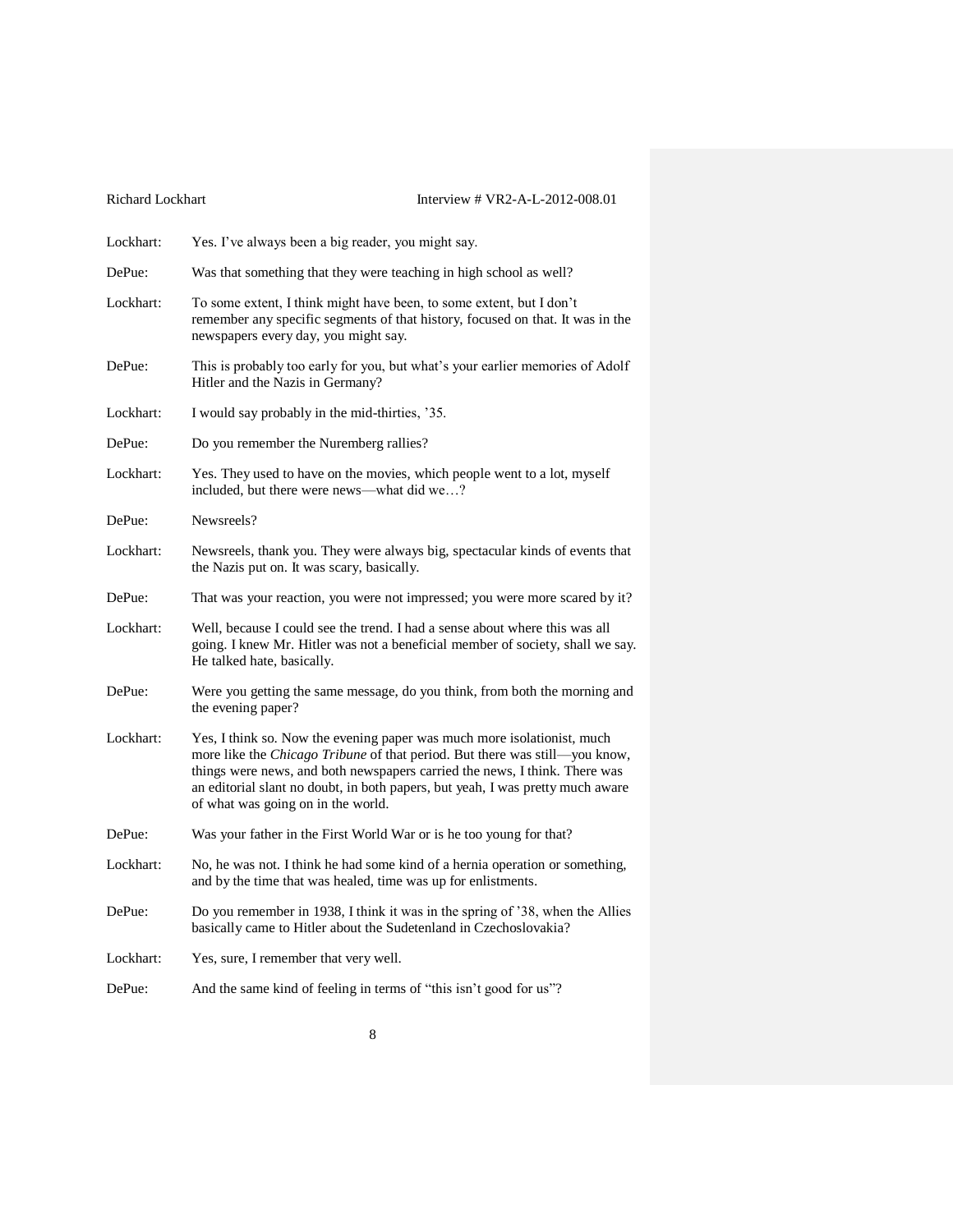- Lockhart: Yes, that's right. It was aggression obviously, and intimidation. It was pretty obvious, it seems to me, any objective view of what was happening in Europe, I mean they were just taking countries. Mussolini takes Albania over Easter, and then he had been fighting in Ethiopia. I followed that as well. Europe was full of, you might want to say, aggressive dictators at the time: Franco, Mussolini, Hitler. And even in some of the other places like Poland. Spain and Portugal were both fascist countries. Obviously Russia was a dictatorship.
- DePue: Did you have an opinion about the communist government in Russia, in the Soviet Union at the time?
- Lockhart: Yeah, I didn't like them either, for the repression that was involved in it, yes, the repression.
- DePue: And that's how it was portrayed in the newspapers?
- Lockhart: To some extent. The only thing that I liked about the Russians is they and the Germans hated each other. So I figured, well that's good. The two bad bunches hate each other and so, you know, maybe something beneficial will come out of that or maybe they'll destroy each other in the process. I don't know, that's the only thing. There was a counterweight, in other words, to Germany.
- DePue: Well, I'm asking a lot more probing questions than I do for most, because you've already expressed that you love history, you've read history your entire life, and obviously you were interested in that time. So I'm interested in the perspective.
- Lockhart: I've even been a part of history, right?
- DePue: Absolutely, a big part of it. Illinois and the United States and world history. How about, were you paying any attention to what was going on in Asia and the Pacific?
- Lockhart: Yes, sure. I followed what Japan was doing in China. I remember when they bombed the American gunboat, the *Panay*. That was I think 1937. Yeah. The Japanese were probably universally hated in this country, more so than the Nazis and the communists, as a matter of fact. Part of it was racial; no question about it was racial. Part of it was they were considered to be manufacturers of junk. If it was made in Japan it was considered junk, basically. And what they were doing in China and the fact that they bombed and I think sunk the *Panay*, which is an American boat, in one of the Chinese rivers. They were just bad people basically, or so viewed anyway.
- DePue: Well the next couple, then, are going to be escalating things. Do you remember when the Nazis invaded Poland in September of 1939?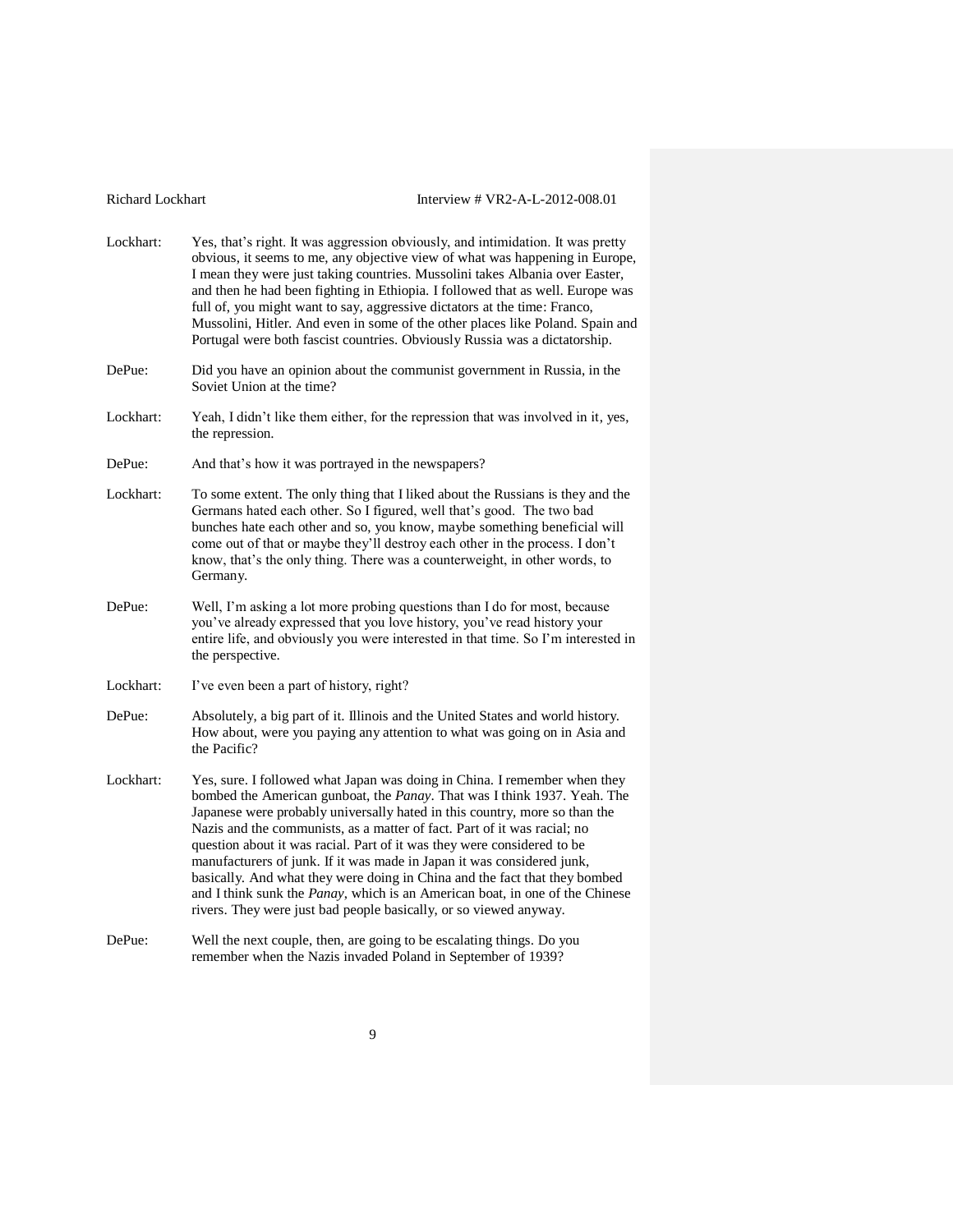- Lockhart: I remember it vividly. I can tell you because they did it on the first of September 1939, and I was delivering the *Sunday Tribune* on the third of September, and I can remember it as if it was yesterday. I had one of my subscribers, I brought the *Tribune* to them. Well of course, it was the Sunday *Tribune*, so it had been printed probably back on Friday or Saturday, and the man said to me, "Don't bring me the paper", or something to that effect, "World War II has started." On that day, Germany had to back away from the invasion or Great Britain and France would declare war. And so that time was up, and so on the third of September 1939, Great Britain and France went to war with Germany due to the fact that Germany had invaded Poland on the first and had not backed away from that. I remember this vividly, on September third, a Sunday, 1939.
- DePue: The gentleman who said that to you, do you suspect he was old enough to be a World War I veteran maybe?
- Lockhart: Maybe. I kind of doubt it but maybe, maybe.
- DePue: Okay, just curious about that. By that time, were you thinking at all that the military might be one of your career options?
- Lockhart: Not at that time.
- DePue: The next year, the spring of 1940, the Nazis invade the Low Countries and France. It doesn't take long—a couple months—that France falls.
- Lockhart: It was amazing to me, because I had paid some attention to World War I and realized that Germany lost the war, definitely lost the war, and here they were taking on the same people that beat them in World War I. The rumor talked about the French Army was the greatest army in Europe; that was the talk. They turned it over; in six weeks they were destroyed basically, so it was a real shakeup to everybody, to have France defeated and the British really driven off the continent at Dunkirk. Of course, that was a presidential election year and Roosevelt was up for his third term. And I think a lot of people were kind of nervous about what was happening and they didn't want to change, even though Wendell Wilkie, the Republican candidate, was really a One Worlder, an internationalist, shall we say, an internationalist who was a Republican, and pretty much adopted the same point of view as Roosevelt when it came to foreign policy. But the people I think, in the country, were nervous enough about what was happening in Europe, they didn't want to change the presidency, and Roosevelt was reelected for his third term.
- DePue: So you're paying close attention to what's going on in the world. You're sixteen years old. You see this war get even nastier and England standing all by itself.
- Lockhart: Yeah.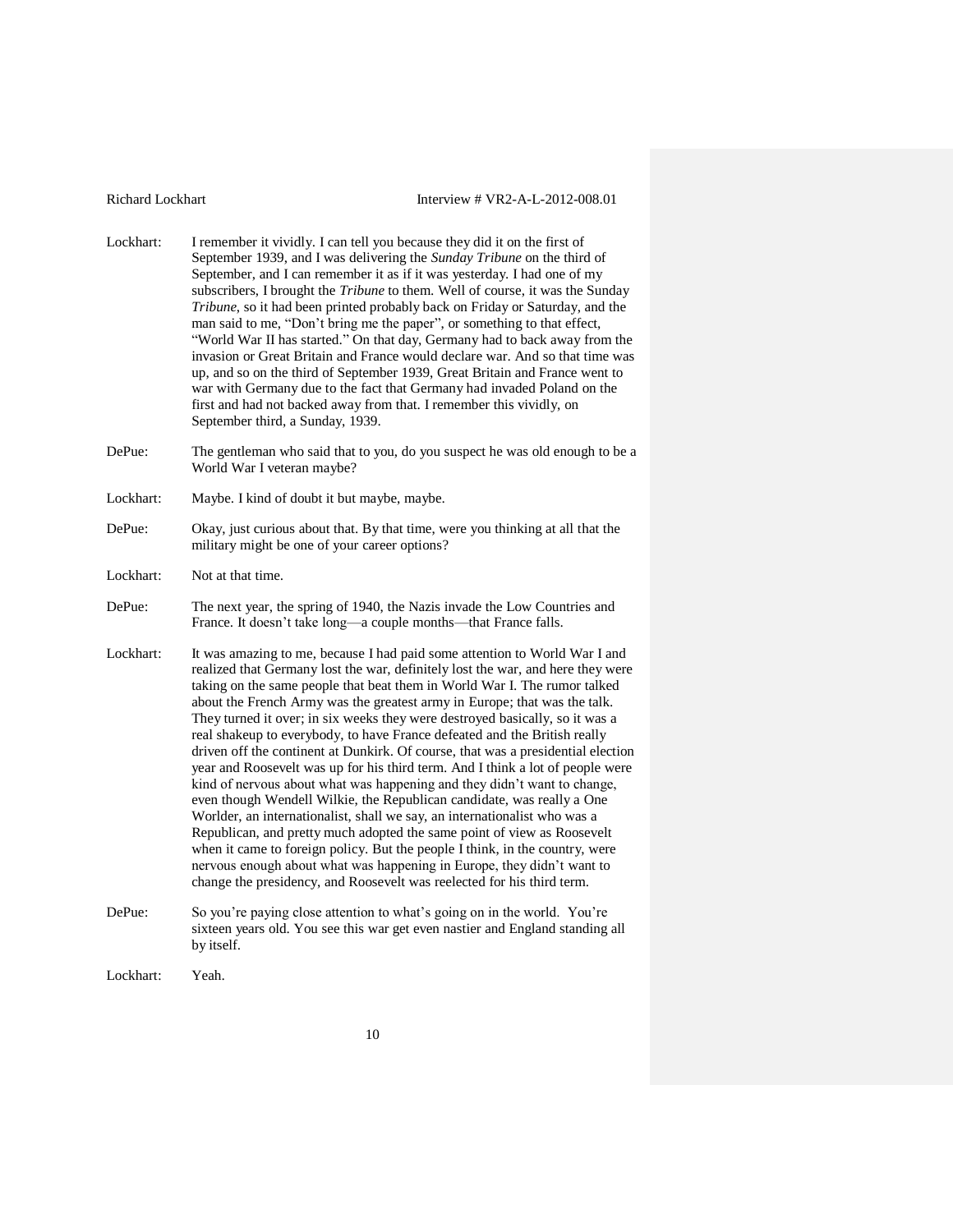DePue: What did you think your future was going to be at that time?

Lockhart: I didn't know for sure at that point in time, until really Pearl Harbor. I thought somehow, these people will fight each other; they'll resolve it somehow or other, in one way or another, but we, the United States, will keep out of it. There was a very strong "America "First, not to get involved with the turmoil going on in Europe, and so I thought that that would prevail. I was really puzzled when I came back—this is on a Sunday of course, I remember it well—I worked at the soda shop, but I was working on that night shift at that time, so I'd come in at 7:00 at night and the guys there told me about this attack by Japan, in Hawaii. I couldn't hardly believe that. Why would they do such a dumb thing as that? We'll destroy them in a couple weeks, burn the whole place down. I just thought they were, you know.

> So when that didn't happen and when the Japanese took the Philippines and Singapore, and of course, at the time we didn't know what kind of damage for sure had been done to the fleet at Pearl Harbor. Of course Germany and Italy did not declare war on the United States until a few days later. But after that point, I could see then, there was an inevitability about the course of this next few years.

- DePue: How it was going to affect you personally.
- Lockhart: I figured I would not be exempt, right.
- DePue: I know that in October of 1941—and this is interesting timing—you had a chance to see Charles Lindbergh. Tell us about that.
- Lockhart: Well, like I say, Fort Wayne was pretty much an isolationist town. It had a large German population and, like I say, very much in the course of action that was taken by the *Chicago Tribune*. There was two large citizens' kind of organizations. One was agitating for American to keep out of the war, called America First, and they had a strong unit in Fort Wayne. The other large organization, which was very weak in Fort Wayne would be my guess, was the Committee to Aid the Allies. I'm not quite saying it right but anyway, so we heard that the America First Committee in Fort Wayne had gotten Charles Lindbergh, who was certainly a well-known hero who had flown solo in 1927 from New York to Paris, was coming to Fort Wayne to give a talk; he was coming to the place at the south end of town, not very far from where I lived, and it was open to the public. So I went and like I said, I didn't agree with the America First position but at least I got to see my first American hero, Charles Lindbergh.
- DePue: But not agreeing with their position, I mean, I would think that's got direct implications on you, that that would suggest that, okay, if war is coming then we need to do something. And that would mean, Okay, I'm going to be of draft age in a year or two.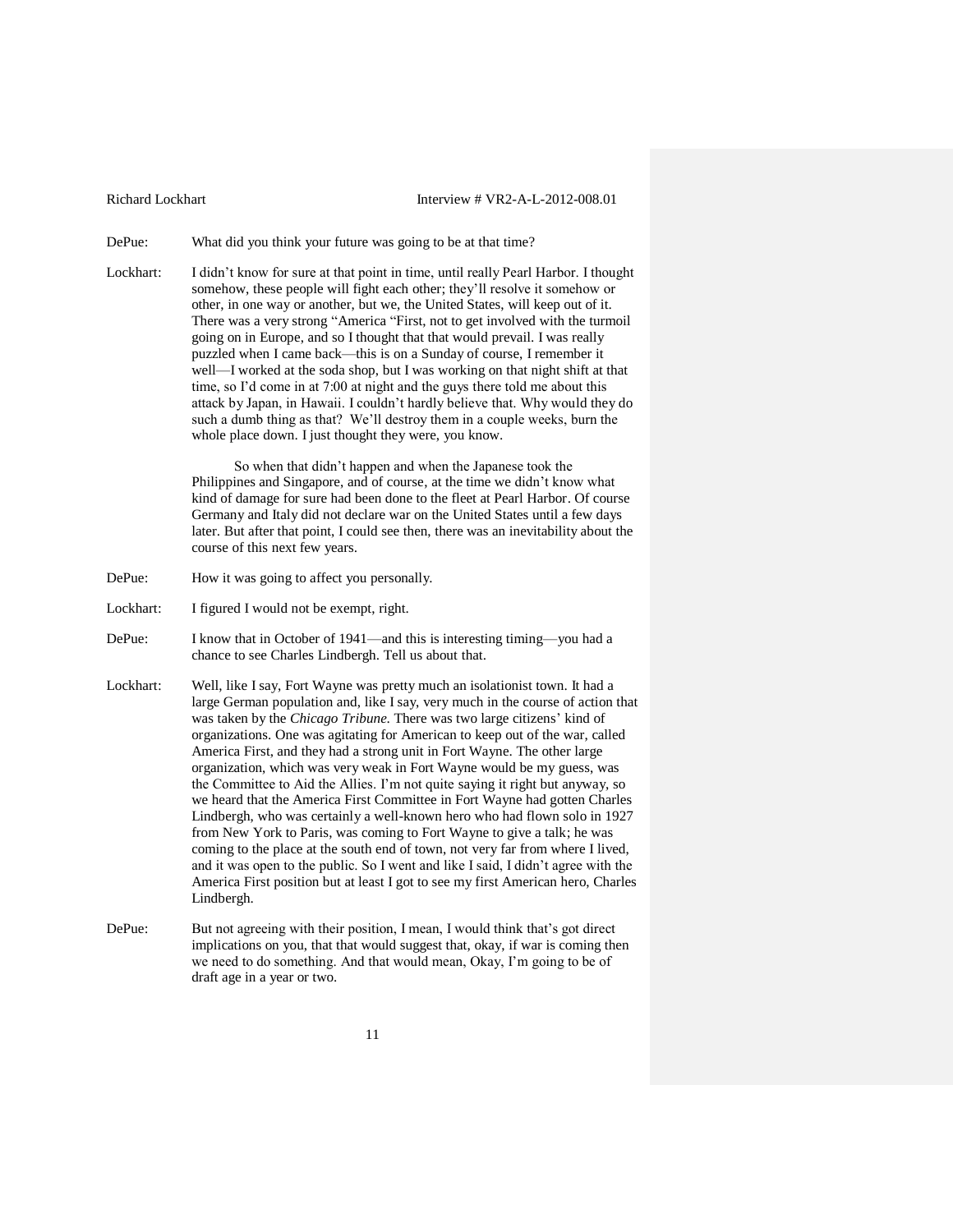| Richard Lockhart | Interview # VR2-A-L-2012-008.01                                                                                                                                                                                                                                                                                                                                                                                                                                                                                                                                                                               |
|------------------|---------------------------------------------------------------------------------------------------------------------------------------------------------------------------------------------------------------------------------------------------------------------------------------------------------------------------------------------------------------------------------------------------------------------------------------------------------------------------------------------------------------------------------------------------------------------------------------------------------------|
| Lockhart:        | Well, I suppose, but the values of the America First people and the<br>isolationists was incompatible with the way I viewed the world, shall we say.<br>It appeared that the allies in Europe could not defeat Hitler. I don't know what<br>the provocation would take but I couldn't see that far ahead, to tell the truth.<br>Hitler solved the problem; he declared war on us.                                                                                                                                                                                                                             |
| DePue:           | Well, you said it just wasn't in tune-you said it more eloquently-but with<br>the way you saw the world. How did you see the world at that time? What<br>was motivating you?                                                                                                                                                                                                                                                                                                                                                                                                                                  |
| Lockhart:        | Well, I was motivated by the sense of adventure, this is history. I had read<br>enough World War I history and other kinds of history. I had not been<br>anywhere outside the Midwest, as a matter of fact. I forgot to mention, my<br>first trip to Chicago was in 1933 for the World's Fair. My dad took me on the<br>Pennsylvania Railroad.                                                                                                                                                                                                                                                                |
|                  | I think in my readings, if I think back on it now, my readings into<br>history kind of led me to realize that this evil was loose in Europe and<br>somehow people would find a way to eliminate it. I'm talking about Hitler,<br>Mussolini, the fascists and so forth. I didn't quite know how that was going to<br>happen.                                                                                                                                                                                                                                                                                   |
| DePue:           | Before December seventh, when you would reflect on what you wanted to do<br>with your life and a career, what were you thinking?                                                                                                                                                                                                                                                                                                                                                                                                                                                                              |
| Lockhart:        | Journalism, as a matter of fact.                                                                                                                                                                                                                                                                                                                                                                                                                                                                                                                                                                              |
| DePue:           | Which would mean you'd probably need to go to college?                                                                                                                                                                                                                                                                                                                                                                                                                                                                                                                                                        |
| Lockhart:        | Yes, definitely.                                                                                                                                                                                                                                                                                                                                                                                                                                                                                                                                                                                              |
| DePue:           | And so how does a kid coming from a very poor background go to college?                                                                                                                                                                                                                                                                                                                                                                                                                                                                                                                                       |
| Lockhart:        | Well it depends. Universities didn't cost very much, if you were going to a<br>place in your own state, and so I ended up going to Purdue. But this was 1942,<br>so the thirties were different than the forties. The forties, people were working<br>full-time, money was starting to be circulating. I can remember when I was<br>sixteen, in the house we had, we finally had a refrigerator. It was ice usually,<br>that we got from the neighborhood iceman. So I was sixteen before I had a<br>refrigerator in my life. In the forties, you could see, it seemed to me, the shape<br>of things to come. |
| DePue:           | What did your dad do for a living once he got into the forties?                                                                                                                                                                                                                                                                                                                                                                                                                                                                                                                                               |
| Lockhart:        | He was working at the various factories and yes, things were better, shall we<br>say.                                                                                                                                                                                                                                                                                                                                                                                                                                                                                                                         |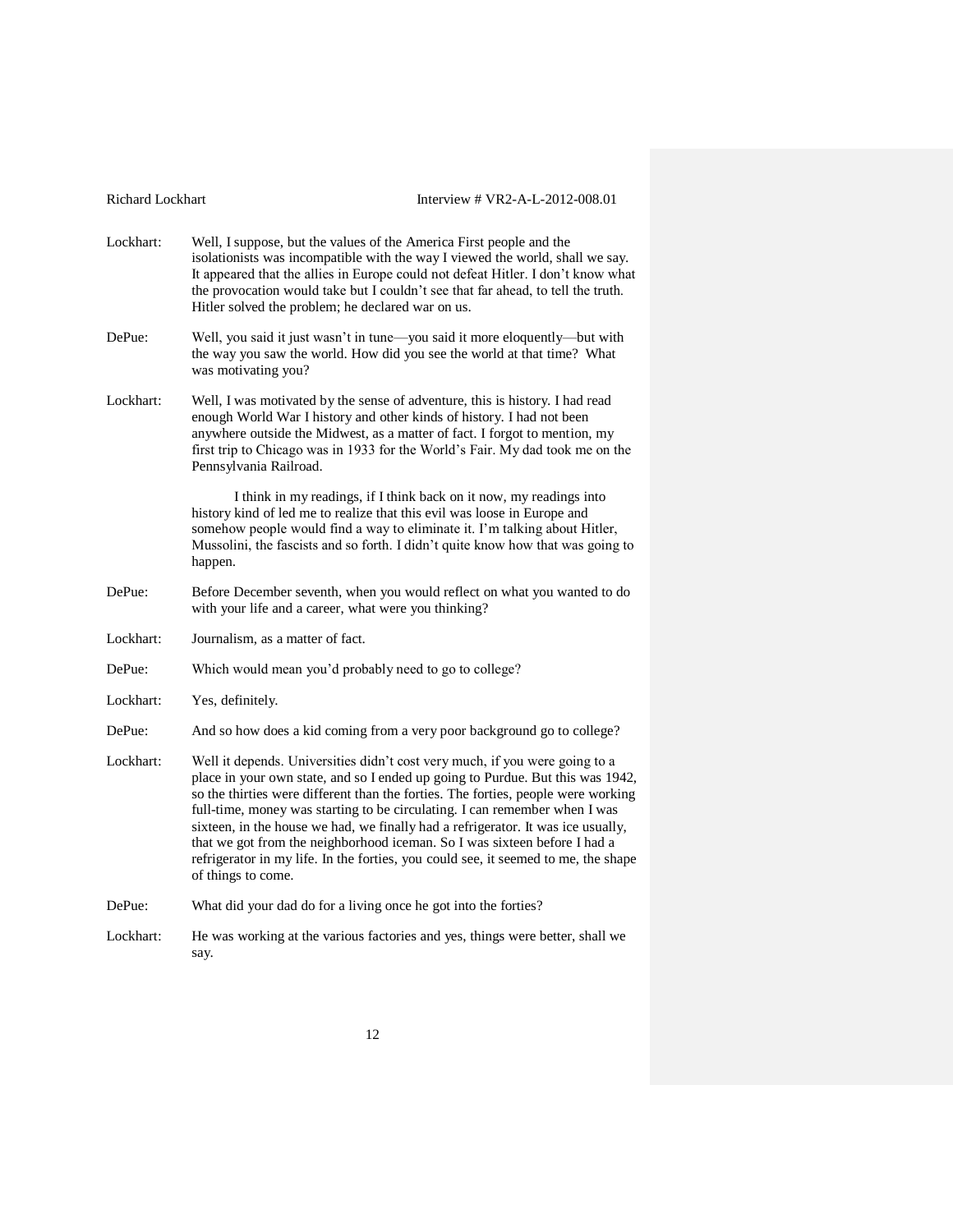| Richard Lockhart | Interview # VR2-A-L-2012-008.01                                                                                                                                                                                                                                                                                                                                                                                                                                                                                                                                                                                                                                                                                                                                                                     |
|------------------|-----------------------------------------------------------------------------------------------------------------------------------------------------------------------------------------------------------------------------------------------------------------------------------------------------------------------------------------------------------------------------------------------------------------------------------------------------------------------------------------------------------------------------------------------------------------------------------------------------------------------------------------------------------------------------------------------------------------------------------------------------------------------------------------------------|
| DePue:           | Can you tell us a little bit about how the mood changed in the United States<br>after Pearl Harbor, from beforehand?                                                                                                                                                                                                                                                                                                                                                                                                                                                                                                                                                                                                                                                                                |
| Lockhart:        | Well, I think people were really mad. I can still recall big lineups of men at<br>the recruiting stations in Fort Wayne the next day. In my office in Chicago I<br>have the red headlines in the newspaper that day. I still have the original<br>newspaper, December 8, 1941. It said, "Japan at War with the U.S.," and it<br>was in red headlines. I still have that newspaper, in perfect shape still.                                                                                                                                                                                                                                                                                                                                                                                          |
| DePue:           | I'm guessing that they didn't use red headlines most of the time.                                                                                                                                                                                                                                                                                                                                                                                                                                                                                                                                                                                                                                                                                                                                   |
| Lockhart:        | No, no. I've never seen it before or since. Anyway, there was an instant<br>reaction that we were attacked, and especially attacked by the Japanese, who<br>were about viewed then as one of the lowest kinds of nationalities out there.                                                                                                                                                                                                                                                                                                                                                                                                                                                                                                                                                           |
| DePue:           | I know that many Americans at that time, just as you are suggesting here,<br>wanted to go get Japan right away but weren't nearly as interested in going to<br>Europe.                                                                                                                                                                                                                                                                                                                                                                                                                                                                                                                                                                                                                              |
| Lockhart:        | That's correct.                                                                                                                                                                                                                                                                                                                                                                                                                                                                                                                                                                                                                                                                                                                                                                                     |
| DePue:           | That would have been your view as well?                                                                                                                                                                                                                                                                                                                                                                                                                                                                                                                                                                                                                                                                                                                                                             |
| Lockhart:        | Well, of course it happened so fast, because Germany and Italy declared war, I<br>think, just four days after Pearl Harbor, so that just changed things and I could<br>see that the direction was going to have to be [in Europe]-because at this<br>time now—we're talking about January of '42. Germany had invaded Russia<br>in the summer of '41 and there was big, heavy fighting going on, and Great<br>Britain provided a kind of jumping off place for any kind of attack against<br>Germany. So it was harder to get to Japan; it was further away. There was also<br>a battle going on in Europe, you might say, with the Russian and the British.<br>The British were bombing in Germany, so I could see that that was where the<br>action was going to start, shall we say, for myself. |
| DePue:           | I'm assuming you graduated from high school in May of 1942?                                                                                                                                                                                                                                                                                                                                                                                                                                                                                                                                                                                                                                                                                                                                         |
| Lockhart:        | June.                                                                                                                                                                                                                                                                                                                                                                                                                                                                                                                                                                                                                                                                                                                                                                                               |
| DePue:           | June. You might not remember this, but I wanted to ask you about the mood<br>of your classmates, especially the men in your class.                                                                                                                                                                                                                                                                                                                                                                                                                                                                                                                                                                                                                                                                  |
| Lockhart:        | That's a good question. I've thought about that. At that time they were not<br>drafting at eighteen; that came a little later. So everybody, myself included,<br>was thinking about going to college and seeing how long we could stay there<br>basically, or what would change. So I went to Purdue, which didn't cost very<br>much. I think they were waiting basically, everybody was just waiting. At<br>Purdue, they had a big ROTC program, which was compulsory basically.                                                                                                                                                                                                                                                                                                                   |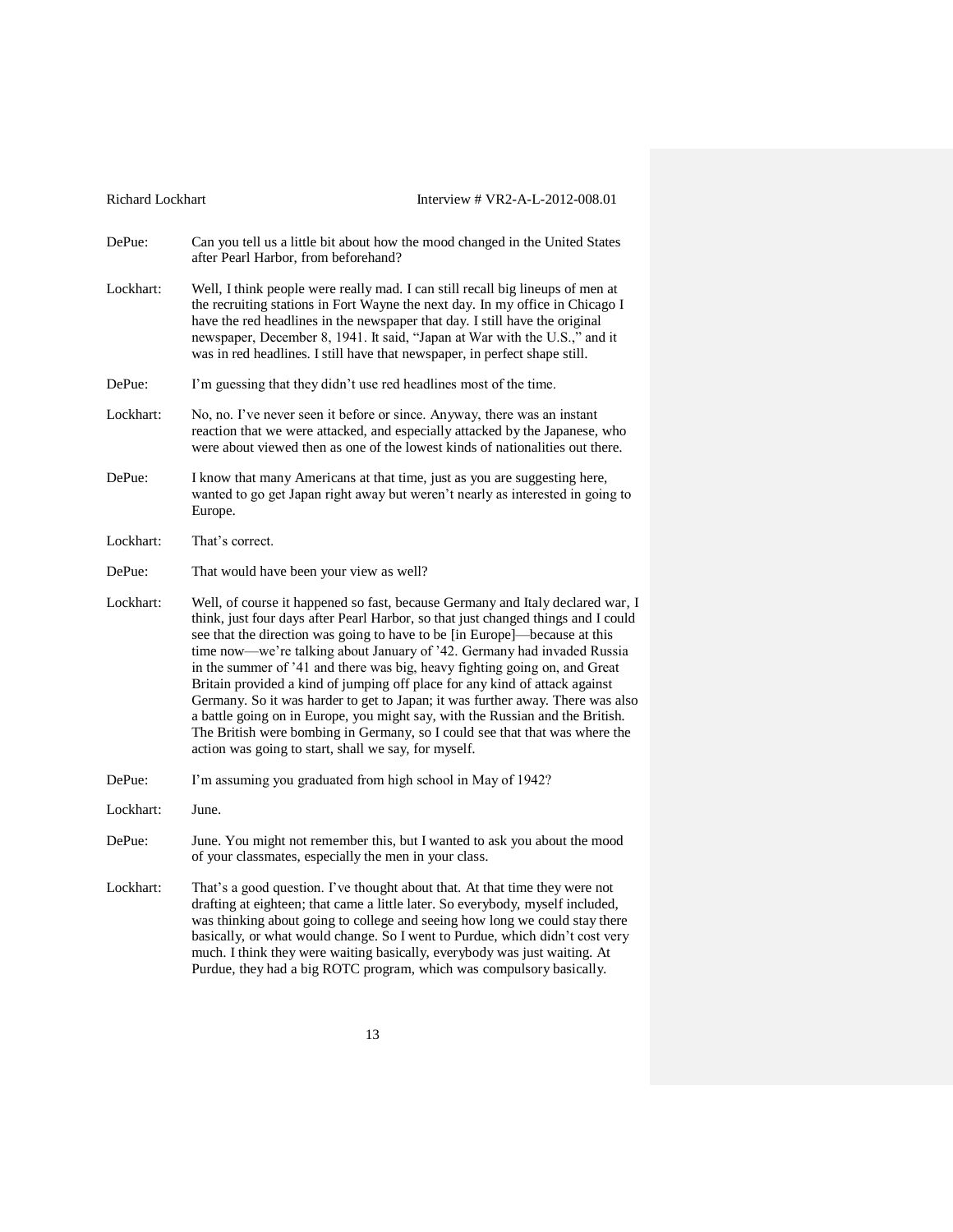DePue: Is Purdue a land-grant college?

- Lockhart: Yeah, ah-huh. It's supported by the state of Indiana. So we had to take ROTC<sup>1</sup>; it was field artillery. Eventually, that's where I enlisted, at Purdue. They had a program called Enlisted Reserve. If you were in intensive ROTC, you signed up for it, you enlisted in the Army. So I enlisted in the Army, December 7, 1942, exactly one year after Pearl Harbor. They said, well, under this, we'll let you finish your semester and then we'll take you. The presumption is, well, they're taking ROTC training, so maybe they'll be more valuable if we take them. I don't know what their thinking was, but if we enlisted in the Army early, they'll let us finish the semester, so I did that.
- DePue: Was there any thought of perhaps going into some kind of officer training program, because you're already in ROTC?
- Lockhart: I didn't think too much about it, to tell the truth.
- DePue: Not one way or another?
- Lockhart: I didn't think I had any choice basically. I didn't think I had any choice.
- DePue: How about one of the other services? Why the Army? Because of the ROTC program being there?
- Lockhart: Maybe. It doesn't register, Mark, anything specific that motivated me one way or another. I wanted to go to Europe just to see Europe, let's put it that way.
- DePue: Those are peculiar circumstances to be going to Europe.
- Lockhart: I got my wish and it didn't cost me a cent.
- DePue: What was your major when you first went to school?
- Lockhart: History. It's still my major.
- DePue: For some reason I was thinking journalism was what you were going to tell me.
- Lockhart: Yes. I was intrigued by journalism. I read a lot of books at that time, when I was a junior and senior in high school, written by war correspondents, and I still have those books upstairs in my library. And so the whole thing of being a participant in the writing of history had kind of a lot of appeal, and getting paid for it, you know, and I thought I had some talent when it comes to writing.

 $\overline{a}$ 

<sup>&</sup>lt;sup>1</sup> ROTC: Reserve Officer Training Corp.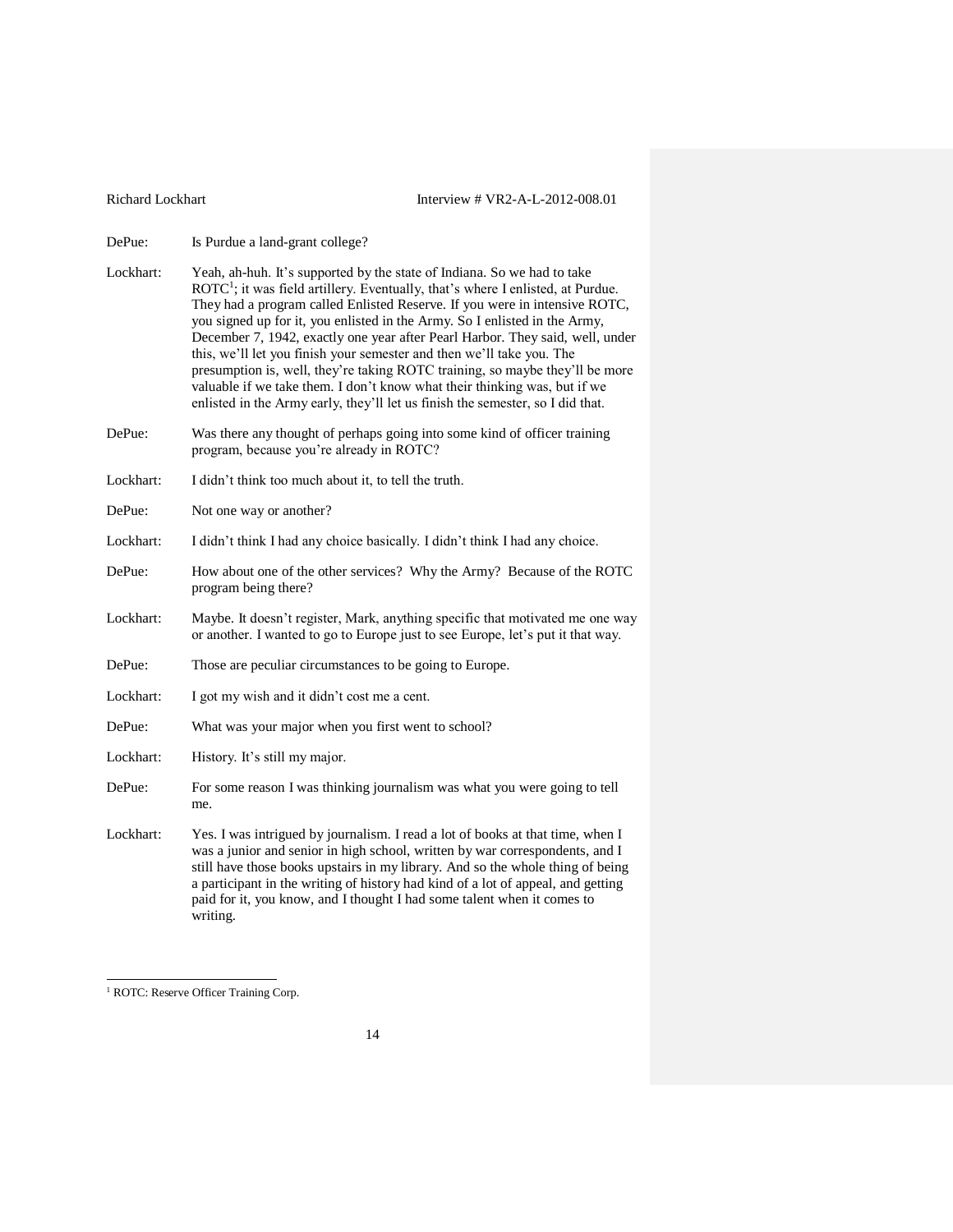| Richard Lockhart | Interview # VR2-A-L-2012-008.01                                                                                                                                                                                                                            |
|------------------|------------------------------------------------------------------------------------------------------------------------------------------------------------------------------------------------------------------------------------------------------------|
| DePue:           | So you could see yourself being a journalist more than being a history teacher<br>someplace?                                                                                                                                                               |
| Lockhart:        | Yes, definitely. Preferably a war correspondent.                                                                                                                                                                                                           |
| DePue:           | Did you have a girlfriend at the time you enlisted?                                                                                                                                                                                                        |
| Lockhart:        | No, I did not. I was bashful. I didn't have a lot of money, we didn't have a car.<br>I didn't know how to dance, so I didn't, and I had a job. I worked forty hours<br>a week at the soda jerk place.                                                      |
| DePue:           | While you were going to school?                                                                                                                                                                                                                            |
| Lockhart:        | While I was going to school.                                                                                                                                                                                                                               |
| DePue:           | In Fort Wayne?                                                                                                                                                                                                                                             |
| Lockhart:        | In Fort Wayne.                                                                                                                                                                                                                                             |
| DePue:           | What's the commute for Fort Wayne and Purdue?                                                                                                                                                                                                              |
| Lockhart:        | Oh, no, I'm talking about in high school. In high school I was working forty<br>hours a week at the soda jerk place.                                                                                                                                       |
| DePue:           | Okay. I guess my question was in reference to when you actually enlisted, you<br>were already at Purdue.                                                                                                                                                   |
| Lockhart:        | I was a student, yeah, I was a student.                                                                                                                                                                                                                    |
| DePue:           | Did you have a girlfriend by that time?                                                                                                                                                                                                                    |
| Lockhart:        | No. In the first place, there weren't many girls at Purdue in those days.                                                                                                                                                                                  |
| DePue:           | Here's my curiosity about that. Most of the male students are figuring they're<br>just marking time because they're going to go overseas, they're going to enlist<br>or be drafted or something. It's got to be a peculiar time to be going to<br>college. |
| Lockhart:        | Yeah, it was, it was. But you knew that you were going to go, and so most<br>people waited for the call to come, shall we say. I accelerated the call by<br>enlisting, that's the only difference.                                                         |
| DePue:           | Where did you end up going to basic training and when?                                                                                                                                                                                                     |
| Lockhart:        | Fort Eustis, Virginia, which was an anti-aircraft replacement training center.<br>Fort Eustis is still there, outside Newport News, Virginia, I think it is.                                                                                               |
| DePue:           | I've been there.                                                                                                                                                                                                                                           |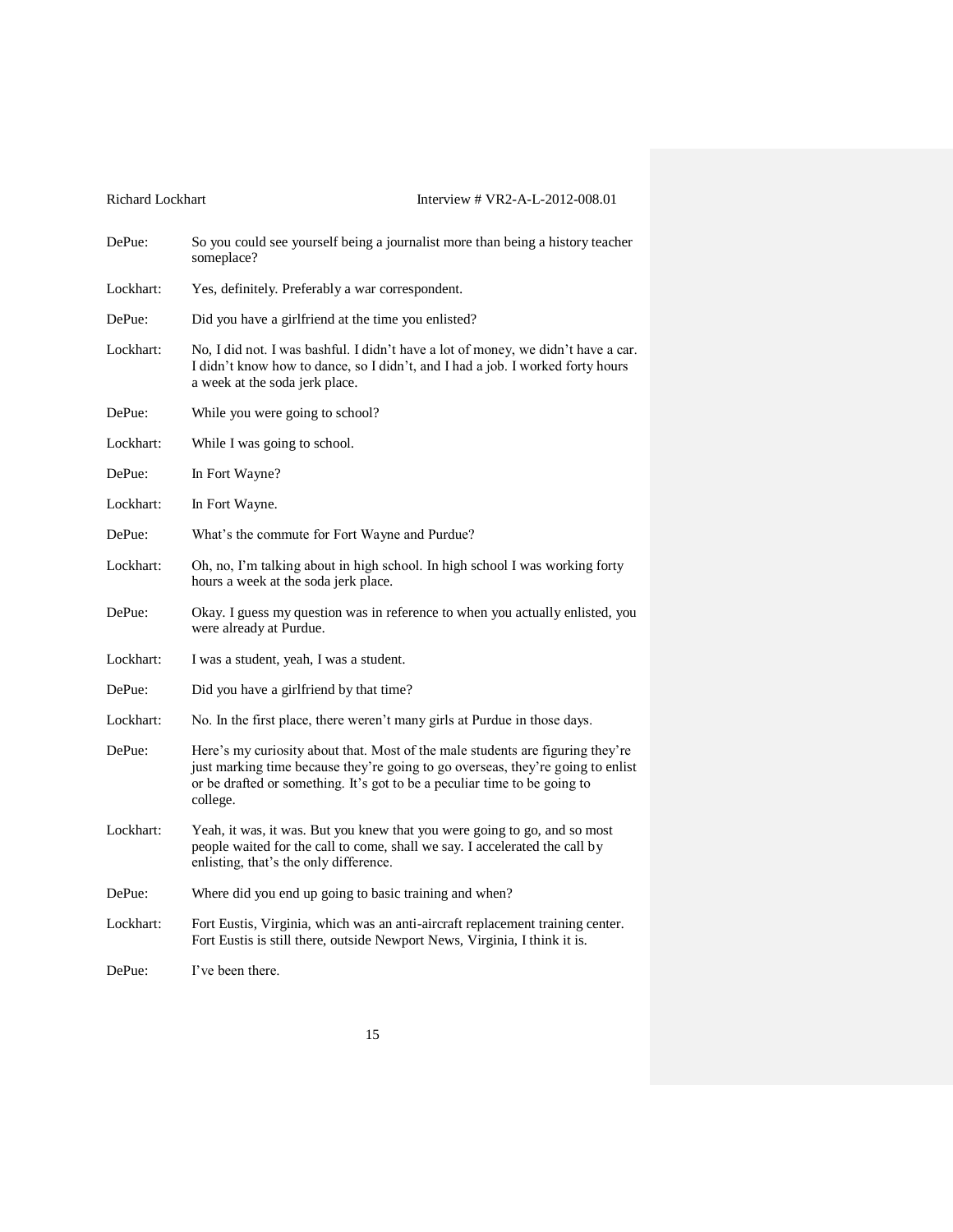| Lockhart: | Yeah? Fort Eustis?                                                                                                                                                                                                                                                                                                                   |
|-----------|--------------------------------------------------------------------------------------------------------------------------------------------------------------------------------------------------------------------------------------------------------------------------------------------------------------------------------------|
| DePue:    | Yes.                                                                                                                                                                                                                                                                                                                                 |
| Lockhart: | We used to call it Fort Useless.                                                                                                                                                                                                                                                                                                     |
| DePue:    | It doesn't take long to get to that one does it?                                                                                                                                                                                                                                                                                     |
| Lockhart: | But it was in a very historical part of the country which I had never been to<br>before, you know, Jamestown and Williamsburg and all those places.                                                                                                                                                                                  |
| DePue:    | A lot of Civil War battlefields fairly close.                                                                                                                                                                                                                                                                                        |
| Lockhart: | Civil War battlefields, Yorktown. I think I had my first beer maybe, in<br>Raleigh Tavern in Williamsburg, Virginia. I think it's still there. I'm sure it's<br>still there.                                                                                                                                                         |
| DePue:    | Do you remember much about going to basic training?                                                                                                                                                                                                                                                                                  |
| Lockhart: | Yes, I do remember, because it was a testing time. It was tough and it was<br>very hot and humid there in Virginia, very hot.                                                                                                                                                                                                        |
| DePue:    | What time did you go there?                                                                                                                                                                                                                                                                                                          |
| Lockhart: | It was in the spring of '43. Yeah, it was tough, you know, but I had no<br>problem with doing it.                                                                                                                                                                                                                                    |
| DePue:    | Do you remember any of your drill sergeants?                                                                                                                                                                                                                                                                                         |
| Lockhart: | I remember most of them, as a matter of fact. I had been a big bicycler, and I<br>was pretty strong in terms of my leg activity, so hiking was no problem for<br>me. I had also been a Boy Scout for a while, so I was in better shape probably<br>athletically than a lot of the guys were. Do I remember—what was the<br>question? |
| DePue:    | Any of your drill sergeants?                                                                                                                                                                                                                                                                                                         |
| Lockhart: | The first sergeant was a name Buc Van, I remember him. The other sergeant<br>was Flickenger, I remember him, yeah.                                                                                                                                                                                                                   |
| DePue:    | Any stories that you recall from those days?                                                                                                                                                                                                                                                                                         |
| Lockhart: | The thing I hated most was KP, kitchen police, which is the euphemism for<br>taking care of the garbage and the dishes and all that. I hated that. I still hate<br>to do that.                                                                                                                                                       |
| DePue:    | But just about everybody got their chance.                                                                                                                                                                                                                                                                                           |
| Lockhart: | The training part did not bother me.                                                                                                                                                                                                                                                                                                 |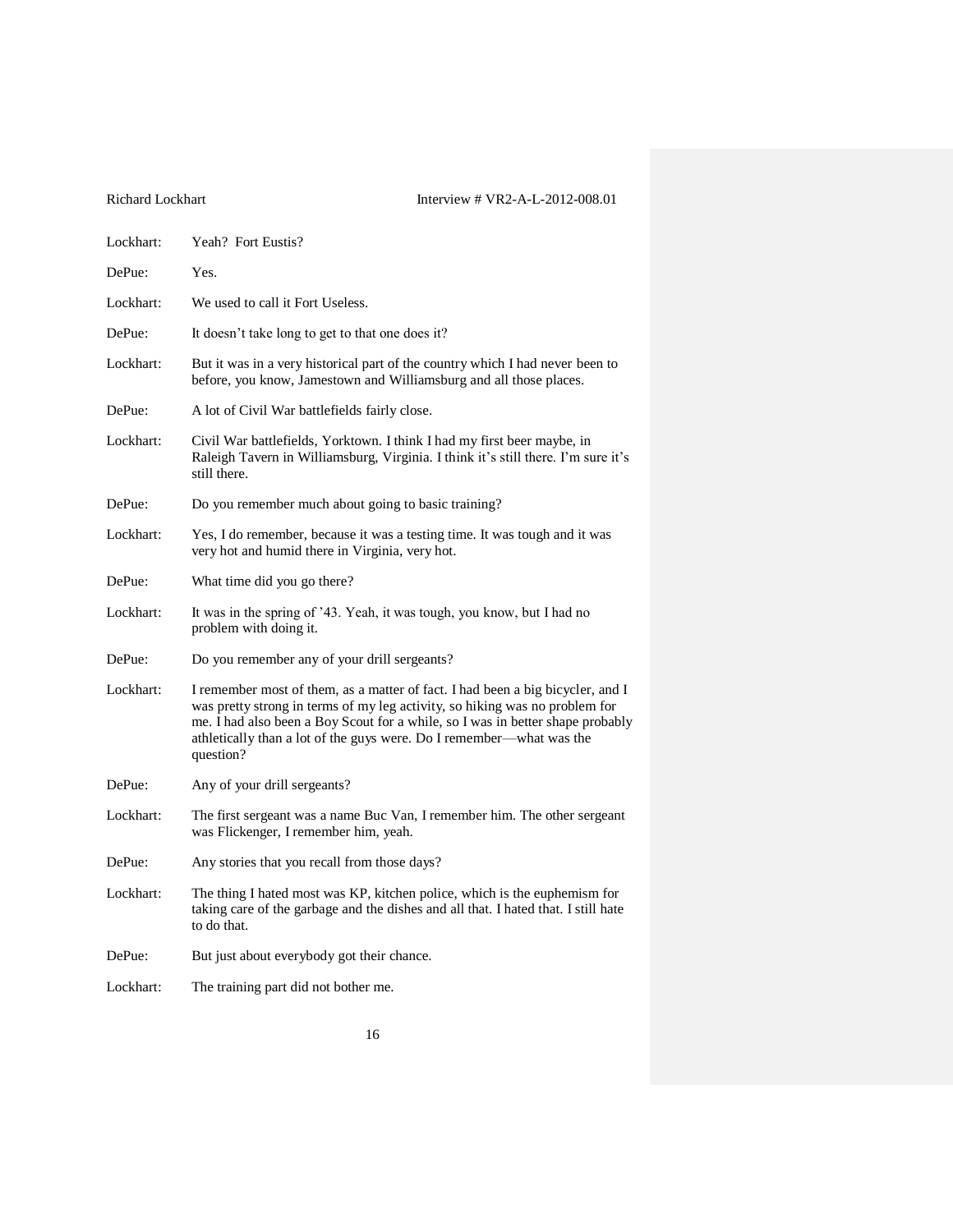| <b>Richard Lockhart</b> | Interview # $VR2-A-L-2012-008.01$                                                                                                                                                                                                                                                                                                                                                                                                                                                                                                                                                                                                  |
|-------------------------|------------------------------------------------------------------------------------------------------------------------------------------------------------------------------------------------------------------------------------------------------------------------------------------------------------------------------------------------------------------------------------------------------------------------------------------------------------------------------------------------------------------------------------------------------------------------------------------------------------------------------------|
| DePue:                  | Where to after that then?                                                                                                                                                                                                                                                                                                                                                                                                                                                                                                                                                                                                          |
| Lockhart:               | I had hoped that I would have been able to go overseas as a replacement. I<br>was not picked for that. They sent me instead, to a place in North Carolina<br>called Camp Davis, North Carolina, north of Wilmington. It's no longer there,<br>of course. It's just a camp and gone. And it was just more antiaircraft artillery<br>training.                                                                                                                                                                                                                                                                                       |
| DePue:                  | You would have finished basic training then, basically in the summer of 1943.                                                                                                                                                                                                                                                                                                                                                                                                                                                                                                                                                      |
| Lockhart:               | Late summer it was, early fall.                                                                                                                                                                                                                                                                                                                                                                                                                                                                                                                                                                                                    |
| DePue:                  | If you had gone overseas as a replacement, you would have been going<br>probably to North Africa or to the Pacific.                                                                                                                                                                                                                                                                                                                                                                                                                                                                                                                |
| Lockhart:               | Maybe, or Italy, yeah.                                                                                                                                                                                                                                                                                                                                                                                                                                                                                                                                                                                                             |
| DePue:                  | I can't remember when we got to Sicily and Italy, but I think it was later in<br>that year.                                                                                                                                                                                                                                                                                                                                                                                                                                                                                                                                        |
| Lockhart:               | I was really kind of frustrated about it. I volunteered for the paratroop but<br>couldn't pass the vision test, so I couldn't do that. And then all of a sudden out<br>came an order, in the early spring of '44 now, that the Army would take<br>infantry volunteers, and the unit you were in could not keep you. If you<br>wanted to volunteer for the infantry, that was priority and you would go to an<br>infantry unit. So I volunteered, when I was in North Carolina, for the infantry,<br>and they sent me, what do you know, to the 106th Infantry Division in Camp<br>Atterbury, Indiana. Back home again, in Indiana. |
| DePue:                  | You're the only child, the only son. Was there a deferment or a classification<br>for that?                                                                                                                                                                                                                                                                                                                                                                                                                                                                                                                                        |
| Lockhart:               | No.                                                                                                                                                                                                                                                                                                                                                                                                                                                                                                                                                                                                                                |
| DePue:                  | Not at that time?                                                                                                                                                                                                                                                                                                                                                                                                                                                                                                                                                                                                                  |
| Lockhart:               | I don't believe so.                                                                                                                                                                                                                                                                                                                                                                                                                                                                                                                                                                                                                |
| DePue:                  | Why the infantry? You had to know that it doesn't get any more dangerous.                                                                                                                                                                                                                                                                                                                                                                                                                                                                                                                                                          |
| Lockhart:               | I liked a certain amount of danger, adventure. I was very turned on by all of<br>that, yeah.                                                                                                                                                                                                                                                                                                                                                                                                                                                                                                                                       |
| DePue:                  | What were your parents, what was your mother telling you?                                                                                                                                                                                                                                                                                                                                                                                                                                                                                                                                                                          |
| Lockhart:               | She regretted that. She said, "You'll be cannon fodder." I can remember she<br>wrote back to me, "cannon fodder," but she couldn't do anything about it, of<br>course. But I was back in Indiana, so I went home every weekend.                                                                                                                                                                                                                                                                                                                                                                                                    |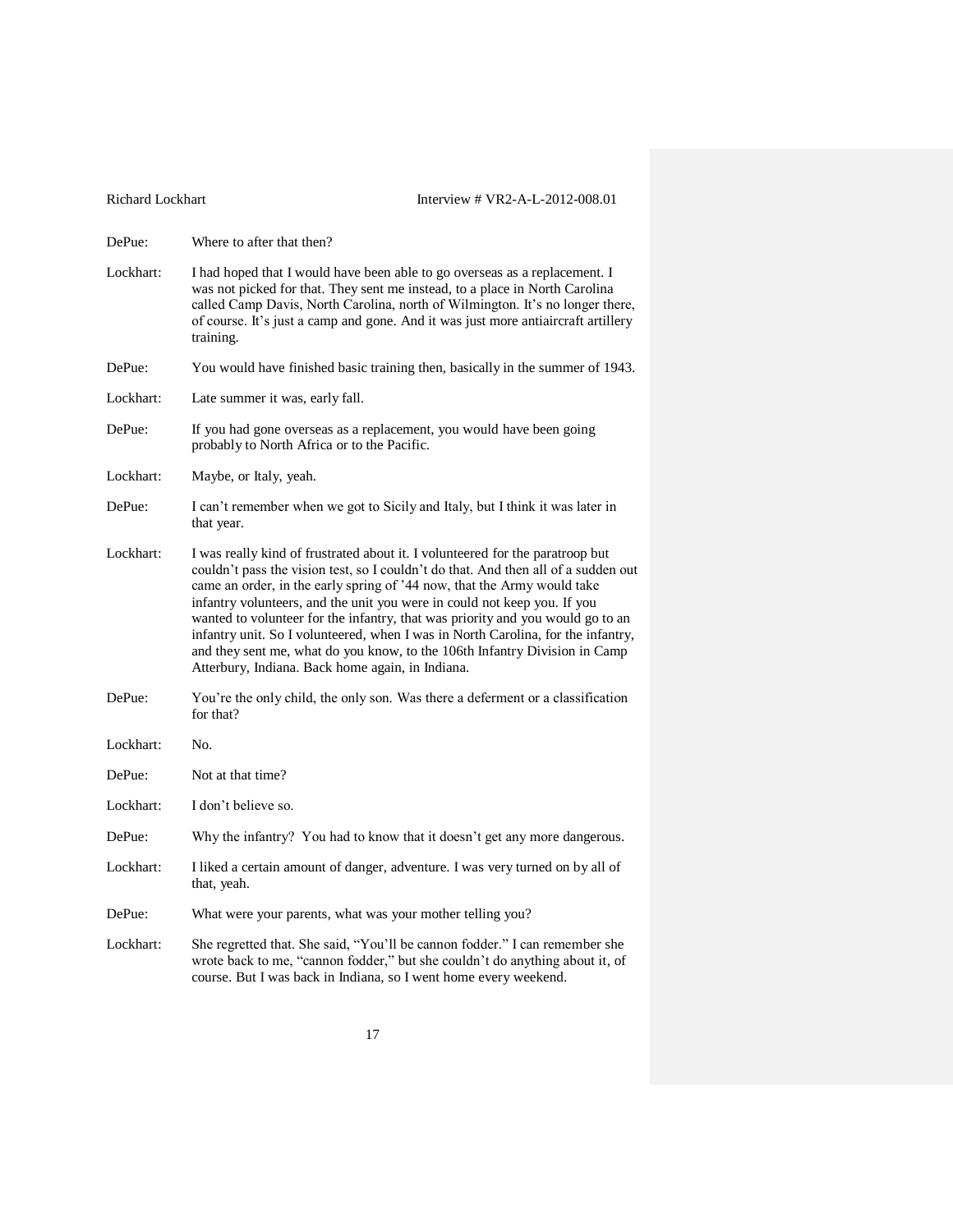| Richard Lockhart | Interview # VR2-A-L-2012-008.01                                                                                                                                                                                                                                                                                                                                                                                                                                                                            |
|------------------|------------------------------------------------------------------------------------------------------------------------------------------------------------------------------------------------------------------------------------------------------------------------------------------------------------------------------------------------------------------------------------------------------------------------------------------------------------------------------------------------------------|
| DePue:           | So antiaircraft artillery wasn't your flavor at all.                                                                                                                                                                                                                                                                                                                                                                                                                                                       |
| Lockhart:        | I didn't want to spend it all in North Carolina. So what happened to that unit<br>that I was in, the battalion that has four batteries in it? Three of the batteries<br>were converted into infantry, involuntarily, shall we say. The other battery<br>remained intact. Went to Fort Bliss, Texas, and never stepped foot out of the<br>country. That was the battery that I had been in once before, so if I had not<br>volunteered, stayed in that, nothing adventuresome would have happened to<br>me. |
| DePue:           | You were adventuresome, but did you have any interest in going into any kind<br>of an officer training program?                                                                                                                                                                                                                                                                                                                                                                                            |
| Lockhart:        | No. That was available but I did not want to do that.                                                                                                                                                                                                                                                                                                                                                                                                                                                      |
| DePue:           | Were you ever tested to do that?                                                                                                                                                                                                                                                                                                                                                                                                                                                                           |
| Lockhart:        | Well, I think you were given an ASTP or some kind of a course, and if you<br>got such and such score you could apply.                                                                                                                                                                                                                                                                                                                                                                                      |
| DePue:           | ASTP?                                                                                                                                                                                                                                                                                                                                                                                                                                                                                                      |
| Lockhart:        | Something like that. ASTP, that stood for "All Safe Till Peace." I remember<br>that.                                                                                                                                                                                                                                                                                                                                                                                                                       |
| DePue:           | I think that was the program when you went back to college and got some<br>training.                                                                                                                                                                                                                                                                                                                                                                                                                       |
| Lockhart:        | That was the one I didn't want to be in. But there was an OT, Officer Training<br>Center. There was something that I conceivably could have volunteered for,<br>but I didn't think I was officer material.                                                                                                                                                                                                                                                                                                 |
| DePue:           | Why not?                                                                                                                                                                                                                                                                                                                                                                                                                                                                                                   |
| Lockhart:        | I don't know. I just didn't think I was ready for that.                                                                                                                                                                                                                                                                                                                                                                                                                                                    |
| DePue:           | You were still awfully young at that time.                                                                                                                                                                                                                                                                                                                                                                                                                                                                 |
| Lockhart:        | I was young and hadn't really had many experiences, you know.                                                                                                                                                                                                                                                                                                                                                                                                                                              |
| DePue:           | Okay. I know that Camp Atterbury wasn't necessarily the last place in the<br>States. You had a couple other postings as well.                                                                                                                                                                                                                                                                                                                                                                              |
| Lockhart:        | Before going overseas, they have these camps that are temporary camps<br>outside all of the ports and the one outside Boston was called Camp Miles<br>Standish. These will not be on any maps because they were secret places.<br>They would bring a division there and they would wait for the ship to come in.<br>Then they would go the next day, from the camp to the ship. So we were put                                                                                                             |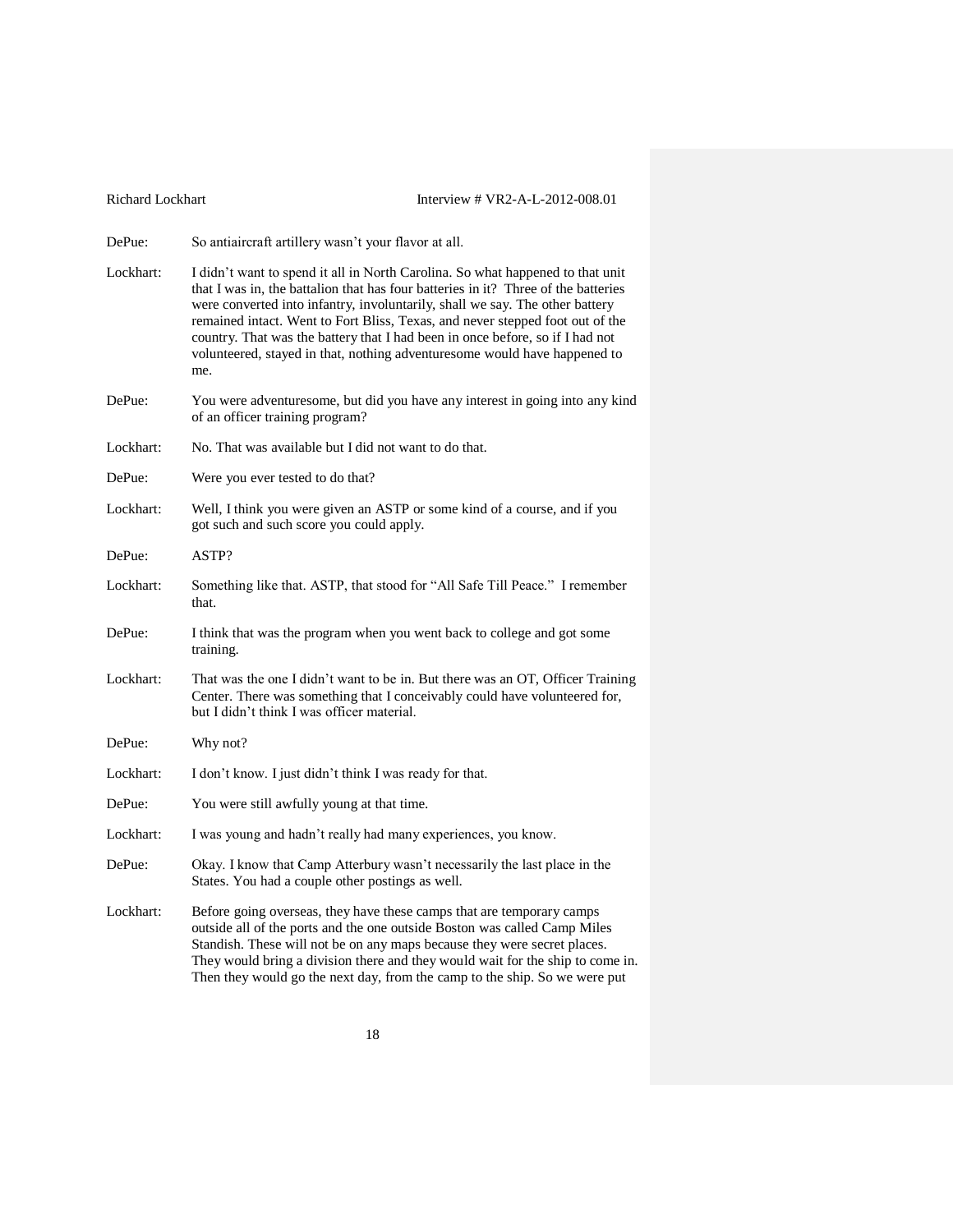on a train at Camp Atterbury; they backed the train into Camp Atterbury and

took us to this Camp Miles Standish outside Boston. Presumably we were there waiting for the ship to take us to England or France or wherever. And all of a sudden we were going to ship out later today almost, and so we all rushed around packing. They put us on a train—that went, not to Boston—that took us to New York, got on the *Queen Elizabeth*. The *Queen Elizabeth* had one division on it, I want to say the 79th Division. They had room for another regiment, three thousand men, so they called up I guess, for the troops that were at Camp Miles Standish, and we were ready so we packed up, ran down, got on the *Queen Elizabeth* and went to Scotland for about five days. So that's how we got to Europe. DePue: What day did you ship out, then? Lockhart: It would be in early October some time; you're talking about from Camp Miles Standish? DePue: Yeah. Lockhart: To Europe. I would say maybe about the tenth, the fifteenth of October, something like that. DePue: October 1944. Lockhart: Yes. DePue: So several months after D-Day landings. Lockhart: Yes. DePue: I want to back up a little bit and ask you a few questions about the nature of the training you got while you were in the 101st. Lockhart: I wasn't in the 101st. DePue: Excuse me, 106th. Lockhart: It was poor training, lousy training. DePue: Why do you think that was the case? What was going on that was making it poor? Lockhart: Well, let me give you some examples. When I go back to basic training, out to the rifle range, the rifle range. Number one, the rifle that we were issued for basic training was a Springfield 03 that was used in World War I. It was altogether a different rifle than the M1. Took us to the rifle range. The targets are 250 yards away; they're stationary. It's not realistic to combat, where you have moving targets, and they may be closer and they may be further away.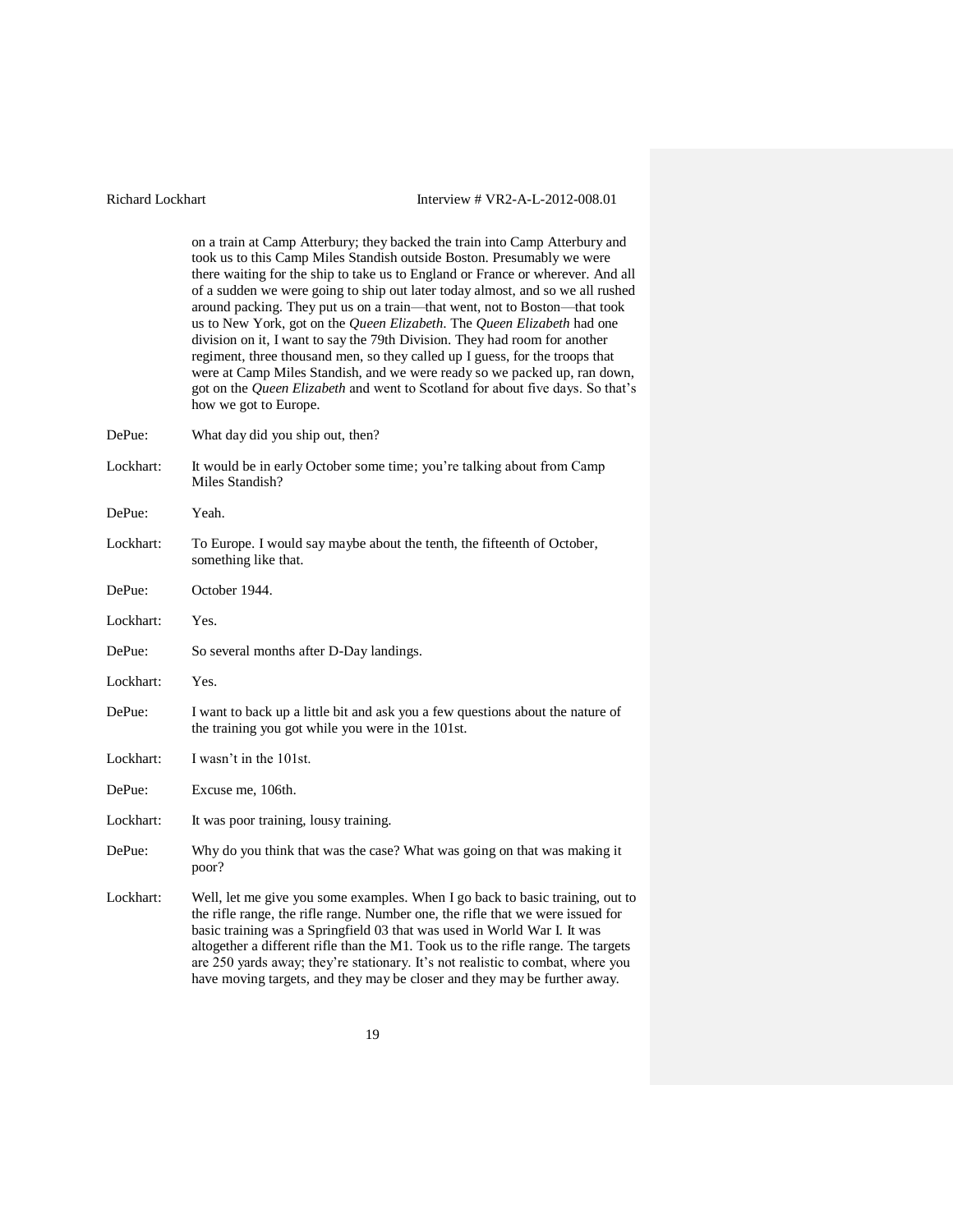Like I say, the rifle was not compatible with combat circumstances. Now, in the 106th Division at Camp Atterbury, I'll give you an example there. I was in the regimental antitank company.

### DePue: Which regiment?

Lockhart: A Regiment. In every Infantry Regiment, there's one company called the Antitank Company. There's one called the Cannon Company. Antitank Company weapon was a 57mm, and a tank gun. I have a shell upstairs in my condo.

> In Southern Indiana, when we were doing in the training with it, did we have any such thing as moving targets? No. We had some shed somewhere. It would have been so much more effective if they could come up with some kind of a training as to how you might hit a tank that would be likely to be moving, rather than some kind of a phony shed, you might say, that's fixed on the side of a hill. And they didn't tell us much about how to take on a tank, you might say the tactics that would be used for taking on a tank. Most all of them were much bigger guns and much longer range than a little 57mm. That's why I often tell people, the gun we were given was only good at revealing our location. It was not good for knocking out one of those big, huge Tiger tanks.

- DePue: Did you guys know that at the time you were training on it?
- Lockhart: I was a little concerned about it, because they would show these pictures of the German tanks, photographs and so forth. We didn't want to complain. We didn't want to say we don't want to—it would sound like we were being cowards, you might say. But I think some of us wondered, how in the world is this little weapon going to knock out a thirty-ton Tiger tank before being located yourself and blown to bits? On top of that, I was the gunner for about a crew of five or six. I was the gunner and what weapon do I have? A 45 pistol, a 45 automatic pistol. Absolutely useless, you might say. So if the gunner was destroyed, as happened, I'm left with a pistol that's only worth hardly anything at all in terms of defending yourself.
- DePue: It's probably got an effective range of thirty to fifty yards, something like that.
- Lockhart: Yeah, something like that, right.
- DePue: Did you have a chance to actually learn how to fire the 45?
- Lockhart: Oh yeah, did that, but I didn't feel safe in Europe until I picked up an M1 from a casualty. Then I had something I could feel comfortable, at least I can…
- DePue: When you were involved with the training, was it pretty much focused on how to operate that gun?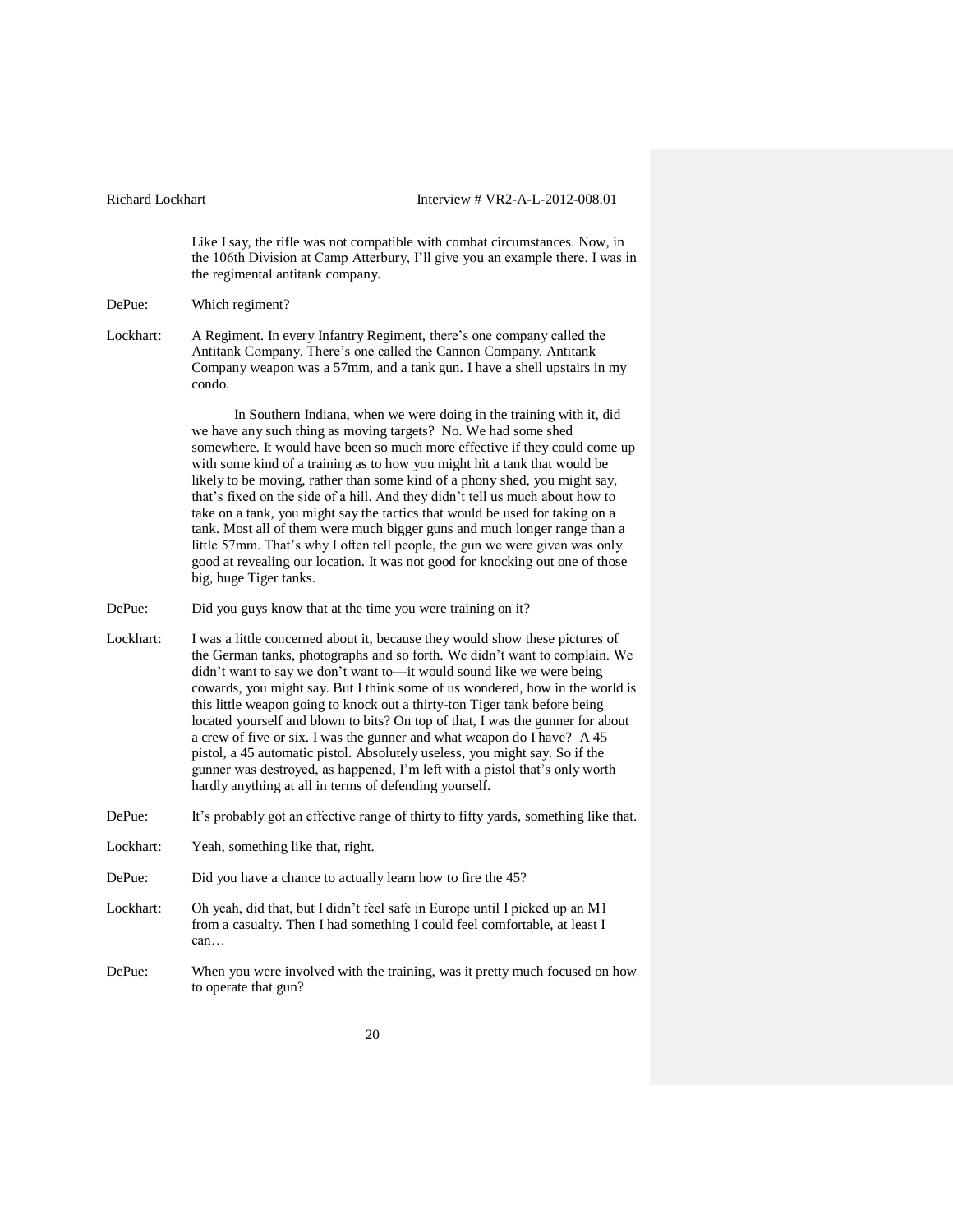| Lockhart: | Yeah.                                                                                                                                                                                                                                                                                                                                                                                         |
|-----------|-----------------------------------------------------------------------------------------------------------------------------------------------------------------------------------------------------------------------------------------------------------------------------------------------------------------------------------------------------------------------------------------------|
| DePue:    | Was there training at platoon level or company level or regimental level?                                                                                                                                                                                                                                                                                                                     |
| Lockhart: | I would say at the company level.                                                                                                                                                                                                                                                                                                                                                             |
| DePue:    | But not at the regimental level?                                                                                                                                                                                                                                                                                                                                                              |
| Lockhart: | No, I don't think so, but that goes back now, Mark, to summer of '44. I'm just<br>PFC Lockhart. I'm not brought in on any of the logistical details, shall we say,<br>or they don't plan and say well, let me tell you what we're all going to do<br>here.                                                                                                                                    |
| DePue:    | You're still subject to do KP once in a while?                                                                                                                                                                                                                                                                                                                                                |
| Lockhart: | Oh definitely, definitely.                                                                                                                                                                                                                                                                                                                                                                    |
| DePue:    | Were you thinking at the time, this is pretty crummy training we're getting?                                                                                                                                                                                                                                                                                                                  |
| Lockhart: | I was worried about it. However, it was moderated to the extent that I could<br>read the news, and I could tell that Germany was being beaten down and<br>driven back and so forth. The question was, how much longer could they hold<br>out. And so I was kind of, I'm going to say uncertain, about how long the war<br>was going to last. I thought it would be over by Christmas.         |
| DePue:    | You were hoping you'd have a chance to get into it before it was over?                                                                                                                                                                                                                                                                                                                        |
| Lockhart: | Yes I did, yes I did. And I thought the Germans would be a pushover by that<br>time, right? (laughs) Little did I realize what I was wishing for.                                                                                                                                                                                                                                             |
| DePue:    | Yeah, exactly. You said you were in the antitank company-of which<br>regiment?                                                                                                                                                                                                                                                                                                                |
| Lockhart: | Four hundred and twenty-third regiment.                                                                                                                                                                                                                                                                                                                                                       |
| DePue:    | Of 106th Division.                                                                                                                                                                                                                                                                                                                                                                            |
| Lockhart: | Yes.                                                                                                                                                                                                                                                                                                                                                                                          |
| DePue:    | I know a lot of the divisions would get filled up. They would do training and<br>then the Army would come in and they would strip out a lot of the more senior<br>personnel and ship them overseas.                                                                                                                                                                                           |
| Lockhart: | That happened to the 106th Division before I got to it. They took out all the<br>people who had trained together, gone on maneuvers together, had been<br>working together and doing field problems. They took all them out as<br>replacements and just scattered them up and down the military formations that<br>were already in Europe. So that's how I got in the 106th Division. I was a |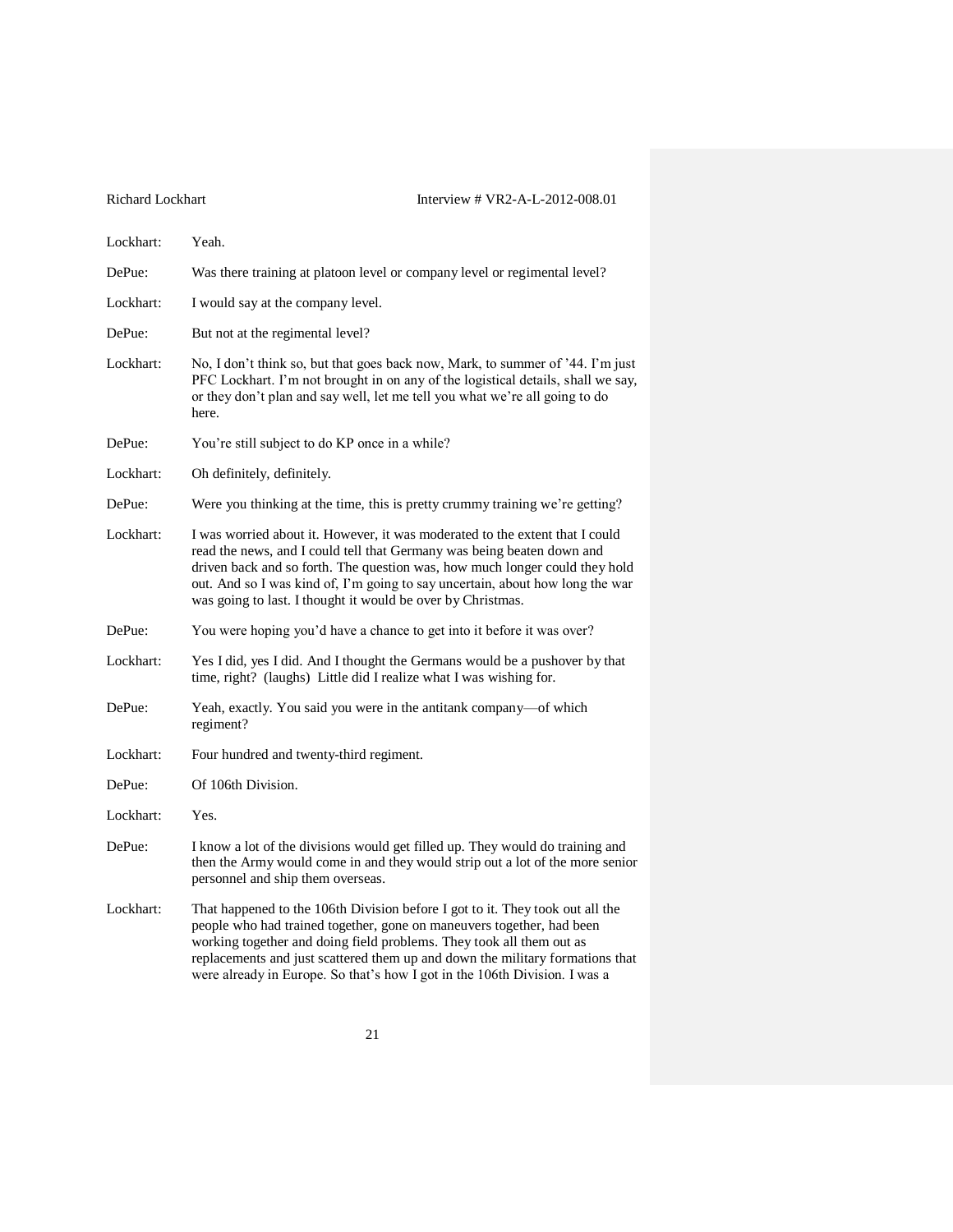| Richard Lockhart | Interview # VR2-A-L-2012-008.01                                                                                                                                                                                                                                                                                                                                                                                                                                                                                                                                                                                                                                                                                                                          |
|------------------|----------------------------------------------------------------------------------------------------------------------------------------------------------------------------------------------------------------------------------------------------------------------------------------------------------------------------------------------------------------------------------------------------------------------------------------------------------------------------------------------------------------------------------------------------------------------------------------------------------------------------------------------------------------------------------------------------------------------------------------------------------|
|                  | replacement to the person who went overseas as a replacement, to some other<br>division.                                                                                                                                                                                                                                                                                                                                                                                                                                                                                                                                                                                                                                                                 |
| DePue:           | Did that process make sense to you? And again, they didn't ask PFC<br>Lockhart?                                                                                                                                                                                                                                                                                                                                                                                                                                                                                                                                                                                                                                                                          |
| Lockhart:        | That's the Army way, you know. Who knows what mysterious things are<br>going on? Besides, I don't have a vote.                                                                                                                                                                                                                                                                                                                                                                                                                                                                                                                                                                                                                                           |
| DePue:           | I saw a map that had all the different locations you had been in the United<br>States. You left out a couple, and just see if they ring any bell here. Camp<br>Kilmer, New Jersey?                                                                                                                                                                                                                                                                                                                                                                                                                                                                                                                                                                       |
| Lockhart:        | Well, that's coming back from Europe. I think we spent one night there, and<br>then put on a train, went back to Indiana.                                                                                                                                                                                                                                                                                                                                                                                                                                                                                                                                                                                                                                |
| DePue:           | How about Miami Beach Relocation Center?                                                                                                                                                                                                                                                                                                                                                                                                                                                                                                                                                                                                                                                                                                                 |
| Lockhart:        | Yeah. You see, coming back, when I returned to the United States after the<br>POW experience, I was skinny, and so they said in effect, well, Lockhart,<br>you're basically healthy; you're just malnourished, shall we say, so we're<br>going to give you a sixty-day furlough, fatten up, basically. And then we're<br>going to relocate you to another division. Of course, your division is still in<br>Europe, 106th is still in Europe. So they had all these people, displaced<br>persons basically. So the Army had this replacement depot; it was in Miami.<br>So after sixty days of furlough—and this would be the summer of '45—I went<br>to Miami for two weeks. Not in an Army camp. I got one of these beachside<br>hotels, shall we say. |
| DePue:           | Well, I didn't realize I would be jumping ahead of the story this much. Is the<br>same thing true for Fort Benning that was after the war?                                                                                                                                                                                                                                                                                                                                                                                                                                                                                                                                                                                                               |
| Lockhart:        | Well, that was after Miami Beach. The war with Japan was still going on.                                                                                                                                                                                                                                                                                                                                                                                                                                                                                                                                                                                                                                                                                 |
| DePue:           | Okay, so let's go ahead and hold off on that discussion until a few minutes<br>down the road here. So, you ship overseas in October of 1944. How close had<br>you and all of your buddies been paying attention to what was going on? I<br>guess you've alluded to that already.                                                                                                                                                                                                                                                                                                                                                                                                                                                                         |
| Lockhart:        | Oh, I think a fair amount, we did. There was camp newspapers or some kind<br>of things, and there were radios. We were in England for a few weeks and<br>there was news. We'd pick up things, you might say.                                                                                                                                                                                                                                                                                                                                                                                                                                                                                                                                             |
| DePue:           | What was the morale of your unit before you guys shipped?                                                                                                                                                                                                                                                                                                                                                                                                                                                                                                                                                                                                                                                                                                |
| Lockhart:        | It's hard to say. Most of the fellas that were in my company, except for the<br>noncommissioned officers, were there recently. They came in from different<br>places, like myself. There was a few infantry volunteers but not too many, I                                                                                                                                                                                                                                                                                                                                                                                                                                                                                                               |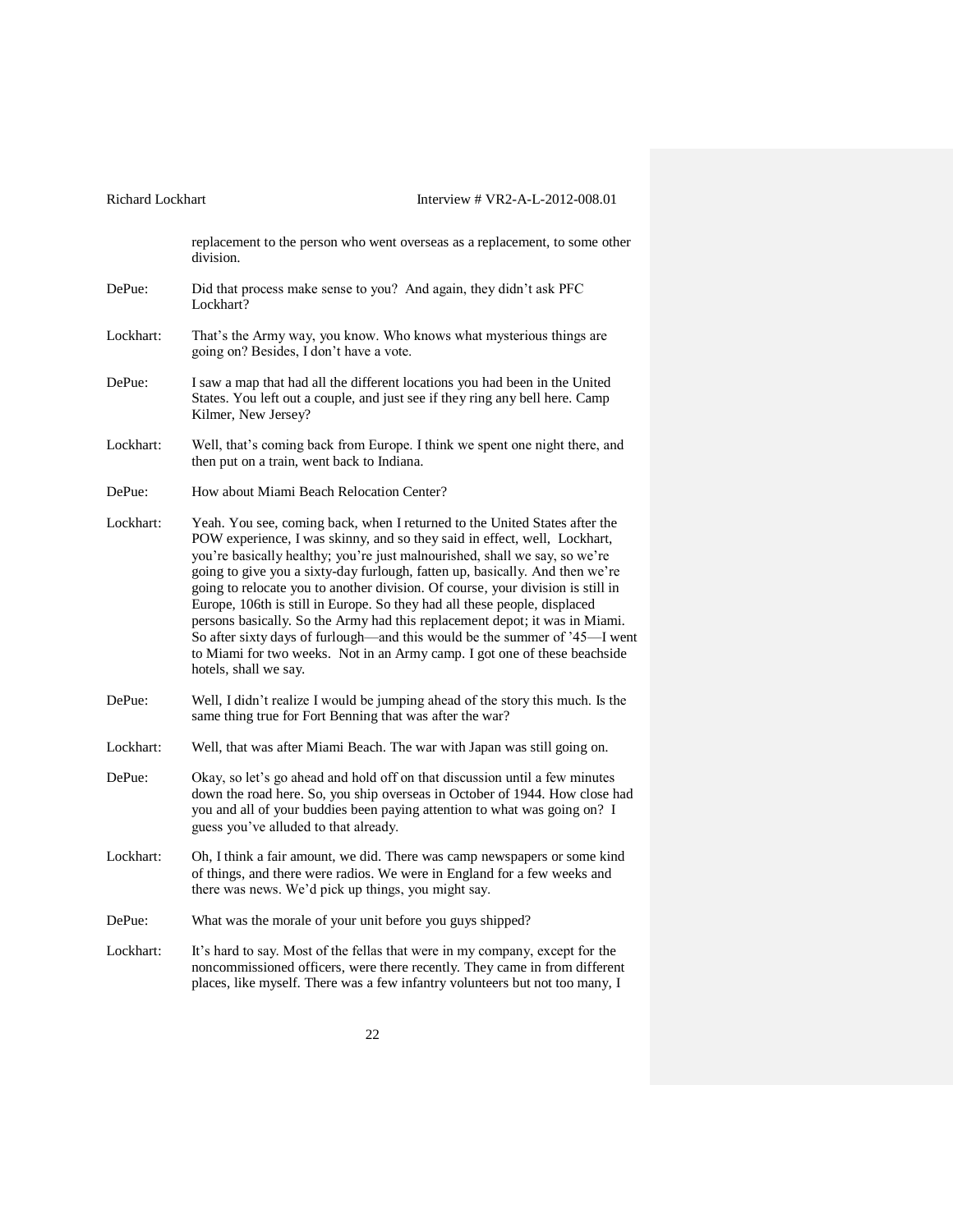might add. A lot of them came from the so-called ASTP program. This is a collegiate program, and so they closed that down and converted all those student soldiers into infantrymen, you might say.

DePue: Whether they wanted to be or not.

- Lockhart: Whether they wanted to. I would say that was a big adjustment for them, I've got to tell you that. And some of my good friends were living the life of Riley at some university lodgings, having lady friends, eating decent food, and all of a sudden you're in the 106th Division and things have changed considerably.
- DePue: So you ship overseas. Tell me about sailing on the *Queen Elizabeth*.
- Lockhart: *Queen Elizabeth* was a fast ship. It was overcrowded. I think there must have been eighteen thousand men on that, because there was one whole division and our regiment. It was a British ship, so you had to eat British food, which was especially not good in those days, and you only got fed twice a day, and you had to stand up to eat, I'll put it that way. It was jam packed, just jam packed. It was a rough voyage and there was a lot of sick men, shall we say, and a slippery deck, if you know what I mean. It didn't bother me, I got through. I didn't get seasick. So it was kind of ordinary, but I can see it was a luxury liner once upon a time.
- DePue: And you got overseas much quicker than the guys going on Liberty ships.
- Lockhart: Oh yeah, yeah. We didn't have any escort even. It made a zig-zag course all the way up through into Scotland.
- DePue: Did you hear from some of those guys who had gone over on Liberty ships, that you had the better part of the deal?
- Lockhart: I'm sure that's the case. Yes, I'm sure that was the case.

DePue: How long were you in Scotland?

Lockhart: Well actually, only a matter of hours, because there were trains waiting. We no sooner got off the ship and we were marched up to get on British trains that were waiting to take us down to England. Like I say, Scotland was only a matter of hours or so, I suppose.

> So they took us all the way to the southern part of England, outside the city of Cheltenham, and we were there for a few weeks. We were waiting for the rest of the division to come over from the United States. In England, we didn't do very much, shall we say, for a few weeks.

DePue: You didn't do any kind of training?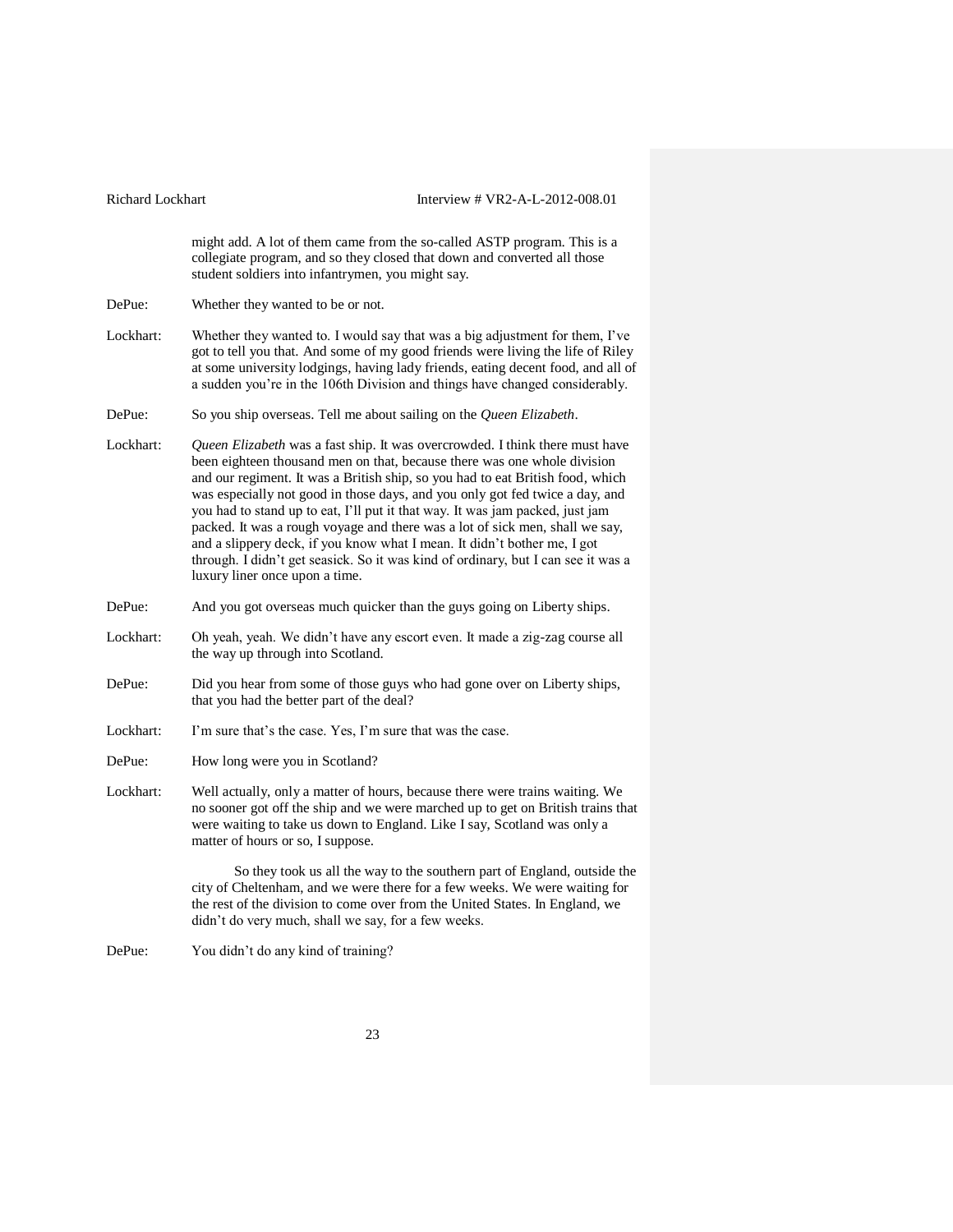| <b>Richard Lockhart</b> |                                                                                                                                                                                                                                                                                                                                                                                                                                                                                                                                                                                          | Interview # VR2-A-L-2012-008.01 |
|-------------------------|------------------------------------------------------------------------------------------------------------------------------------------------------------------------------------------------------------------------------------------------------------------------------------------------------------------------------------------------------------------------------------------------------------------------------------------------------------------------------------------------------------------------------------------------------------------------------------------|---------------------------------|
| Lockhart:               | I don't think so. I don't have any memory of that. The training was orientation<br>rather than out in the field, let's put it that way.                                                                                                                                                                                                                                                                                                                                                                                                                                                  |                                 |
| DePue:                  | This would have been October and November. Tell me what you guys were<br>hearing about, what was going on with our Army in Northern France at the<br>time.                                                                                                                                                                                                                                                                                                                                                                                                                               |                                 |
| Lockhart:               | We knew that the fighting was continuing. We had, I think, broken into the<br>outer shell of Germany by that time and we were making progress, I think.                                                                                                                                                                                                                                                                                                                                                                                                                                  |                                 |
| DePue:                  | There was tremendous progress early fall. I'm thinking by November though,<br>things were really bogging down in places like Aachen and the Hürtgen<br>Forest.                                                                                                                                                                                                                                                                                                                                                                                                                           |                                 |
| Lockhart:               | Yes.                                                                                                                                                                                                                                                                                                                                                                                                                                                                                                                                                                                     |                                 |
| DePue:                  | Had you been hearing about any of those?                                                                                                                                                                                                                                                                                                                                                                                                                                                                                                                                                 |                                 |
| Lockhart:               | Yes, I think so.                                                                                                                                                                                                                                                                                                                                                                                                                                                                                                                                                                         |                                 |
| DePue:                  | Because Hürtgen especially was kind of a meat grinder.                                                                                                                                                                                                                                                                                                                                                                                                                                                                                                                                   |                                 |
| Lockhart:               | Terrible, terrible. I heard more about that after the war than I did at that time.<br>The Army was not going to tell us about all of their failures and the casualty<br>rate and all that kind of stuff.                                                                                                                                                                                                                                                                                                                                                                                 |                                 |
| DePue:                  | Was there any fear that, hey, they're going to strip us out again and send us<br>over as replacements?                                                                                                                                                                                                                                                                                                                                                                                                                                                                                   |                                 |
| Lockhart:               | You mean send us into Germany as replacements? No, I don't think so.                                                                                                                                                                                                                                                                                                                                                                                                                                                                                                                     |                                 |
| DePue:                  | Did you finally get a chance to go in as the 106th?                                                                                                                                                                                                                                                                                                                                                                                                                                                                                                                                      |                                 |
| Lockhart:               | I think we were told we were waiting for the rest of the division to come and<br>as soon as they come—and it did. All of a sudden they said, Okay, we're here.<br>So we went down to South Hampton, took a ship across. That was really a<br>rough crossing to Le Havre, France. Climbed down the netting. You know<br>how—you've seen these pictures—netting over the side of the ship. Of course<br>the beach was pacified. Spent maybe a day or so and trucks came up and<br>eventually, they drove us all the way through Northern France, Luxembourg,<br>Belgium, and into Germany. |                                 |
| DePue:                  | I want to take you, just for a second, back to England. Did you have a chance<br>to see any of England and get some liberty and to go into town?                                                                                                                                                                                                                                                                                                                                                                                                                                         |                                 |
| Lockhart:               | I did not. We hoped that we'd get to London but none of the enlisted men got<br>to do that.                                                                                                                                                                                                                                                                                                                                                                                                                                                                                              |                                 |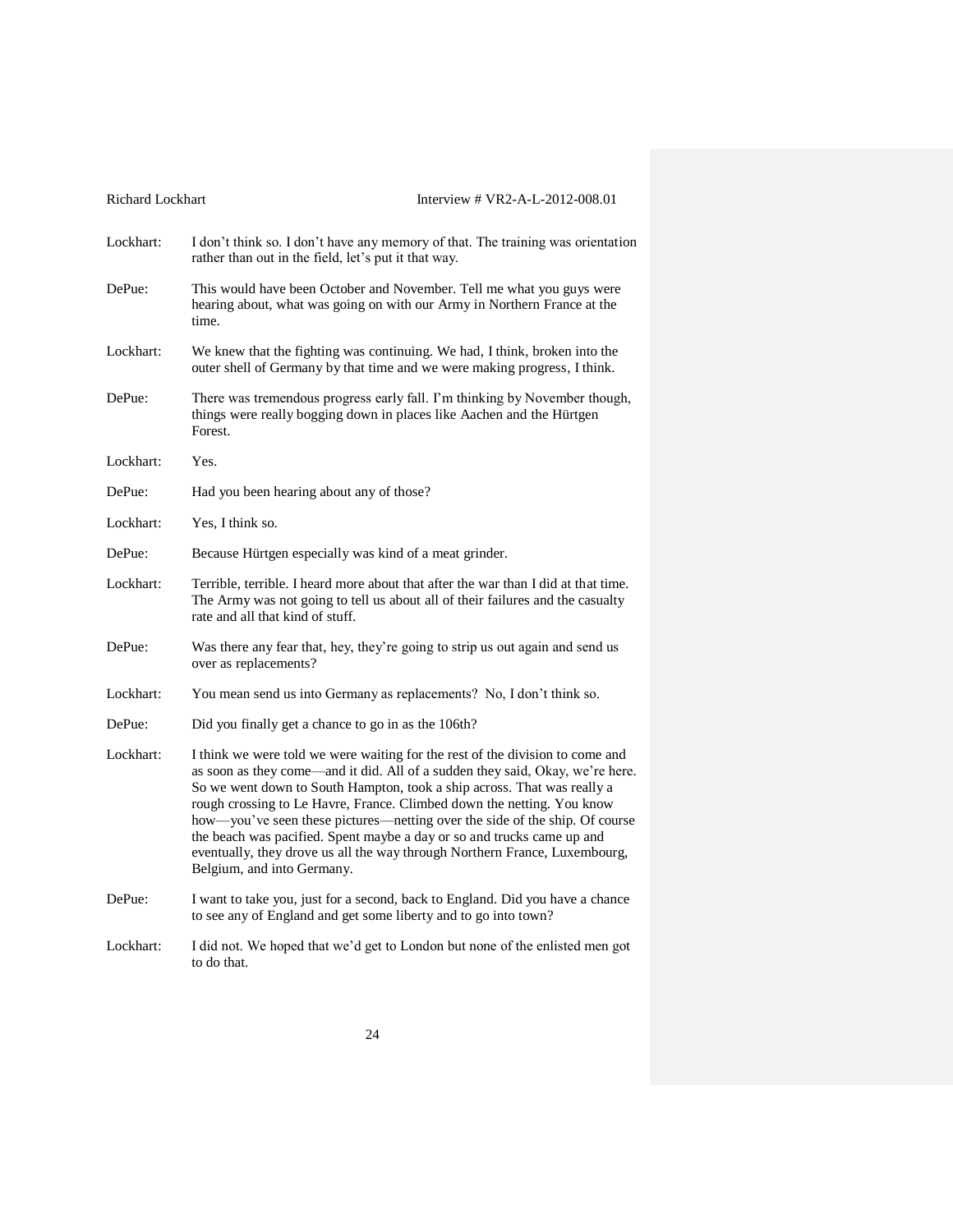| Richard Lockhart |  |  |  |
|------------------|--|--|--|
|------------------|--|--|--|

### Interview # VR2-A-L-2012-008.01

DePue: So you didn't spent much time in England to speak of.

- Lockhart: Not too much. I remember a couple of things. Going to English movies. I think we went to one in Cheltenham. It was a city of probably fifty, sixty thousand people. Of course all the men were gone, basically. I remember going to a movie theater—and it was a lousy movie, I might add—and then I also remember they took us to church. It must have been the last Sunday before going to France; they took us to church. I supposed an Anglican church, I don't know. I was not a church person, but everybody went. You know, it was compulsory, just like going on a hike. It was compulsory to go to church that day. That's the only thing I remember about Cheltenham.
- DePue: And you had already talked about it—tell us again—how you moved from Le Havre up to the front.
- Lockhart: We maybe hiked for a day or so, or not a day, maybe hours, and trucks came up at daylight. Trucks came up and trucked us all the way across France, into Luxembourg, then into Belgium and then into Germany.
- DePue: Okay, so the United States was fighting in Germany by that time.
- Lockhart: Just barely, just across the border.
- DePue: But not close to the Rhine by that time.
- Lockhart: No, no.
- DePue: What was your impression, marching and being driven through France and through a war zone?
- Lockhart: That was exciting. I was excited. It was a high for me. I was looking forward to it.
- DePue: Confident?
- Lockhart: Confident, yes.
- DePue: That the Germans were pretty much done with?
- Lockhart: Yeah, or at least they were not going to stop us, let's put it that way.
- DePue: Any talk at that time about when the war would be over with Germany?
- Lockhart: No. I had read afterwards that a lot of Americans thought the war would be over by Christmas, and maybe we picked up somewhere on that. I don't know. The trouble, when you're in the Army, you can believe what you want to believe, but at the same time you realize a lot of this is shithouse rumors. Excuse me. Nothing is for sure.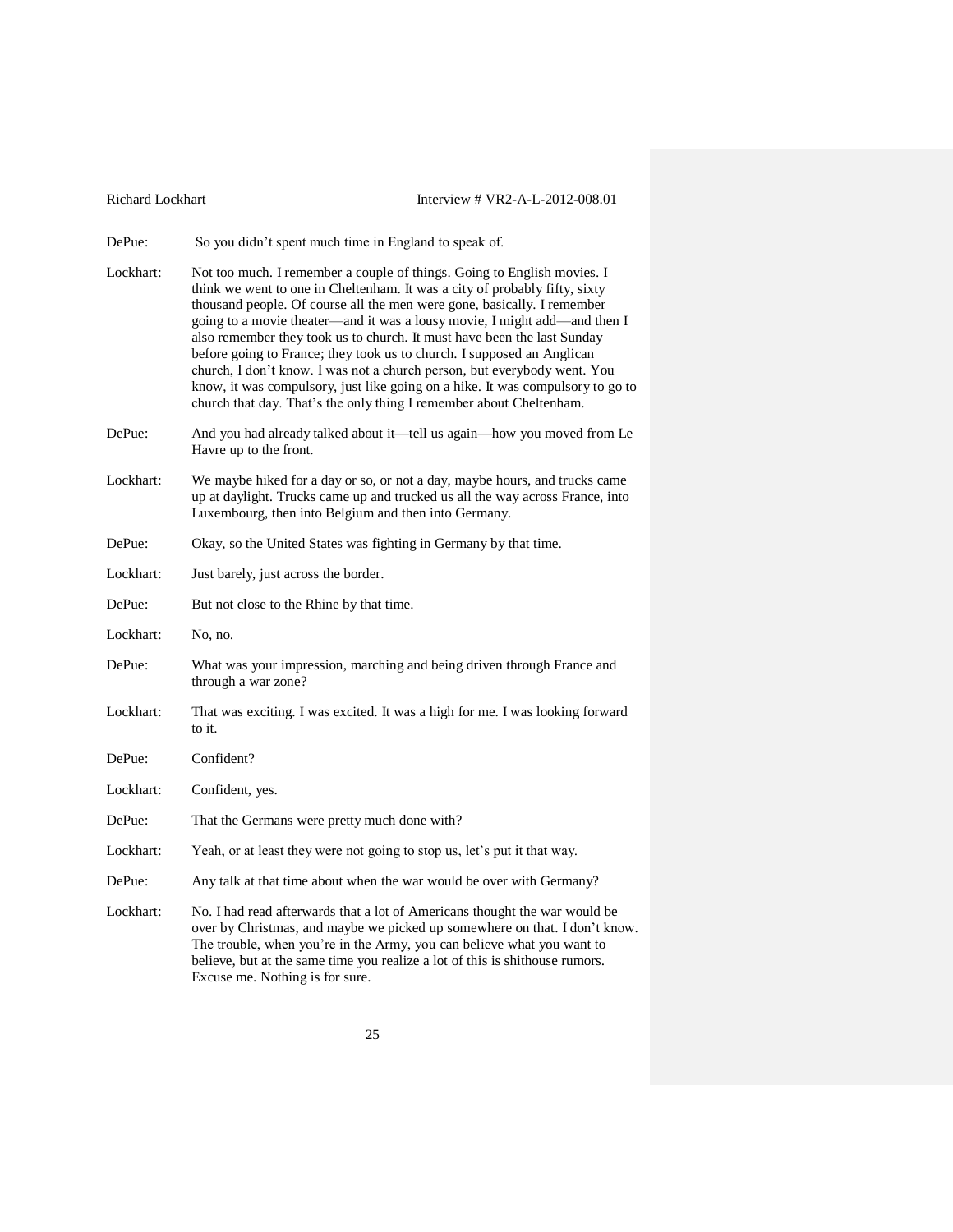| Richard Lockhart | Interview # VR2-A-L-2012-008.01                                                                                                                                                                                                                                                                                                                                                                                                                                                                                                                                                                              |
|------------------|--------------------------------------------------------------------------------------------------------------------------------------------------------------------------------------------------------------------------------------------------------------------------------------------------------------------------------------------------------------------------------------------------------------------------------------------------------------------------------------------------------------------------------------------------------------------------------------------------------------|
| DePue:           | When did you arrive at the front and where was the unit first assigned?                                                                                                                                                                                                                                                                                                                                                                                                                                                                                                                                      |
| Lockhart:        | Well at first, I think there were a few nights out in the woods in Germany. I<br>remember it would be across the border, because I think there was a sign,<br>"You are now entering Germany."                                                                                                                                                                                                                                                                                                                                                                                                                |
| DePue:           | In English?                                                                                                                                                                                                                                                                                                                                                                                                                                                                                                                                                                                                  |
| Lockhart:        | In English. Well, it was put there by Americans. There had been American<br>troops there and I don't know whether they had gone on or they were going to<br>be replaced by ourselves or not. I'm fuzzy about that. But I do remember the<br>first couple nights in the woods in Germany: snow, cold weather, nothing<br>special to eat, as I recall. I don't know. You didn't know from one hour to the<br>next basically, what was going to happen.                                                                                                                                                         |
| DePue:           | How long was your unit then on the front lines, prior to the time the Battle of<br>the Bulge began?                                                                                                                                                                                                                                                                                                                                                                                                                                                                                                          |
| Lockhart:        | Well, then they moved us from the woods-at least my people, the antitank<br>company-moved us to a town called Bleialf, B-l-e-i-a-l-f. I've even been<br>back there; it's not far from the Belgian border. They put us in a house at the<br>edge of town, and we had the 57mm there and we were told to be there. I<br>don't know where the communication went back to. It was just a few of us,<br>maybe half a dozen, at this house, with the gun. I still don't have a rifle, I<br>might add; I'm still carrying the .45, which is useless. So that's where we<br>were when the Battle of the Bulge began. |
| DePue:           | So you had only been on the front lines for a few days?                                                                                                                                                                                                                                                                                                                                                                                                                                                                                                                                                      |
| Lockhart:        | Mm-hmm, right.                                                                                                                                                                                                                                                                                                                                                                                                                                                                                                                                                                                               |
| DePue:           | Your first combat action then, was the Battle of the Bulge itself?                                                                                                                                                                                                                                                                                                                                                                                                                                                                                                                                           |
| Lockhart:        | Yes. Of course we didn't know it was.                                                                                                                                                                                                                                                                                                                                                                                                                                                                                                                                                                        |
| DePue:           | Yeah, exactly. Well, you're a private; they don't bother to tell you, do they?                                                                                                                                                                                                                                                                                                                                                                                                                                                                                                                               |
| Lockhart:        | Yeah, that's right. I remember it was 5:30 in the morning, because I had just<br>gone off guard duty. It began with a huge artillery barrage, of course. I think<br>the building that we were in was hit but it didn't cause any casualties, let's put<br>it that way.                                                                                                                                                                                                                                                                                                                                       |
| DePue:           | Okay, this would have been December sixteenth?                                                                                                                                                                                                                                                                                                                                                                                                                                                                                                                                                               |
| Lockhart:        | December sixteenth, 5:30 a.m., to be precise.                                                                                                                                                                                                                                                                                                                                                                                                                                                                                                                                                                |
| DePue:           | And you said the name of this town again was?                                                                                                                                                                                                                                                                                                                                                                                                                                                                                                                                                                |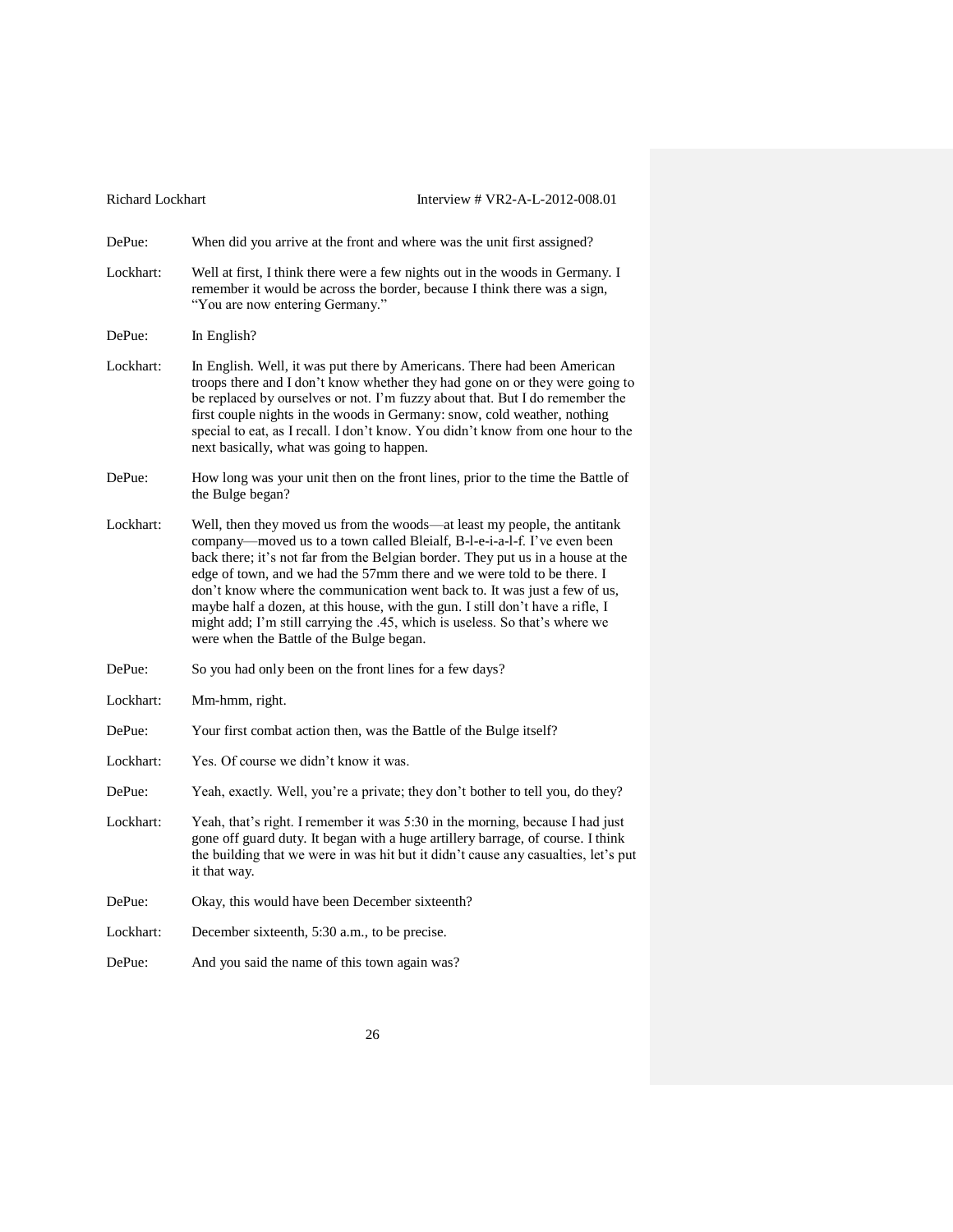| Lockhart: | Bleialf.                                                                                                                                                                                                        |
|-----------|-----------------------------------------------------------------------------------------------------------------------------------------------------------------------------------------------------------------|
| DePue:    | $B-l-e-i-a-l-f?$                                                                                                                                                                                                |
| Lockhart: | Yes.                                                                                                                                                                                                            |
| DePue:    | And that's in Germany.                                                                                                                                                                                          |
| Lockhart: | That's in Germany.                                                                                                                                                                                              |
| DePue:    | We're looking at the map here.                                                                                                                                                                                  |
| Lockhart: | The 106th Division, I think was part of the 8th Corps and I believe the 1st<br>Army.                                                                                                                            |
| DePue:    | Right. That's my understanding too. So it's a green division. Now you've<br>heard about this, being an avid reader afterwards: why was the 106th on this<br>sector of the line?                                 |
| Lockhart: | It was told to be a quiet period, that you could kind of get acclimated to<br>combat conditions, and that nothing is expected to happen to you. Use it to get<br>oriented to the front line, so to speak.       |
| DePue:    | Was that your understanding of things on the fifteenth of December?                                                                                                                                             |
| Lockhart: | Well, at 5:30 in the morning, I knew something had gone wrong.                                                                                                                                                  |
| DePue:    | But that was the next day.                                                                                                                                                                                      |
| Lockhart: | Yes, right. Well, that's the sixteenth. Oh, I see what you're saying. On the day<br>before, well as far as I knew it was a quiet place.                                                                         |
| DePue:    | Was the unit kind of lackadaisical on being on its guard at the time?                                                                                                                                           |
| Lockhart: | Well, I think they were on its guard, because everybody was nervous and they<br>took their responsibility, shall we say, seriously, and they knew that there<br>were Germans out there.                         |
| DePue:    | As far as you're concerned, this is your first exposure to combat.                                                                                                                                              |
| Lockhart: | Yeah. It was a big high, I mean, I can remember that. I thought, this is pretty<br>exciting, Lockhart.                                                                                                          |
| DePue:    | Well, then what's the mood at 5:30, 5:45 the next morning?                                                                                                                                                      |
| Lockhart: | Well, we didn't know the extent of the problem of course, at that time. I'm not<br>sure that anybody quite knew what the extent of it was. We were told to pull<br>back, but it was a while before we did that. |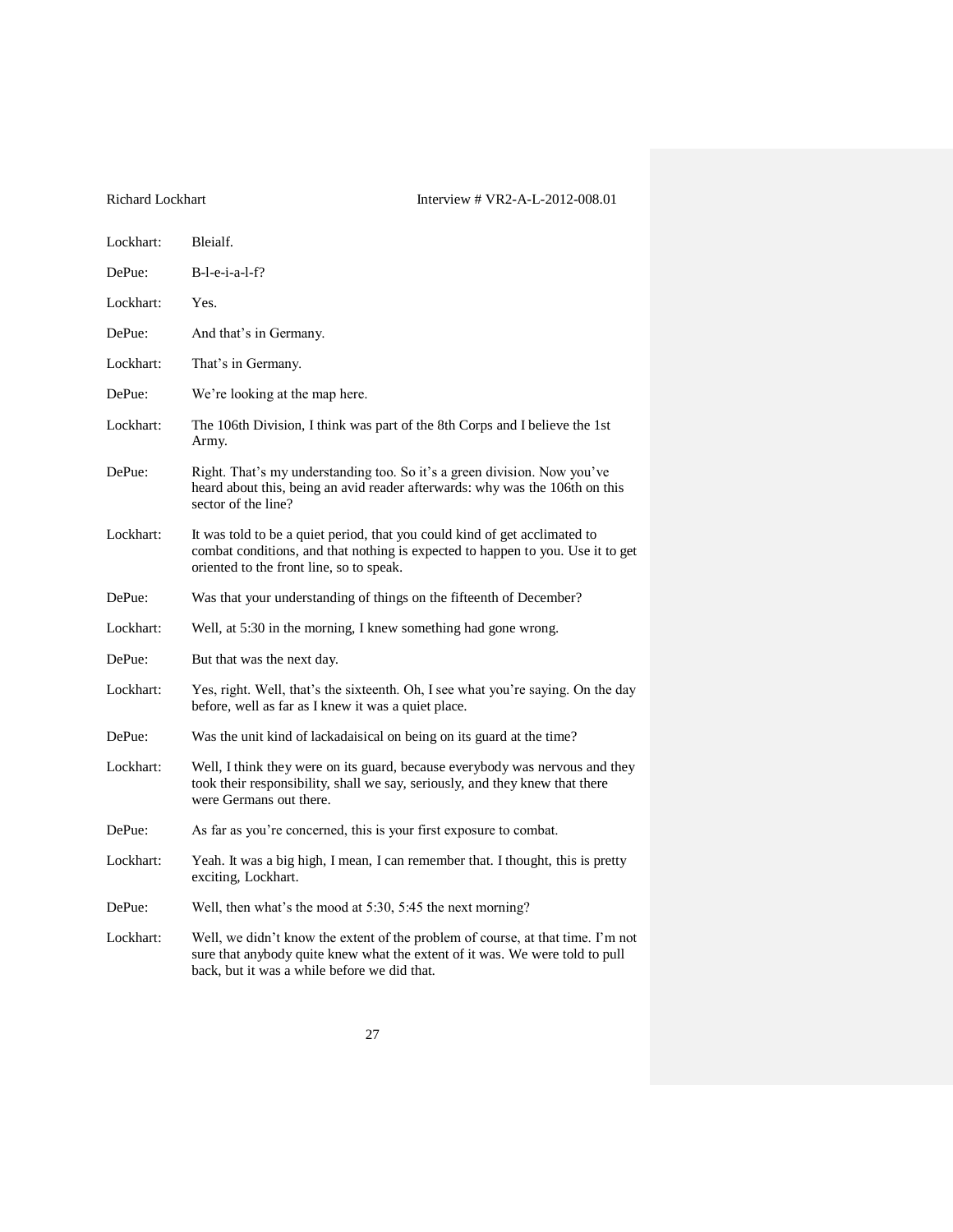DePue: But on the sixteenth?

Lockhart: On the sixteenth, right. I'm not a noncommissioned officer or a sergeant or corporal, so I didn't have access to the phone. There was a field phone and I don't know where the orders came from, but it was kind of relayed back. Besides that, we were all so green, we don't know whether this is normal or abnormal. And I didn't know where we were getting information from, whether it was just an attack sporadic kind of thing or was there some sustainability about it. We were just ignorant, green and ignorant and dumb, basically.

> Eventually, they got around to telling us this is pretty serious. See if you can pull back; see if you can pull out. And so then we began an effort to, I would call it, kind of hit and run tactics to get out of Bleialf, and we eventually did. After that, it's kind of blurry, Mark, because we were continuously in motion, it seems like. There was sporadic fighting, but as I say, it's an antitank company, it's not a line item, not a rifle company. It's not a rifle company or a heavy weapons company. Looking back on it now, I'm not quite sure what the direction of the company was.

The gun was destroyed early in the attack, so that kind of left us high and dry. Nobody quite knew what to do. We don't have the piece of our artillery that we're supposed to have.

DePue: Tell us how the gun got destroyed then. Lockhart: Well, by the German artillery. DePue: So during shelling? Lockhart: Yeah, right. The house we were in got hit; other houses got hit. DePue: Does that mean you abandoned the gun? Lockhart: We think the gun was damaged, probably damaged. DePue: Before that time, had you actually seen or actually fired the gun? Lockhart: No. DePue: You hadn't seen any enemy? Lockhart: Had not seen the enemy and not seen anything to fire at, right, right. DePue: What was the prime mover for the gun? Lockhart: It was just a regular size truck that's called two-by...? DePue: Two and a half?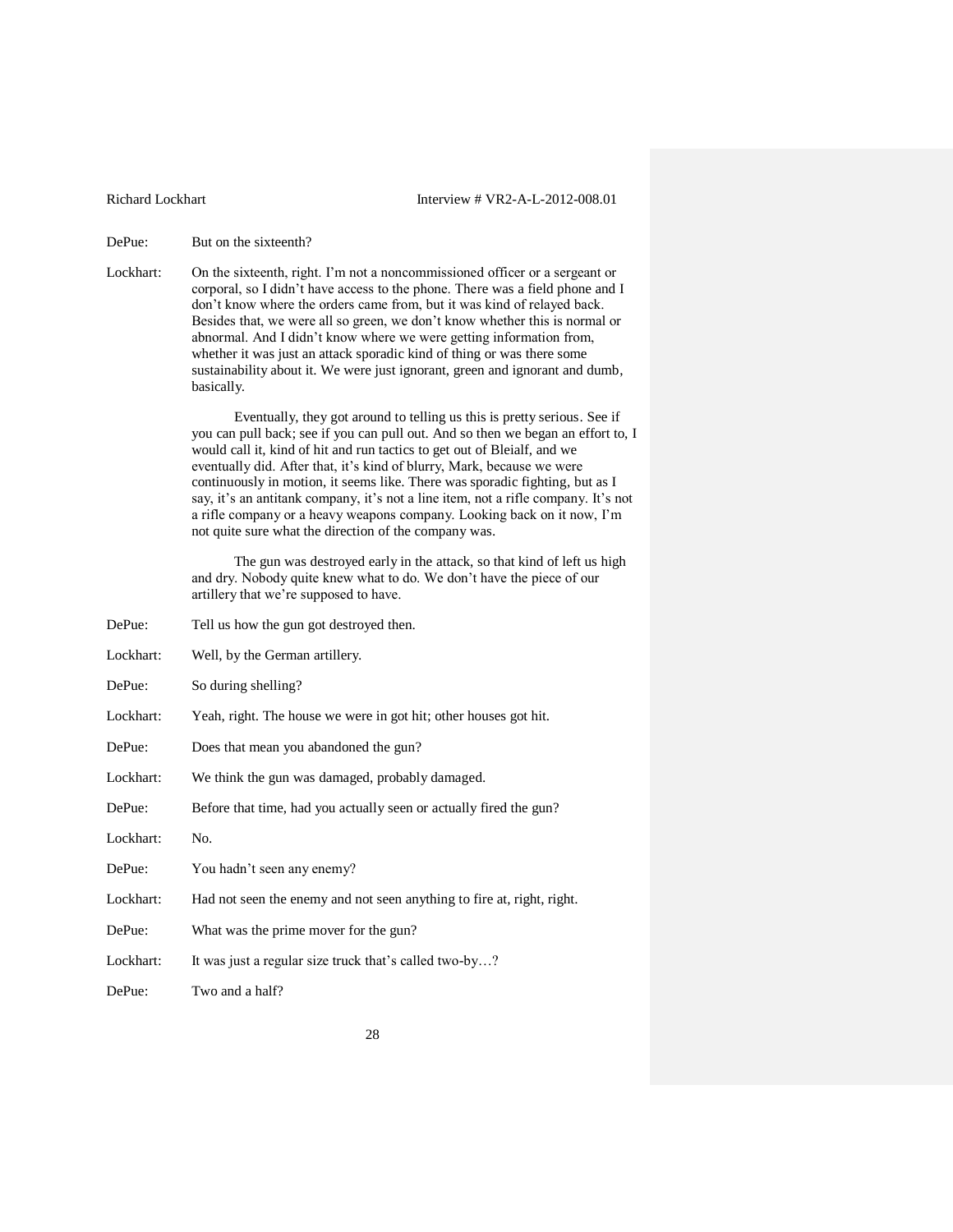Lockhart: Yeah. It carried the crew and the gun, and then there was another kind of trailer type that carried the ammunition. DePue: And the gun crew was six people? Lockhart: Something like that, I would say. DePue: Okay, so this is all on the sixteenth still? You're moving back then, huh? Lockhart: Yes. We were told to try to pull back. Like I say, I'm not at the end of the phone line, so I'm not sure quite what was said or what, describe the circumstances, what was going on. We did not know the extent of the attack basically. We did not have any idea about this is really something out of the ordinary. DePue: Okay. Why don't you then, to the best of your ability—and I can fully understand why all of this is hazy, things happened really quickly—but from that point in time, when you first started pulling back to the time when you and the others were captured. Lockhart: Well, it was about four days, the sixteenth, seventeenth, eighteenth. On the nineteenth was the day when the regimental commander, who was a colonel, and I don't know what was going on with them and so forth. I think. This is what I think mostly from afterwards, from my reading afterwards. I think they were disorganized partly and also cowardly. I don't think they were aggressive. I think they were intimidated by the Germans. I think they were told by German officers—I'm getting this maybe months, maybe years afterwards, being told about this or reading something about it—that the two

> regiments, the 422nd and the 423rd, were trying to get through to Belgium, and I think they were apparently stopped. This is what I understand. The German officer said, We have you surrounded with fifteen 88mm and we're going to blow you off the face of the earth basically. I don't know whether that was true or not.

We had a very nasty artillery attack. Fortunately I survived that one, but a lot of people were hit. I still have memories of that field and men crying for the medic, crying for their mother, some badly injured men. In fact, from one of them, I picked up his rifle, because I didn't have a rifle before that time.

DePue: This was in an open field?

Lockhart: It was an open field, and I think what happened... In a more experienced unit, I think probably the attitude would have been different. We had inexperienced officers, like I say, who were scared and had no premonition about what was happening to them, and they gave up. I think they gave up, is my personal opinion. They had not done their job as officers.

**Commented [DM1]:**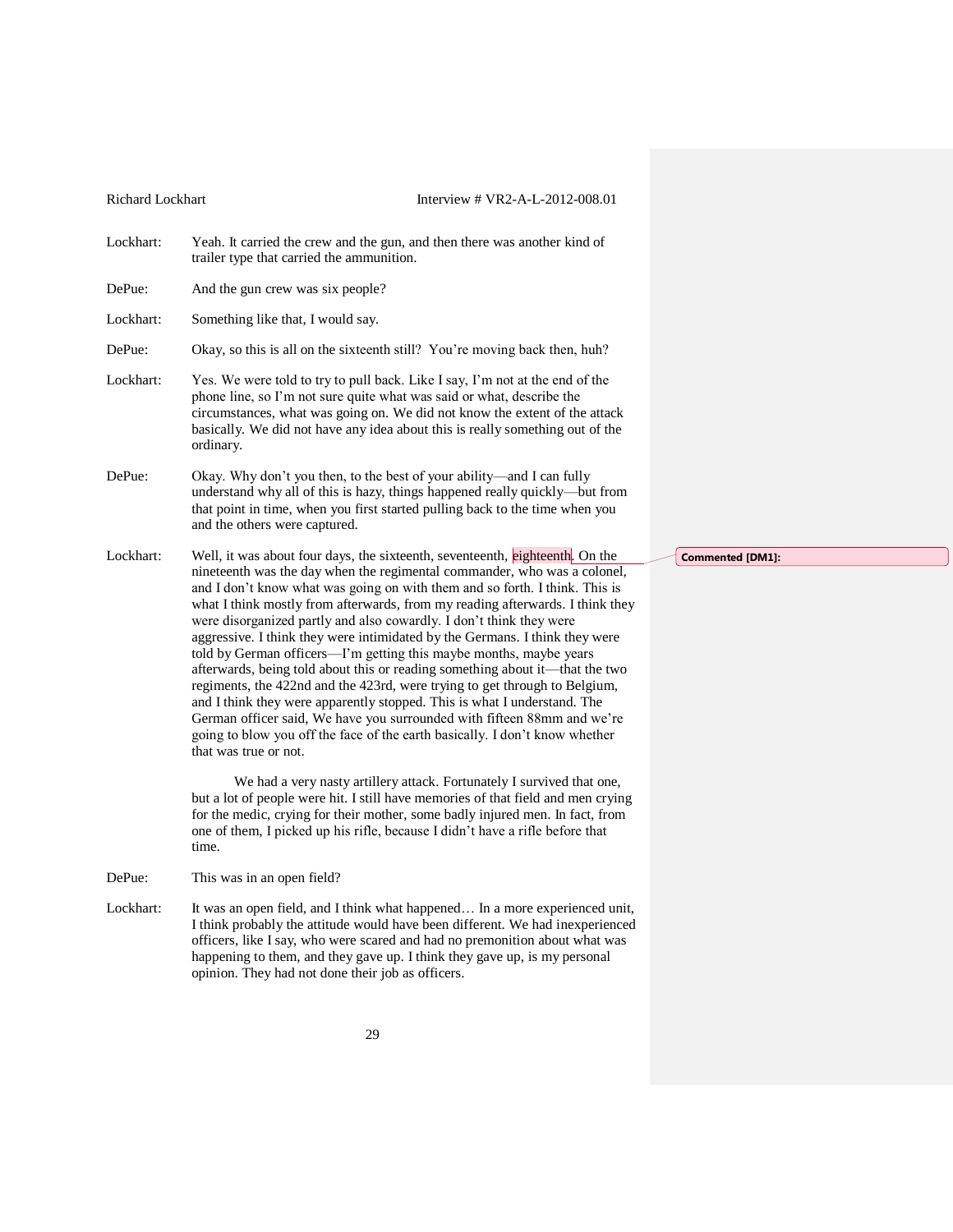| DePue:    | Had you seen the enemy up to this point in time?                                                                                                                                                                                                                                                                                                                                                                                                                                                                                                                                                                                                                                                                                                                |
|-----------|-----------------------------------------------------------------------------------------------------------------------------------------------------------------------------------------------------------------------------------------------------------------------------------------------------------------------------------------------------------------------------------------------------------------------------------------------------------------------------------------------------------------------------------------------------------------------------------------------------------------------------------------------------------------------------------------------------------------------------------------------------------------|
| Lockhart: | Yes. Oh yeah. I saw them attacking.                                                                                                                                                                                                                                                                                                                                                                                                                                                                                                                                                                                                                                                                                                                             |
| DePue:    | Do you want to get that or shall we go on?                                                                                                                                                                                                                                                                                                                                                                                                                                                                                                                                                                                                                                                                                                                      |
| Lockhart: | We can go on. I don't know who it is. So yes, I had shot away. Of course, I<br>borrowed a rifle from somebody and used it on some attacking. (pause in<br>recording)                                                                                                                                                                                                                                                                                                                                                                                                                                                                                                                                                                                            |
| DePue:    | Let's start by asking the question again here. Okay, we took a quick break for<br>the telephone, but you were talking about the time you actually saw the<br>enemy.                                                                                                                                                                                                                                                                                                                                                                                                                                                                                                                                                                                             |
| Lockhart: | Yes. I actually saw the enemy. I would say it was probably later that day.<br>First, of course, in normal warfare, is the artillery comes in and pummels the<br>place and then the infantry attacks. So when the infantry attacked, we fired<br>away. There might have been a machinegun that we had. There were just a<br>few rifles, like I say; we had to share rifles, basically. And then the Germans<br>shifted their attack someplace else, and that's when we were told to get out,<br>pull back. After that, I'm not sure where we all went, but we did pull out of<br>the house in Bleialf. Where we went after that, three or four days, like I say,<br>until the afternoon of the nineteenth, is when the two regimental commanders<br>surrendered. |
| DePue:    | And at that point in time you weren't staring across an open field with<br>Germans on the other side, or were you?                                                                                                                                                                                                                                                                                                                                                                                                                                                                                                                                                                                                                                              |
| Lockhart: | We were in the woods, and this is when there was a serious attack by artillery<br>on us, and we sustained a number of casualties. Fortunately nothing happened<br>to me, but there were definitely a lot of casualties, and I think it unnerved our<br>officers, to tell the truth.                                                                                                                                                                                                                                                                                                                                                                                                                                                                             |
| DePue:    | How did you find out about this news, then?                                                                                                                                                                                                                                                                                                                                                                                                                                                                                                                                                                                                                                                                                                                     |
| Lockhart: | What then?                                                                                                                                                                                                                                                                                                                                                                                                                                                                                                                                                                                                                                                                                                                                                      |
| DePue:    | The news that you guys were now ordered to surrender?                                                                                                                                                                                                                                                                                                                                                                                                                                                                                                                                                                                                                                                                                                           |
| Lockhart: | Say it again so I understand.                                                                                                                                                                                                                                                                                                                                                                                                                                                                                                                                                                                                                                                                                                                                   |
| DePue:    | Well, you said the officers decided to surrender.                                                                                                                                                                                                                                                                                                                                                                                                                                                                                                                                                                                                                                                                                                               |
| Lockhart: | Yes.                                                                                                                                                                                                                                                                                                                                                                                                                                                                                                                                                                                                                                                                                                                                                            |
| DePue:    | I'm assuming you're not directly there with the officers, that the word came<br>down that you're to surrender.                                                                                                                                                                                                                                                                                                                                                                                                                                                                                                                                                                                                                                                  |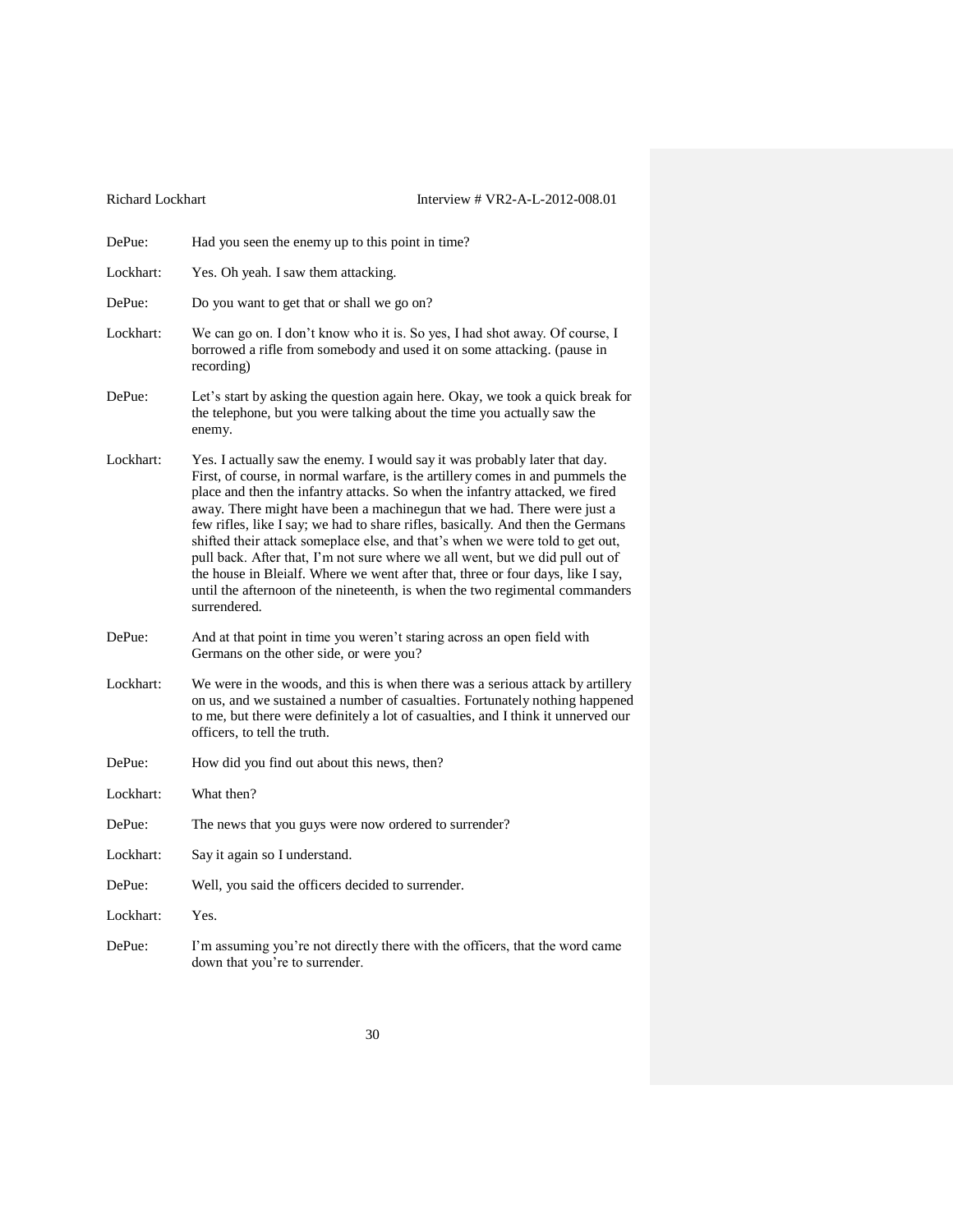- Lockhart: Well, it wasn't far away, they weren't far away, and it was passed on, "Destroy your weapons." That didn't go over too good. I didn't like that at all. That order came down, and of course we're supposed to follow orders, so I did that, but it troubled me. Now we had been for several days on the run, no food, no nothing. I thought well, maybe we can get some food and I can figure out a way to escape; that was my first thought. Because the Germans didn't want to agree with that strategy, you might say, so they didn't provide any food. So we were pretty hungry before we got on the train to Bad Orb, Germany.
- DePue: I wonder if you can talk through, in as much detail—again as you can remember—when the Germans first came in and actually took you all captives.
- Lockhart: Yes. Well, we went down and the first place, they wanted all our money. I hid my money in the lining of my jacket, so they didn't get any of my money. What else? They marched us for two days and two nights; this is wintertime, snow. I had to sleep out in the field. Went to a town called Gerolstein; it's still there. Went through the town of Prum and then to Gerolstein, and got there and trains with boxcars, trains backed up in there. They would pack us in, in a boxcar. They would usually put about sixty of us in, so you could not all sit down at the same time; you had to take turns sitting and standing. Obviously, there was no food, no water, and no toilet facilities. The place was under heavy lock, shall we say.
- DePue: From the time you had gotten captured on the nineteenth—and now you're on the move for a couple of days—you still hadn't gotten any food?
- Lockhart: Gotten any food that I can remember, unless you were carrying something of your own. I don't think the Germans gave us anything.
- DePue: They must have given you some water, though.
- Lockhart: Might. Although, snow was available.
- DePue: What's the attitude of you and the troops around you at that time?
- Lockhart: How in the hell did this happen? We figured, well somebody must know something that we don't know about the circumstances. That's the only thing I could figure out. It defied my understanding.
- DePue: As far as you're concerned, you and your buddies still had a lot of fight in you?
- Lockhart: I would say yes. We didn't expect that it would be a capitulation of this nature, no. What we should have done—and I've studied this problem a little bit—the orders were wrong. They should have said, Everybody pull back to the town of St. Vith—St. Vith is in Belgium, and it's a larger city—and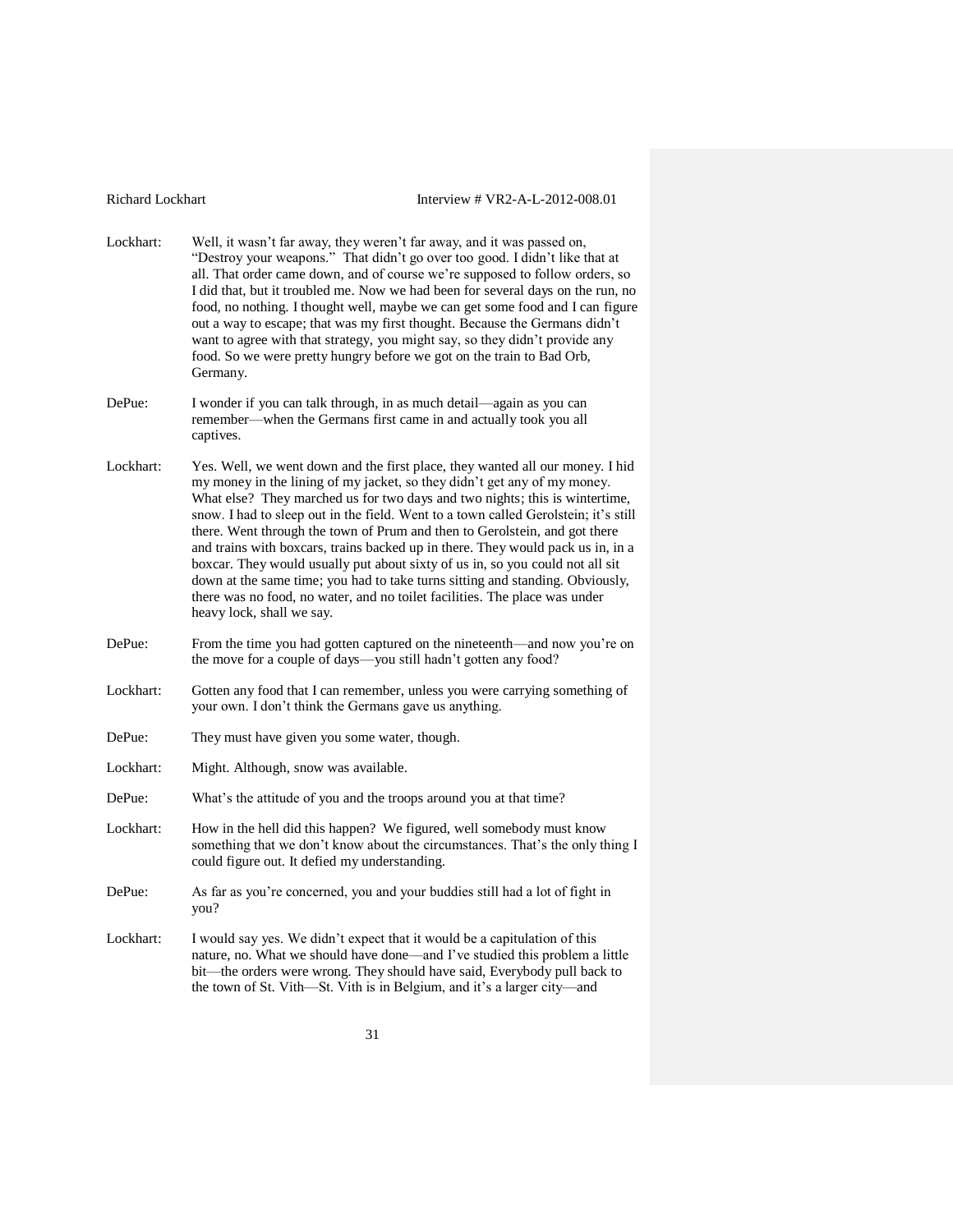surround it; dig in you might say, at St. Vith, and hold out as long as you can. There was an armor division, the 7th Armor is somewhere, and it's coming, but when it's going to get there nobody knows. That's what they should have done, instead of left us isolated out in the woods, you might say, with no food. We were running out of ammunition and you don't have the basics, and you're not sure about what's going on. We're dumb, green troops, you know, and of course the officers are all dumb and green too, but there should have been some contingency efforts made and some planning, it seems to me. It's a lesson in life. I call it complacency; there's too much complacency. And time; we don't have enough time. So complacency and time are two enemies that we have to fight, it seems to me. I look back on this and the tactics that were used; it was just stupid, just stupid.

- DePue: I might be getting ahead of the story in terms of how you were thinking or analyzing it, but at this time…
- Lockhart: That came later, not at the time.
- DePue: But at the time are you thinking, Man, we were sure wasting our time in England. We should have been doing some better training?
- Lockhart: I suppose, I suppose.
- DePue: What was your impression of the Germans that you were seeing at this time, of the German soldiers?
- Lockhart: Nothing particular. I don't remember anything in particular about them.
- DePue: Did they look like they were a beaten army? A few days before you thought they were a beaten army.
- Lockhart: Mm-hmm. Well, I don't know. The honest answer is it didn't register with me, let's put it that way, it didn't register. I was so unhappy about the circumstances that I was in and I was thinking about, is there some way that I can escape this? But I didn't know where anything was. I had no maps, didn't have any good sense of direction. If somebody had said to me, Guys, some of you come with me and let's see if we can't break out of here, I would have gone with them. Maybe I would have survived, maybe not, but the whole idea of being a prisoner was repugnant to me.
- DePue: Were you fairly heavily guarded at the time or was that pretty thin?
- Lockhart: Well, I don't think we were heavily guarded, no. The weather was part of the problem, of course. It was nasty cold, wet, snow, and we were green, so we don't know where we're at quite. It's only afterwards, I go back and look at the maps and see where things were, that I realize that there might have been some opportunities, but we're so green and stupid, and even the officers were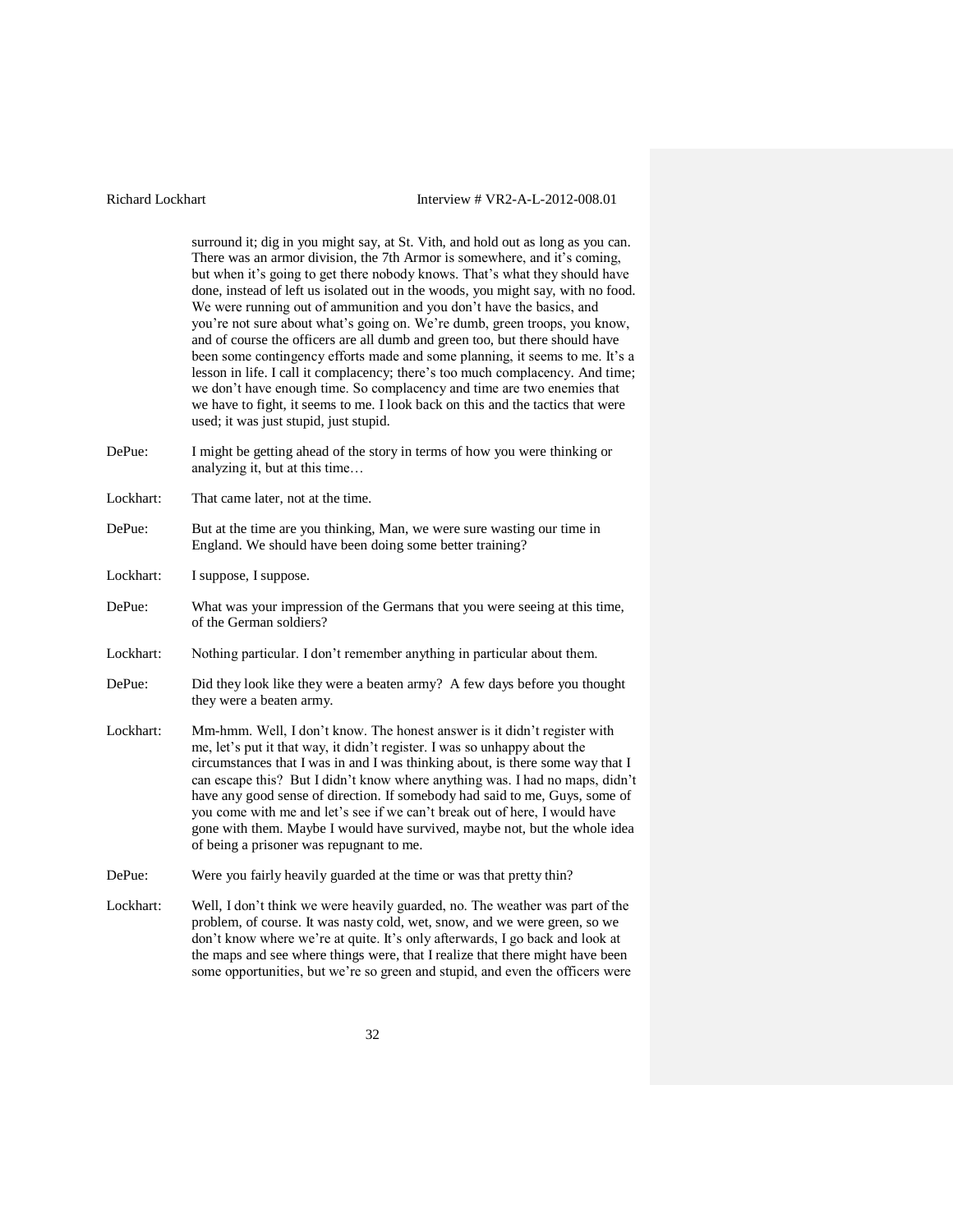| Richard Lockhart | Interview # VR2-A-L-2012-008.01                                                                                                                                                                                                                                                                                                                                                                                    |
|------------------|--------------------------------------------------------------------------------------------------------------------------------------------------------------------------------------------------------------------------------------------------------------------------------------------------------------------------------------------------------------------------------------------------------------------|
|                  | green and stupid, that it didn't end the way it should have ended or could have<br>ended.                                                                                                                                                                                                                                                                                                                          |
|                  | Now, I'm still alive today, so I shouldn't complain right? But I've<br>reflected on that experience often and I'm just PFC Lockhart and the only<br>thing I know is follow orders, do what you're told.                                                                                                                                                                                                            |
| DePue:           | Did you know at the time, within a few hours of the time you guys were<br>ordered to surrender, that basically the remnants of two entire regiments had<br>surrendered?                                                                                                                                                                                                                                            |
| Lockhart:        | No, no. We didn't know this big, huge German army was there and had<br>suddenly broken loose and is tearing the place apart. No, we did not know<br>that, because we were told just the opposite: they're beaten. And we're just<br>waiting around for them to realize that so they can surrender. Well, the hell<br>they were. They were just waiting for green troops to show up and make it<br>easier for them. |
| DePue:           | When you were in these train cars, I'm sure there's no seat.                                                                                                                                                                                                                                                                                                                                                       |
| Lockhart:        | Boxcar, a small one too; they're small in Europe, if you've ever seen those.                                                                                                                                                                                                                                                                                                                                       |
| DePue:           | So you're either standing all the time or sitting on the floor.                                                                                                                                                                                                                                                                                                                                                    |
| Lockhart:        | Yeah.                                                                                                                                                                                                                                                                                                                                                                                                              |
| DePue:           | Did you feel like, Okay, now we're a big target for the American Air Force?                                                                                                                                                                                                                                                                                                                                        |
| Lockhart:        | And we became that. We were bombed by the American Air Force.                                                                                                                                                                                                                                                                                                                                                      |
| DePue:           | While you were on the train?                                                                                                                                                                                                                                                                                                                                                                                       |
| Lockhart:        | While we were on the train. Believe me that's scary. You hear those bombs; it<br>sounds like they're coming at you for maybe ten minutes before they hit.<br>Some boxcars were hit. Fortunately, the boxcar I was in was not hit, but of<br>course, all it means is that the railroad line is broken, so you sat for hours and<br>hours and hours, maybe a day or two, until they fixed the tracks.                |
| DePue:           | So you're just on the train itself?                                                                                                                                                                                                                                                                                                                                                                                |
| Lockhart:        | What's the question?                                                                                                                                                                                                                                                                                                                                                                                               |
| DePue:           | You were still on the trains, though?                                                                                                                                                                                                                                                                                                                                                                              |
| Lockhart:        | Oh yeah. They didn't let us out of the boxcars, no.                                                                                                                                                                                                                                                                                                                                                                |
| DePue:           | How about when you needed to relieve yourself?                                                                                                                                                                                                                                                                                                                                                                     |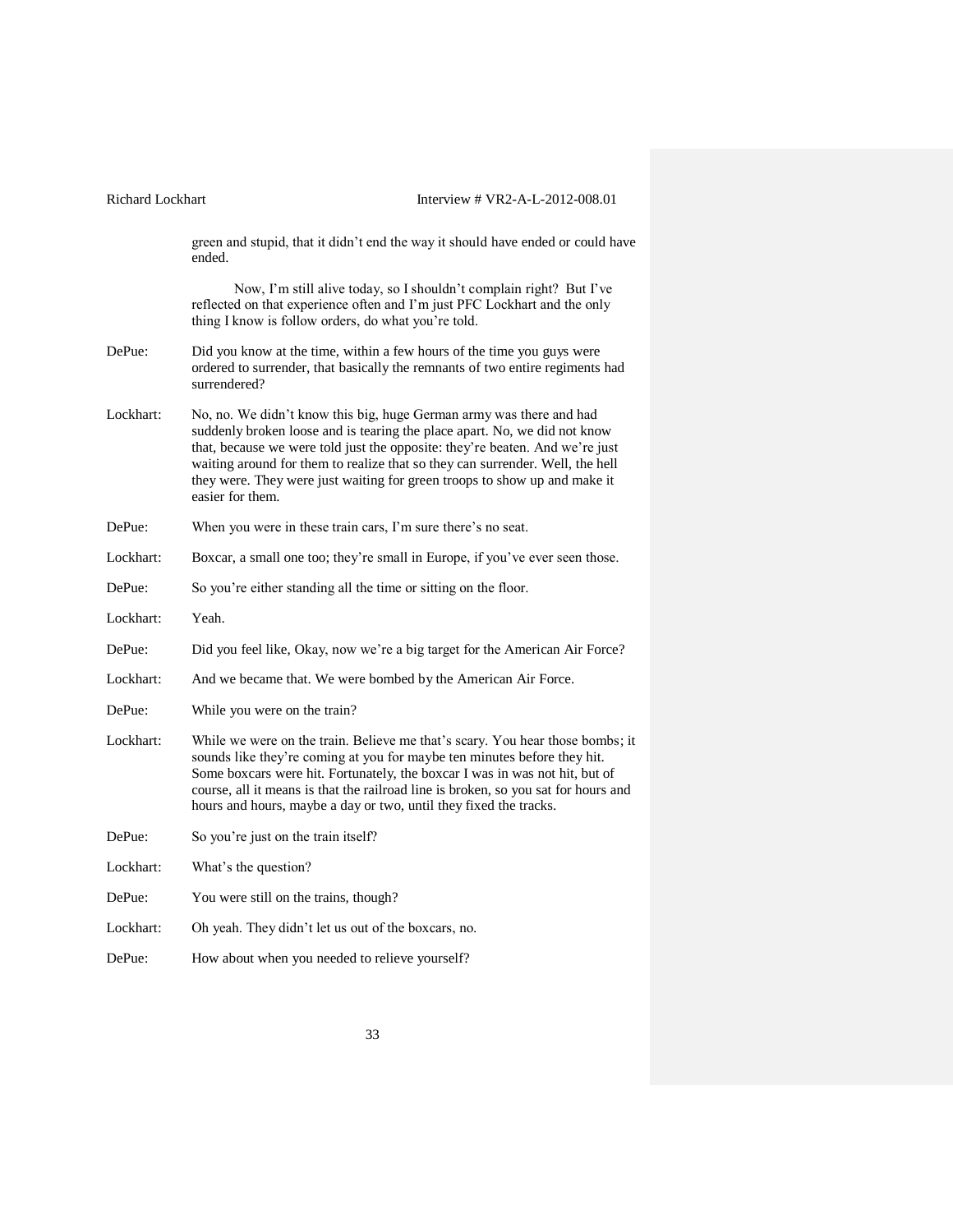| Lockhart: | There was a hole in the bottom. I don't know if it was made by somebody<br>else, but there was a hold in the bottom of the boxcar that was used.                                                                                           |
|-----------|--------------------------------------------------------------------------------------------------------------------------------------------------------------------------------------------------------------------------------------------|
| DePue:    | This is a pretty grim situation.                                                                                                                                                                                                           |
| Lockhart: | Yeah, right. Welcome to Germany.                                                                                                                                                                                                           |
| DePue:    | How many in this boxcar, do you think?                                                                                                                                                                                                     |
| Lockhart: | I would say there was between sixty and seventy. They're made for forty<br>people basically.                                                                                                                                               |
| DePue:    | A forty and eight?                                                                                                                                                                                                                         |
| Lockhart: | Forty and eight, yeah. Kind of the standard European boxcar that the poor<br>Jews were put on, to take to Auschwitz. There's one of those in the Holocaust<br>Museum in Washington that looks like exactly the one that I was packed into. |
| DePue:    | So now it's late December, there's seventy people on this boxcar. No food and<br>no water?                                                                                                                                                 |
| Lockhart: | No food and no water.                                                                                                                                                                                                                      |
| DePue:    | How many days then, before you actually got to a camp?                                                                                                                                                                                     |
| Lockhart: | We got to Bad Orb on the 26th of December.                                                                                                                                                                                                 |
| DePue:    | One day after Christmas.                                                                                                                                                                                                                   |
| Lockhart: | Yes, one day after Christmas.                                                                                                                                                                                                              |
| DePue:    | Did anybody know, keep track of what day it was?                                                                                                                                                                                           |
| Lockhart: | Yes. Oh, I think so. Nobody had an appointment though or had plans, shall we<br>say, to be elsewhere. (laughs)                                                                                                                             |
| DePue:    | Was Christmas Day an especially tough day then?                                                                                                                                                                                            |
| Lockhart: | Well, I'm sure it was, but all the days were tough, you might say. It wasn't<br>any different than any other day I can remember. Pitiful, trying to sing<br>Christmas carols in the boxcar.                                                |
| DePue:    | You did try to do that?                                                                                                                                                                                                                    |
| Lockhart: | Yeah, mm-hmm. Trying to keep their spirits up.                                                                                                                                                                                             |
| DePue:    | Was there somebody who kind of took the lead, or these are all enlisted men?                                                                                                                                                               |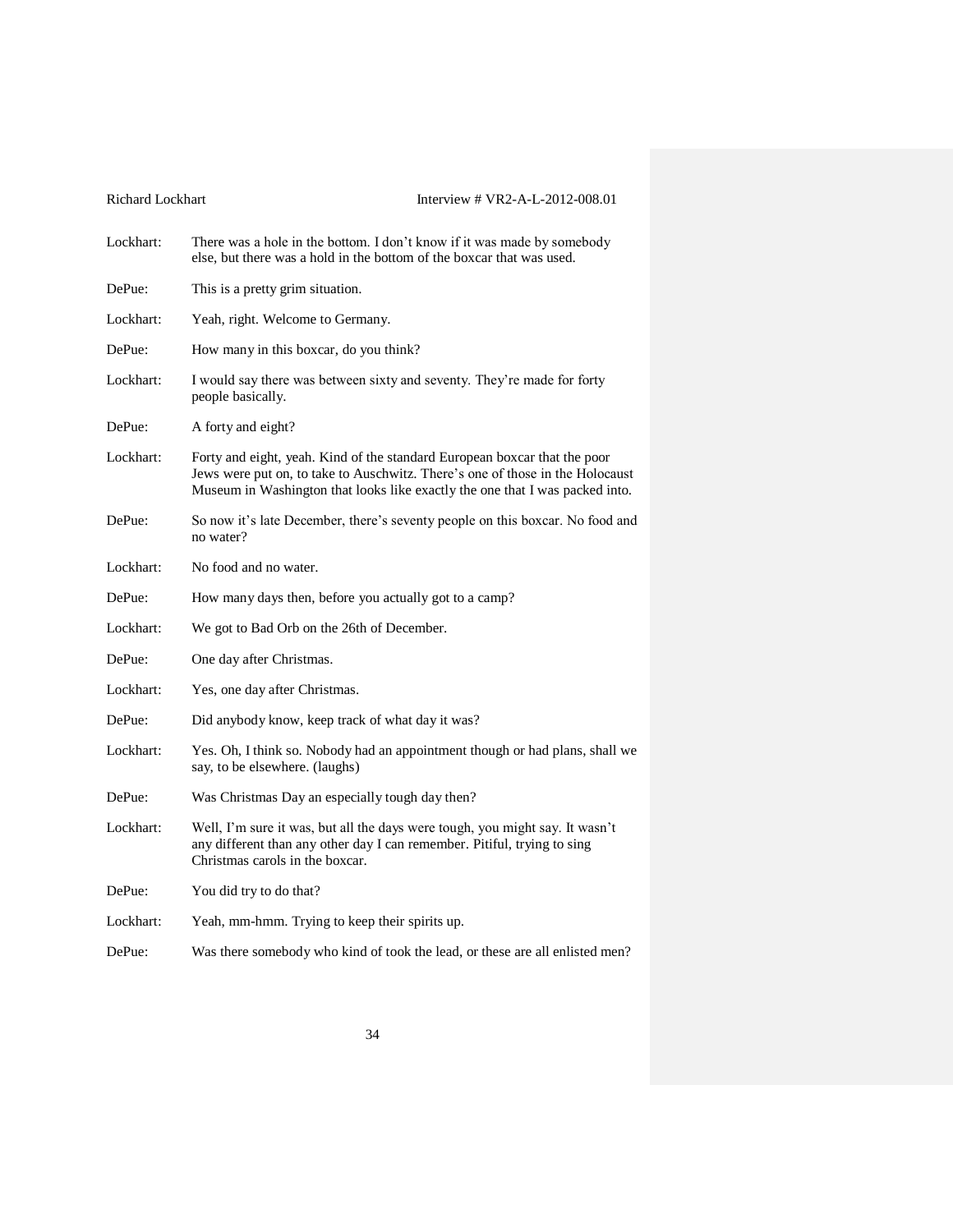| Richard Lockhart | Interview # VR2-A-L-2012-008.01                                                                                                                                                                                                                                                                |
|------------------|------------------------------------------------------------------------------------------------------------------------------------------------------------------------------------------------------------------------------------------------------------------------------------------------|
| Lockhart:        | No, not necessarily. They were all enlisted men, yeah, but there were some<br>corporals and sergeants. There weren't any officers on these boxcars but there<br>were sergeants and corporals who kind of maintained order, you might say.                                                      |
| DePue:           | They were able to maintain some discipline?                                                                                                                                                                                                                                                    |
| Lockhart:        | Yeah, yeah, because they had to be timed, whether you would be standing or<br>sitting, so they couldn't all sit at the same time.                                                                                                                                                              |
| DePue:           | So somebody actually was in charge of that.                                                                                                                                                                                                                                                    |
| Lockhart:        | Yes.                                                                                                                                                                                                                                                                                           |
| DePue:           | Do you remember the Christmas carols that were being sung?                                                                                                                                                                                                                                     |
| Lockhart:        | No.                                                                                                                                                                                                                                                                                            |
| DePue:           | How enthusiastic was the singing?                                                                                                                                                                                                                                                              |
| Lockhart:        | Not very, I'm sure.                                                                                                                                                                                                                                                                            |
| DePue:           | I'm sorry to pry so much.                                                                                                                                                                                                                                                                      |
| Lockhart:        | Not very. And the bombing, the aerial bombing was definitely scary, because<br>you cannot hide, you cannot do anything, I suppose, but pray. Like I say,<br>some cars were hit, I know that for a fact, but the one I was in was obviously<br>not hit.                                         |
| DePue:           | As far as you know, were there some American casualties then, to these air<br>attacks?                                                                                                                                                                                                         |
| Lockhart:        | I'm sure, there had to be.                                                                                                                                                                                                                                                                     |
| DePue:           | On the twenty-sixth of December then, you arrive at the camp. Where was<br>that?                                                                                                                                                                                                               |
| Lockhart:        | It's outside the town of Bad Orb. B-a-d, O-r-b. I found out later. I didn't know<br>where it was at the time. I found out later it's about forty, fifty miles<br>northwest of Frankfurt. We knew it was a bad place.                                                                           |
| DePue:           | We can find it on the map here.                                                                                                                                                                                                                                                                |
| Lockhart:        | We knew it was a bad place because the train station said Bad Orb. But of<br>course Bad in German means like spa. It's kind of a spa town. I've been back<br>a couple of times, as a matter of fact. I took my son back there a number of<br>years ago. Still, some of the buildings are left. |
| DePue:           | Tell me your initial impressions of Bad Orb.                                                                                                                                                                                                                                                   |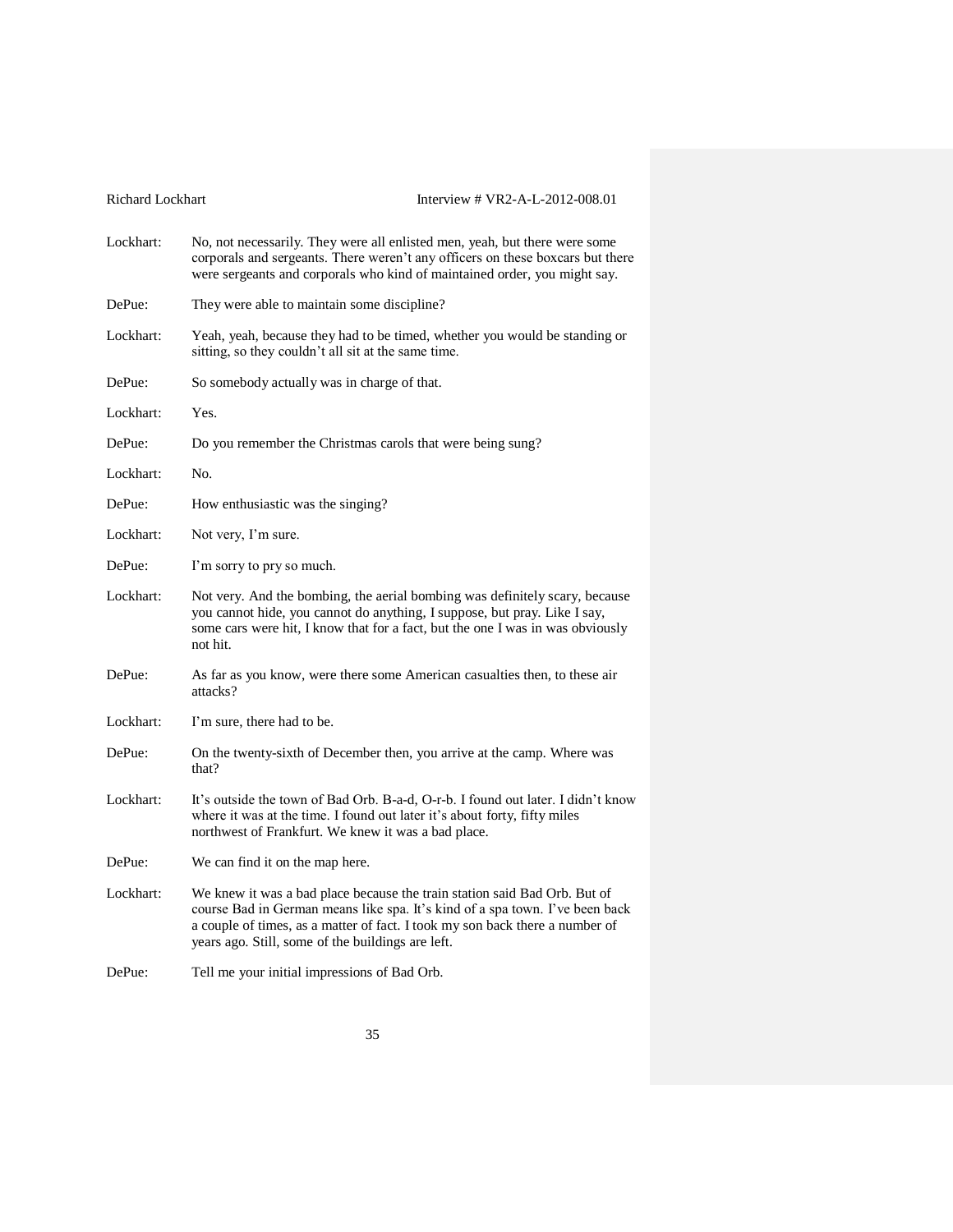Lockhart: You're talking about the camp now?

DePue: What was the designation of the camp?

- Lockhart: It was for privates and PFCs, lowest ranks in the Army. There were Russian soldiers there, there were French soldiers that had been there since 1940, and there were Serbian soldiers there. I do remember, the Serbian soldiers in the camp, Serbian prisoners, gave up half their rations for us Americans because they know we hadn't been fed for a long while, and they had not been able to bring in extra food for the additional prisoners that were arriving. So I have a kind feeling about Serbians ever since.
- DePue: What was the designation of the camp? Was this is a stalag?
- Lockhart: Yeah, it's a Stalag IX-B it's called, stalag. It was a regular prison camp but there were no officers in the camp. And as a matter of fact, even the corporals and the sergeants were taken out a few weeks later and sent to a better camp, I understand. And so yes. And then of course, the Germans separated out those American prisoners who said they were Jews, and they were put in a separate barracks, and later they were put on a train and sent to a place called Berga, which is not a POW camp. It was a slave labor camp way on the other side of Germany.
- DePue: You all had dog tags, correct?
- Lockhart: Yes.
- DePue: Wasn't the religion on the dog tags?
- Lockhart: Yes.
- DePue: Was that how the Germans found out that these were Jews?
- Lockhart: No, didn't have to, they'd just ask, "Identify yourself if you're Jewish."
- DePue: How long were you there before that incident occurred?
- Lockhart: It came pretty quickly, that came pretty quickly. And then like I say, they were just put into a separate barracks. And then apparently—I learned this from subsequent reading—the camp 9B got a request for 350 prisoners for this workplace on the other side of Germany. So they took all those individuals who identified themselves as Jews, and they took another bunch of guys, just ordinary guys, until they got 350, put them on the train, off they went to Berga.
- DePue: I'm guessing that you already mentioned all these different other nationalities of foreign troops that were already there as prisoners of war, that this was already a pretty crowded place before you folks got there.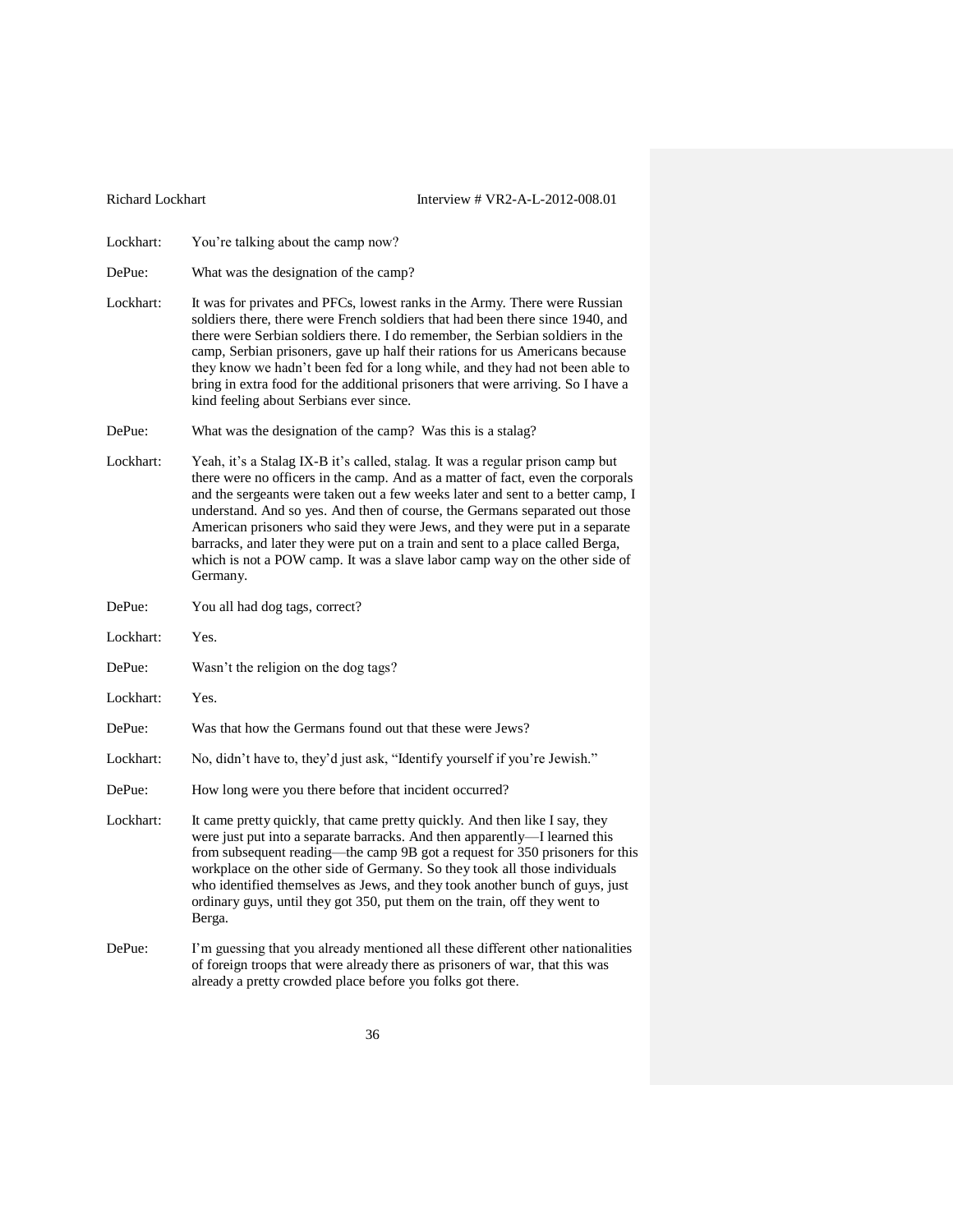| Lockhart: | Yes, yes, it was.                                                                                                                                                                                                                                                                                                                                                                            |
|-----------|----------------------------------------------------------------------------------------------------------------------------------------------------------------------------------------------------------------------------------------------------------------------------------------------------------------------------------------------------------------------------------------------|
| DePue:    | And did they take all of the prisoners they captured from those two regiments<br>to the same place?                                                                                                                                                                                                                                                                                          |
| Lockhart: | I don't know that, but I don't think so.                                                                                                                                                                                                                                                                                                                                                     |
| DePue:    | Was it there finally, you were able to start talking to people and realize the<br>magnitude of what had just happened?                                                                                                                                                                                                                                                                       |
| Lockhart: | Mm-hmm. Even to an extent, the German army provided some news about<br>what was going on. So we had some kind of notion, shall we say, of what was<br>going on.                                                                                                                                                                                                                              |
| DePue:    | Were these official announcements from the Germans?                                                                                                                                                                                                                                                                                                                                          |
| Lockhart: | I think so.                                                                                                                                                                                                                                                                                                                                                                                  |
| DePue:    | The great victory in the Battle of the Bulge, and we've captured such and such<br>a place?                                                                                                                                                                                                                                                                                                   |
| Lockhart: | Well, I think they were also dealing with the fighting in Budapest or in Poland<br>or some other place. I think they probably didn't give us much information<br>about where we were at. The information you got was like, I remember<br>fighting in Budapest went on for quite a while, according to the Germans, the<br>street fighting.                                                   |
| DePue:    | Did you believe what they were telling you or did you think it was<br>propaganda?                                                                                                                                                                                                                                                                                                            |
| Lockhart: | I probably thought it was propaganda, but we didn't have any other source,<br>shall we say.                                                                                                                                                                                                                                                                                                  |
| DePue:    | Tell me your initial impressions of Stalag IX-B.                                                                                                                                                                                                                                                                                                                                             |
| Lockhart: | It was kind of a primitive place, you might say. Oh, it was definitely a<br>primitive place.                                                                                                                                                                                                                                                                                                 |
| DePue:    | I've got some pictures I got off the website here.                                                                                                                                                                                                                                                                                                                                           |
| Lockhart: | Yeah, this is something like it. I never did see this. This looks like it could<br>have been. You know, I never been in any other prison camp, so I don't know<br>anything about prison camps except this one. It was not a pleasant place,<br>obviously. Everybody was hungry, hungry all the time, and for a lot of it we<br>were cold a lot of the time. Food was the overriding concern. |
| DePue:    | Well, we've been at it for a little over an hour and a half and there's still a lot<br>more that I wanted to talk about, but I wonder if we should hold off and do                                                                                                                                                                                                                           |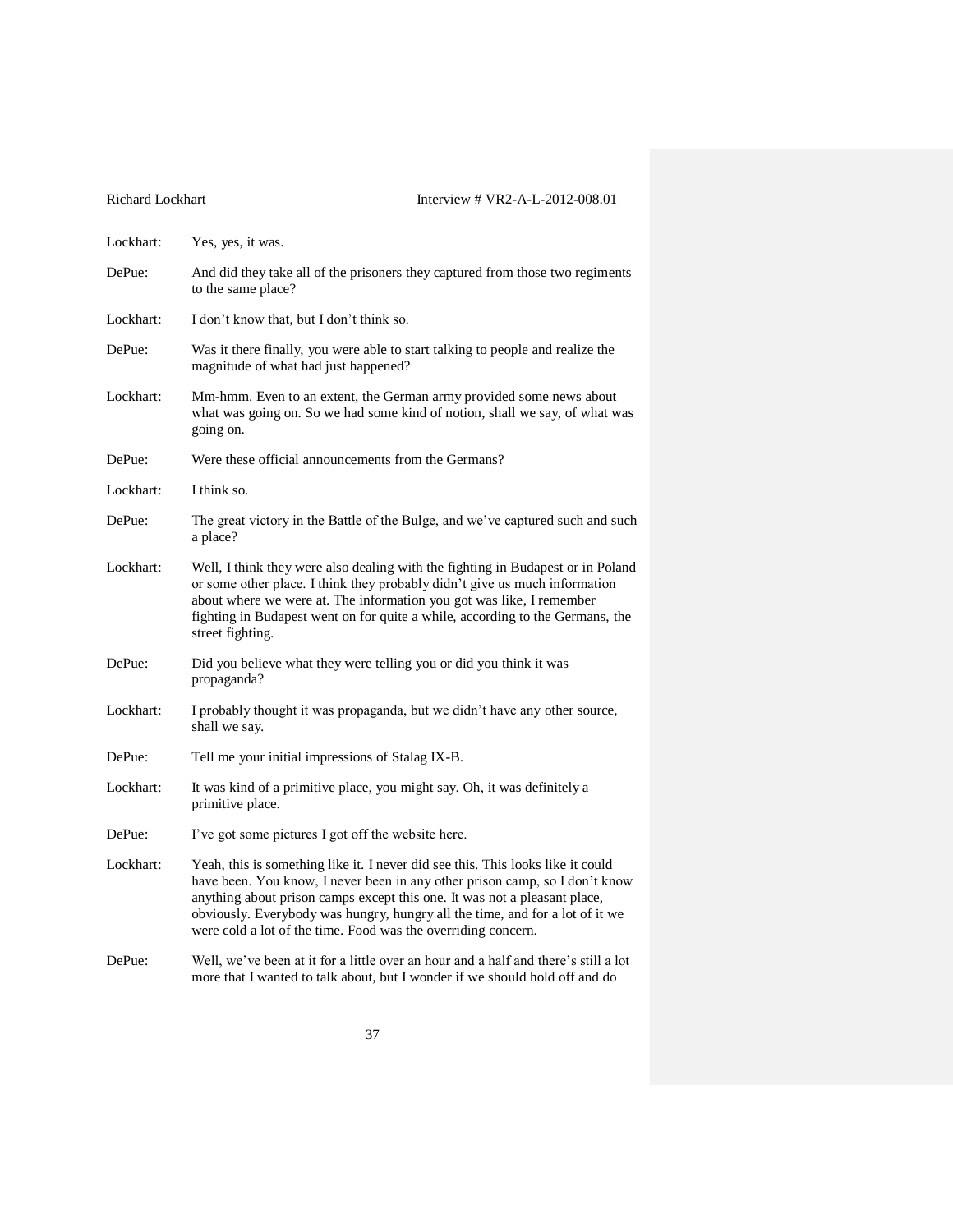that tomorrow, in part because I want you to go through some of the letters and postcards and things that you had, and find some that we can actually read into the record tomorrow.

| Lockhart: | Sure.                                                                                                                                                                                                                                                                                                                                                                                                                                                                                                                                                                                                                                                                                                                                                                                                                                                                                                                                                                                           |
|-----------|-------------------------------------------------------------------------------------------------------------------------------------------------------------------------------------------------------------------------------------------------------------------------------------------------------------------------------------------------------------------------------------------------------------------------------------------------------------------------------------------------------------------------------------------------------------------------------------------------------------------------------------------------------------------------------------------------------------------------------------------------------------------------------------------------------------------------------------------------------------------------------------------------------------------------------------------------------------------------------------------------|
| DePue:    | That sounds like a good plan for you?                                                                                                                                                                                                                                                                                                                                                                                                                                                                                                                                                                                                                                                                                                                                                                                                                                                                                                                                                           |
| Lockhart: | I can do that.                                                                                                                                                                                                                                                                                                                                                                                                                                                                                                                                                                                                                                                                                                                                                                                                                                                                                                                                                                                  |
| DePue:    | Okay. Well this has been a very good discussion, in part because you're going<br>into a lot more detail than I've had other people discuss these kinds of things,<br>and I appreciate that.                                                                                                                                                                                                                                                                                                                                                                                                                                                                                                                                                                                                                                                                                                                                                                                                     |
| Lockhart: | Well, you remember my passion is history, so I keep my own history. So<br>that's what you see here, which I'm willing to share. I think some of those<br>things need to be shared, as a matter of fact. I'm finding more and more now,<br>maybe we'll get into the second and third generations of people who say to<br>me—and I get these kinds of calls and notices of someone, you know, My<br>grandfather was in World War II or my great uncle was, or somebody like<br>that. He never talked about the war, but I know he maybe was a prisoner, but<br>he never talked about it. Can you tell me something about what that might<br>have been like. I've gotten a number of these and I respond to all of them, of<br>course. So that's why I've had this little broken down memoir, taken my red<br>notebook there and boiled it down to what I handed to you earlier, you know<br>the little memoir thing. So I had those printed up, so now I have something to<br>hand out to people. |
| DePue:    | And that is part of the permanent record that we'll keep in our archives, with<br>the interview itself. Okay, thank you very much, Mr. Lockhart, we're going to<br>pick this up tomorrow morning, then.                                                                                                                                                                                                                                                                                                                                                                                                                                                                                                                                                                                                                                                                                                                                                                                         |
| Lockhart: | All right. What time do you want to come over?                                                                                                                                                                                                                                                                                                                                                                                                                                                                                                                                                                                                                                                                                                                                                                                                                                                                                                                                                  |
| DePue:    | Nine o'clock.                                                                                                                                                                                                                                                                                                                                                                                                                                                                                                                                                                                                                                                                                                                                                                                                                                                                                                                                                                                   |
| Lockhart: | Nine o'clock.                                                                                                                                                                                                                                                                                                                                                                                                                                                                                                                                                                                                                                                                                                                                                                                                                                                                                                                                                                                   |

(end of interview #1 #2 continues)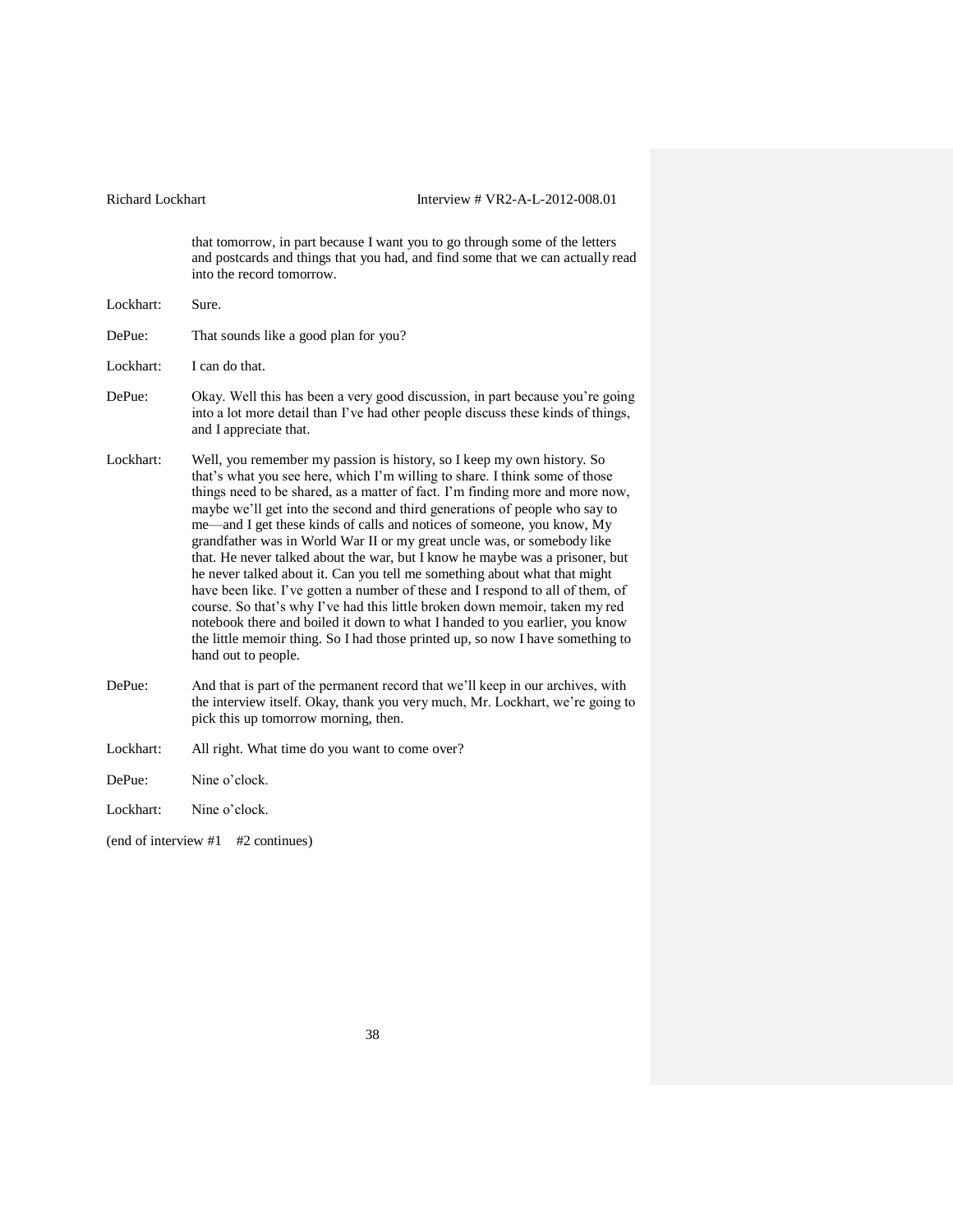# Interview with Richard Lockhart # VR2-A-L-2012-008.02 Interview # 2: March 13, 2012 Interviewer: Mark DePue

# **COPYRIGHT**

**The following material can be used for educational and other non-commercial purposes without the written permission of the Abraham Lincoln Presidential Library. "Fair use" criteria of Section 107 of the Copyright Act of 1976 must be followed. These materials are not to be deposited in other repositories, nor used for resale or commercial purposes without the authorization from the Audio-Visual Curator at the Abraham Lincoln Presidential Library, 112 N. 6th Street, Springfield, Illinois 62701. Telephone (217) 785-7955**

| DePue:    | Today is Tuesday, March 13, 2012. My name is Mark DePue, Director of Oral<br>History with the Abraham Lincoln Presidential Library, and today I have my<br>second session with Dick Lockhart. Good morning, sir.                                                                                                                                                                                                                                                       |
|-----------|------------------------------------------------------------------------------------------------------------------------------------------------------------------------------------------------------------------------------------------------------------------------------------------------------------------------------------------------------------------------------------------------------------------------------------------------------------------------|
| Lockhart: | Good morning to you, Mark.                                                                                                                                                                                                                                                                                                                                                                                                                                             |
| DePue:    | We are in his apartment in Chicago. Can you tell us exactly where you live?                                                                                                                                                                                                                                                                                                                                                                                            |
| Lockhart: | I live at 1176 South Plymouth Court, and that's in the south loop. Plymouth<br>Court is a small street between Dearborn and State Street. I walk to work<br>normally, when I'm in Chicago.                                                                                                                                                                                                                                                                             |
| DePue:    | And when you get to home, you get plenty of exercise just going up and down<br>the stairs here.                                                                                                                                                                                                                                                                                                                                                                        |
| Lockhart: | Yes. I have three levels here, but I like it. I'm actually one of the few original<br>people in this area that have maintained their residence since 1986.                                                                                                                                                                                                                                                                                                             |
| DePue:    | That's when these were all built?                                                                                                                                                                                                                                                                                                                                                                                                                                      |
| Lockhart: | Yes.                                                                                                                                                                                                                                                                                                                                                                                                                                                                   |
| DePue:    | We're only a couple blocks away from an elementary school, so it's a very<br>nice neighborhood here. Well, yesterday we talked about your experiences<br>growing up, we got you into the Army. You joined the 106th Infantry<br>Division, you got through Scotland, through England to Europe, and got to the<br>front lines just in time for the beginning of the Battle of the Bulge, when you<br>were captured. And that's pretty much where we left off yesterday. |
| Lockhart: | Mm-hmm.                                                                                                                                                                                                                                                                                                                                                                                                                                                                |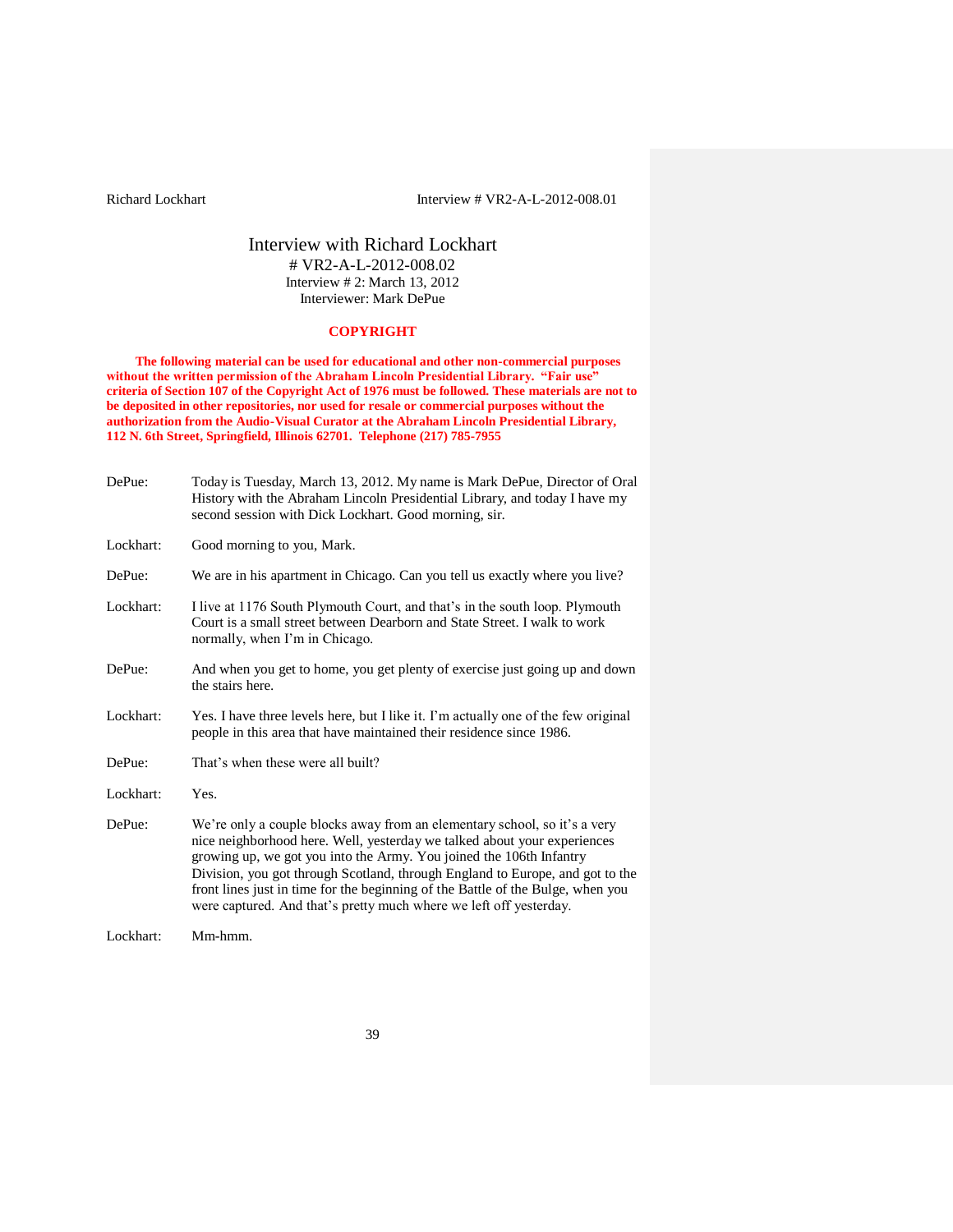Richard Lockhart Interview # VR2-A-L-2012-008.01 DePue: I wanted to start today with this question. You told us yesterday that you were not pleased at all about the idea of being captured. You thought there was still plenty of fight left in the unit. Lockhart: I did, yes. DePue: How much did you know about what was going on in Germany, in the prison camps and in concentration camps? Lockhart: Very little about prison camps. I was aware that the concentration camps that had been set up during the Nazi regime, starting in the 1930s, were there mostly for political prisoners, communists, socialists, Jews, other dissidents. I do know that they existed yes, but I didn't know anything about prison camps per se. DePue: Was there any knowledge or any discussion among the troops about death camps, that they would actually deliberately kill prisoners? Lockhart: There was not enough well-known information about that. There might have been rumors, but there had not been the graphic descriptions that we heard, saw later on after the war. DePue: What I'd like to have us start with today, then, is in as much detail as you can, describe this camp that you were in. Lockhart: This camp was a very primitive kind of camp. It was only for the lowest ranks of soldiers. There were Russians in the camp, there were French who had been there since probably 1940, and there were Serbian soldiers there. We got there the day after Christmas, the twenty-sixth of December, and we were liberated on April 2, 1945, but we still had to stay in the camp, maybe for another week, because there was basically no transportation out, and we were all pretty weak and could not march very far after that. It was a cold place and we were put in wooden barracks. Practically no food was provided. Everything, like I say, was very primitive. The heat was little there, and we were given one blanket, one thin blanket. After a while, when the weather moderated a little bit, then we were infested by vermin and that became a big problem, just in terms of having this lice crawl all over your body all the time. DePue: That was it, it was lice? Lockhart: Yeah, right. You couldn't sleep very good and it was irritating at many levels. DePue: Tell us about the guards that you had there. Lockhart: Well, there were guards there, but there was very little interaction between the prisoners and the guards. It's outside the town of Bad Orb, which is northwest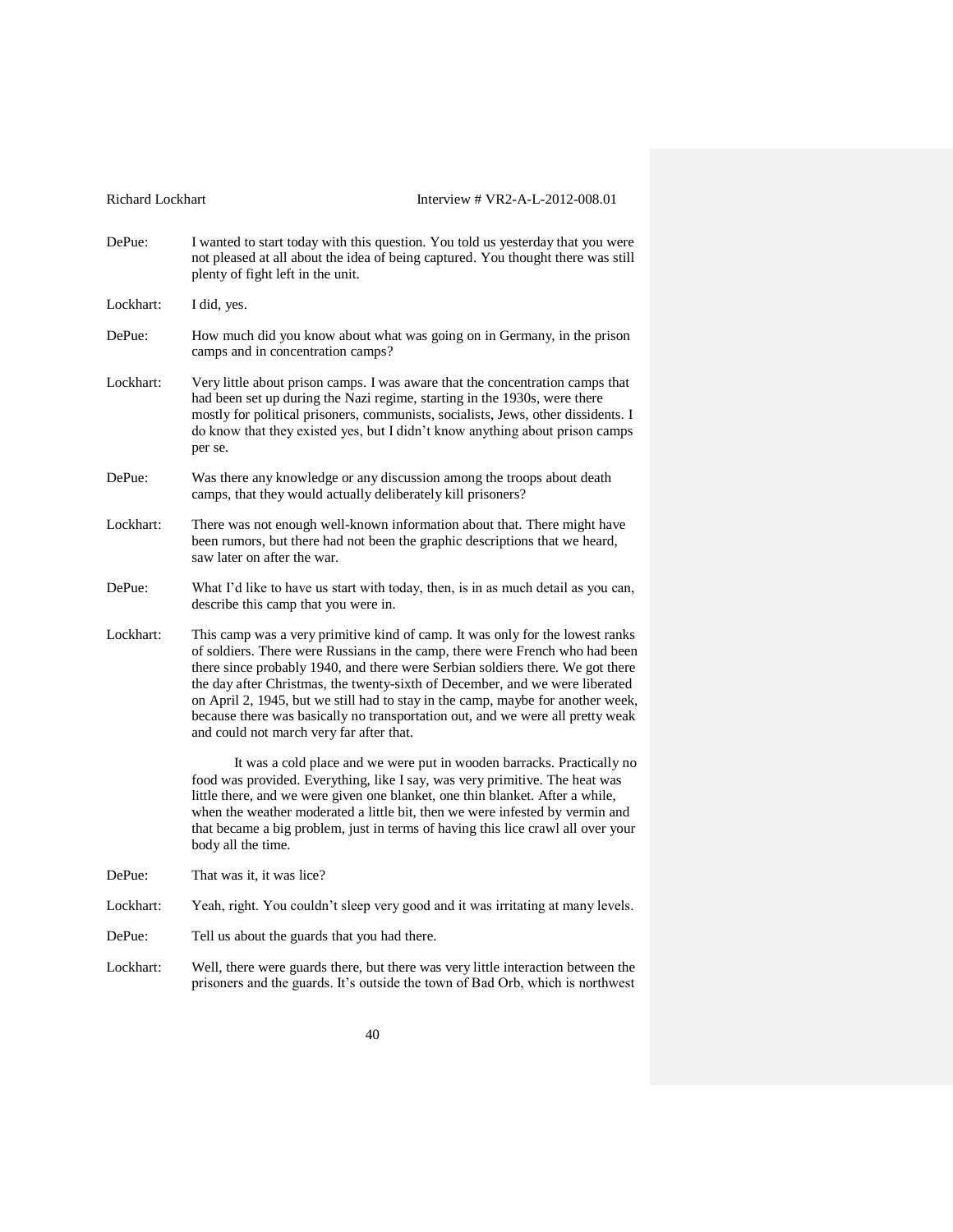of Frankfurt, Germany. This we found out much later after the liberation. We didn't know where we were, basically, in Germany, but we were kind of at the side of a mountain. We had no perspective of where anything was, because we had been in boxcars for four days and four nights and there was no visibility. So where we were actually in Germany, we could not really learn about in any kind of significant way. It was a situation where you got what we called grass soup. You got kind of a half a liter of grass soup once a day, you got a couple slices of so-called bread that always appeared to be more sawdust than bread. Like I say, food was on everyone's mind.

DePue: How big were you when you were captured; how tall were you?

Lockhart: I was about five-ten, probably weighed 160 pounds. I do not know how much I weighed afterwards. I suppose I had lost thirty or forty pounds. Didn't realize how weak I was, except when they came to take us out, I could not get in the truck unaided, which was a surprise to me, because I always figured I was a fit person in terms of my physical ability.

> The other thing, in addition to the food deprivation, which did not bother me, but there were a lot of soldiers who had become addicted to nicotine during the course of their Army career, because cigarettes were easily available, either free or cheap.

- DePue: It was part of the rations that you got.
- Lockhart: Well, yes. But I mean, once they got away from home, got to their training camp, a lot of them picked up on smoking, because they couldn't do it at home, apparently, but they could in the Army camps. So they became addicted to nicotine and when they got to the prison camp, of course there was no PX or anything of that nature, so nicotine deprivation for some. Fortunately, I had never smoked in my life so it didn't bother me. But anyway, I do know that the nicotine problem on some men who were dependent upon nicotine and once deprived of it, it had an adverse effect sometimes on their behavior. They would trade food, as little of it as was, for a cigarette.
- DePue: Where were they getting cigarettes?
- Lockhart: Well, I've never quite figured that out. There was in the camp what I would call a trader, who's an American soldier who had somehow obtained access to cigarettes. And as I may have mentioned earlier, when we were first captured, the Germans required us to turn in all money. I did not do that. I hid it in the lining of my jacket. So when I got to the camp, I heard about this trader who had cigarettes, and so I traded, I don't know, it must have been about twenty dollars, for a package of Marlboro cigarettes, which were probably selling in the PXs for about ten cents, and I traded one cigarette a day, for twenty days, to another soldier, another prisoner, who would rather have a cigarette than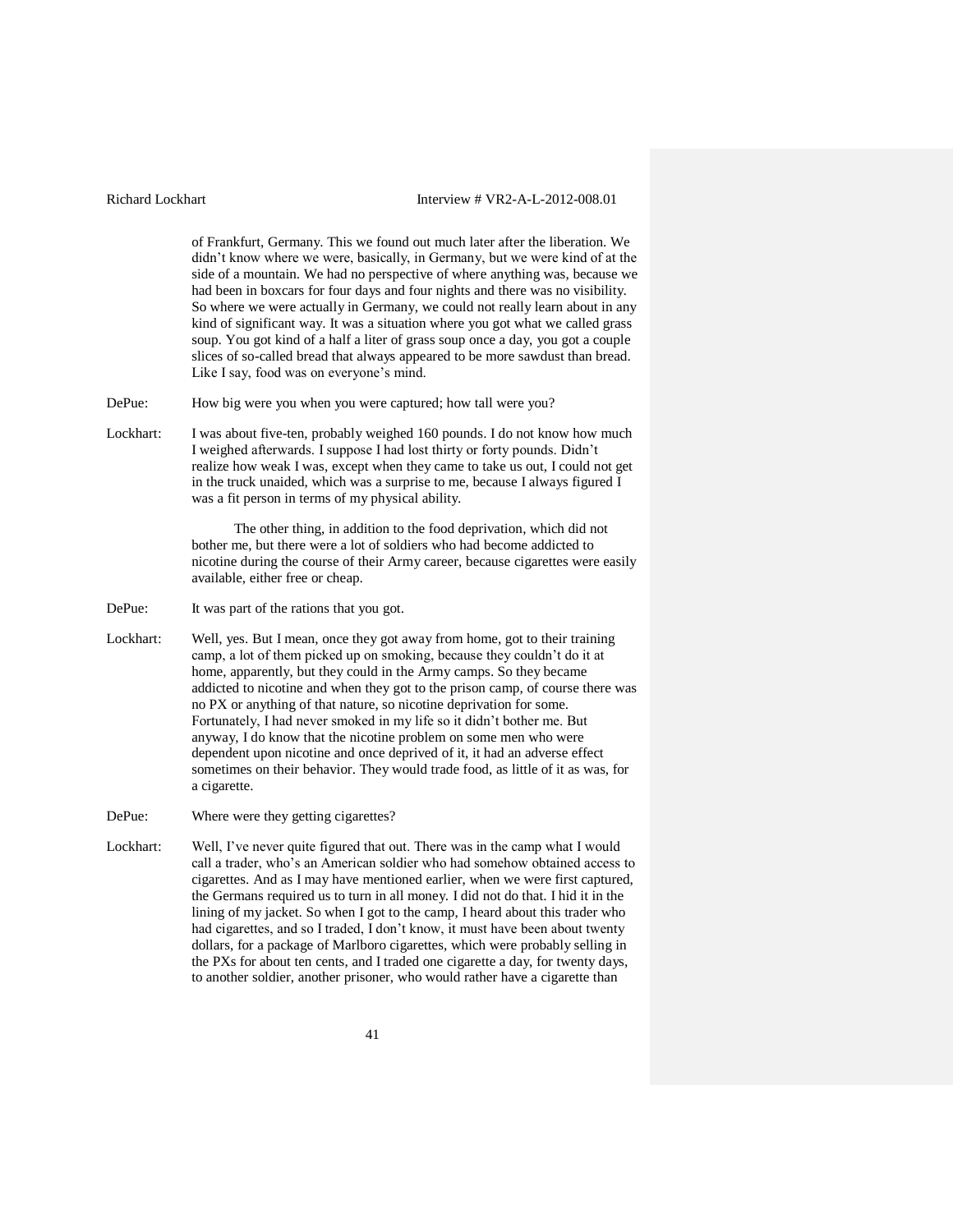| Richard Lockhart | Interview # VR2-A-L-2012-008.01                                                                                                                                                                                                                                                                                                                                                                                                                                                                                                                                                                                                                                                                                                                                                                                                                                                                                                                                                                                                                                                                             |
|------------------|-------------------------------------------------------------------------------------------------------------------------------------------------------------------------------------------------------------------------------------------------------------------------------------------------------------------------------------------------------------------------------------------------------------------------------------------------------------------------------------------------------------------------------------------------------------------------------------------------------------------------------------------------------------------------------------------------------------------------------------------------------------------------------------------------------------------------------------------------------------------------------------------------------------------------------------------------------------------------------------------------------------------------------------------------------------------------------------------------------------|
|                  | half his food rations. So I got half his food rations and he got from me, a<br>cigarette, and he was done, that was a good deal basically. I thought it was a<br>good deal. Maybe I was a little better fed, not because the Germans gave me<br>anything more, but because there was a weakness in an American soldier for<br>nicotine, and I basically used his weakness to increase my food supply.                                                                                                                                                                                                                                                                                                                                                                                                                                                                                                                                                                                                                                                                                                       |
| DePue:           | How was the food prepared? Were the Germans preparing it and then the<br>classic scene of having to go through the mess line and they would ladle out<br>the soup?                                                                                                                                                                                                                                                                                                                                                                                                                                                                                                                                                                                                                                                                                                                                                                                                                                                                                                                                          |
| Lockhart:        | I think they did not provide it. They provided the materials, but there was a<br>kitchen detail of prisoners. Of course, that was an ideal kind of job to have,<br>and I don't know how they were selected, because everybody in the camp was<br>either a private or a PFC. So, they did their own food. I suppose it was the<br>basic materials was provided by the Germans, but there was only two things<br>on the menu; the sawdust bread we called it, and grass soup. You didn't have<br>any choices, basically.                                                                                                                                                                                                                                                                                                                                                                                                                                                                                                                                                                                      |
| DePue:           | Did you have any idea what the guards were eating and how well fed they<br>were?                                                                                                                                                                                                                                                                                                                                                                                                                                                                                                                                                                                                                                                                                                                                                                                                                                                                                                                                                                                                                            |
| Lockhart:        | They all looked healthy to us, as well as their dogs did, so I'm sure they ate<br>far better than we did. We were basically weak.                                                                                                                                                                                                                                                                                                                                                                                                                                                                                                                                                                                                                                                                                                                                                                                                                                                                                                                                                                           |
| DePue:           | But you mentioned you didn't have a lot of direct interaction with the guards<br>themselves.                                                                                                                                                                                                                                                                                                                                                                                                                                                                                                                                                                                                                                                                                                                                                                                                                                                                                                                                                                                                                |
| Lockhart:        | No, we did not. On one occasion, they put out a requirement, anybody who<br>wanted to go on a wood cutting detail outside the camp, and if you did you got<br>extra rations. So I volunteered. This is in the dead of winter now, a lot of snow<br>out there still, and I'm somewhere in one of the German forests cutting wood<br>for the camp. Suddenly I was attacked by one of the guards with a club, who<br>hit me on the back and knocked me down, hit me a few more times while I<br>was down and then took on a couple of other American prisoners who were<br>working on this detail, knocked them down. There were no words spoken.<br>Apparently, the only thing we could figure out was the problem, first I thought<br>he went berserk and I thought if he hit me in the head, he would have killed<br>me that day. But he only hit me across the back and my body, and the others<br>as well. We got no extra food rations by the way, and this was a bitter day,<br>cold and heavy snow, deep in the woods. So that was my interaction with the<br>German guards and it was not a good one. |
|                  | This beating that I took and two other men took, ended up strangely<br>enough, in a report that was made of prisoner abuse. Senator Durbin was able<br>to find that in the National Archives. In 1998, he provided me the report that                                                                                                                                                                                                                                                                                                                                                                                                                                                                                                                                                                                                                                                                                                                                                                                                                                                                       |

42

was made to the War Crimes Commission of prisoner abuse, and I am in that narration, along with the two other prisoners. So there is, shall we say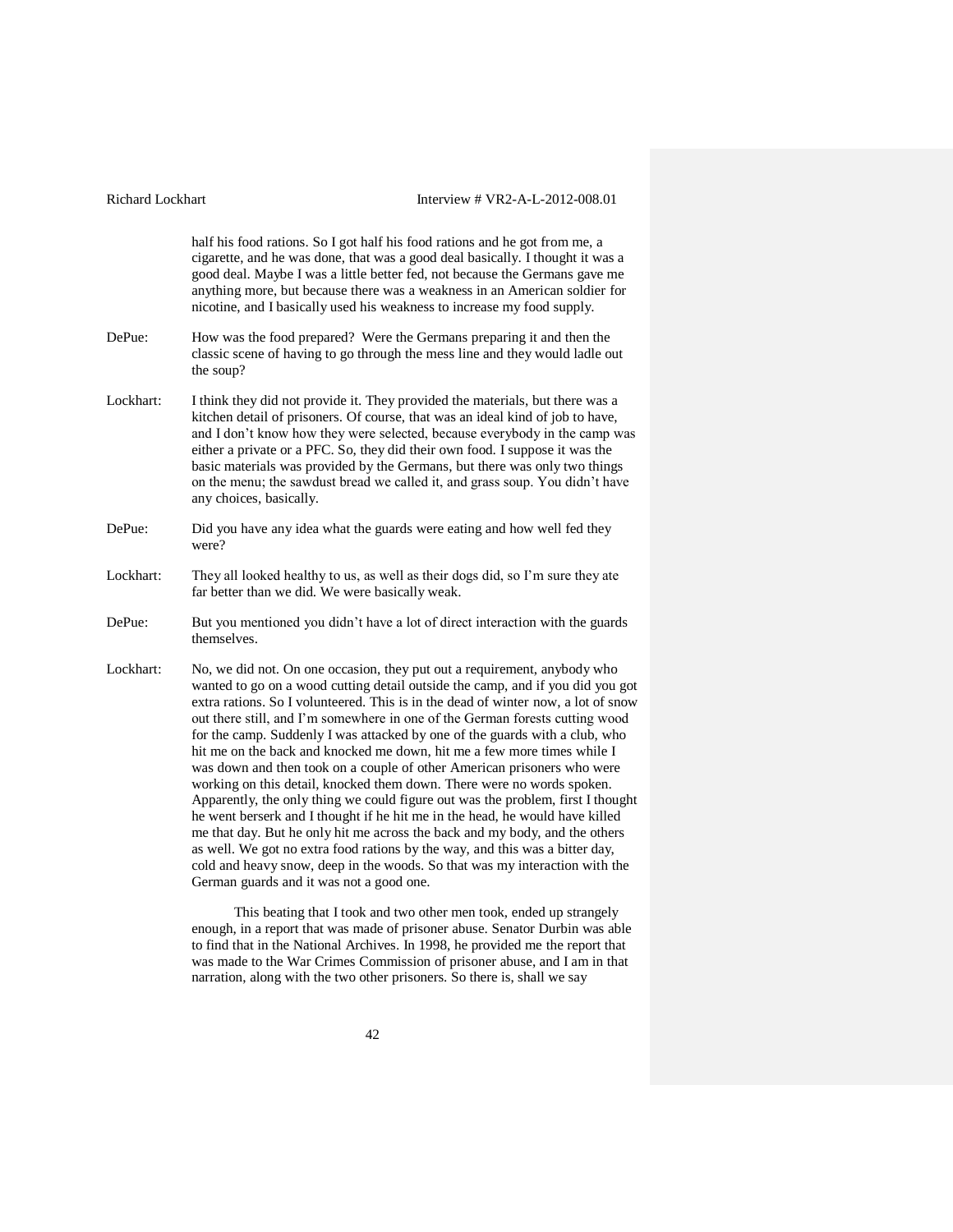evidence of this, and as far as I know, nothing was ever done with respect to seeking out those German guards who took us for a beating that day in the woods. DePue: Do you have any idea why he was beating you? Lockhart: The only thing we could figure out, because no words were spoken, is that he didn't think we were working hard enough, fast enough. That was probably true because some of them didn't even have gloves and we were generally in a weakened condition in the first place. DePue: I'm going to read a couple things on what you were just referring to here. Here's a letter from the National Archives, to Senator Richard J. Durbin, Dick Durbin, June 29, 1999. This is in response to your May 27, 1999 inquiry on the behalf of Richard Lockhart. And I'll skip down here. "PFC Richard Lockhart, we have also located two affidavits, sworn by inmates of Stalag IX-B, Bad Orb, Germany, which cite PFC Richard Lockhart as the victim of physical abuse at the hands of a German camp guard." And I'll read portions of a certificate that one soldier, William Arnold Vest, Corporal. Does that name ring a bell to you? Lockhart: Yes it does. DePue: It says, "About fifteen January, 1945, Privates Richard Lockhart and Donald Ledum and two other American soldiers working on a firewood-cutting detail at Stalag IX-B and were beaten and severely bruised with a rifle by a German guard, merely because he did not believe they were working fast enough. I was told those four American soldiers were marched about five miles in snow and extremely cold weather to reach the work. I actually saw the bruises on two of the victims when I talked to them afterwards. I cannot recall whether any medical treatment was given to them." Was there? Lockhart: No, no, there was no medical treatment given or available. DePue: Did that slow you down? Did that cause any permanent damage or temporary damage? Lockhart: Yes. Still at times my back hurts, which I attribute to that occurrence. DePue: How bad were you right after that? Were you basically limited in your mobility for a while? Lockhart: Well, I was aching for a while yes, but I couldn't do anything about it. There was no medical services available, shall we say. Men died in the camp every day, I do believe.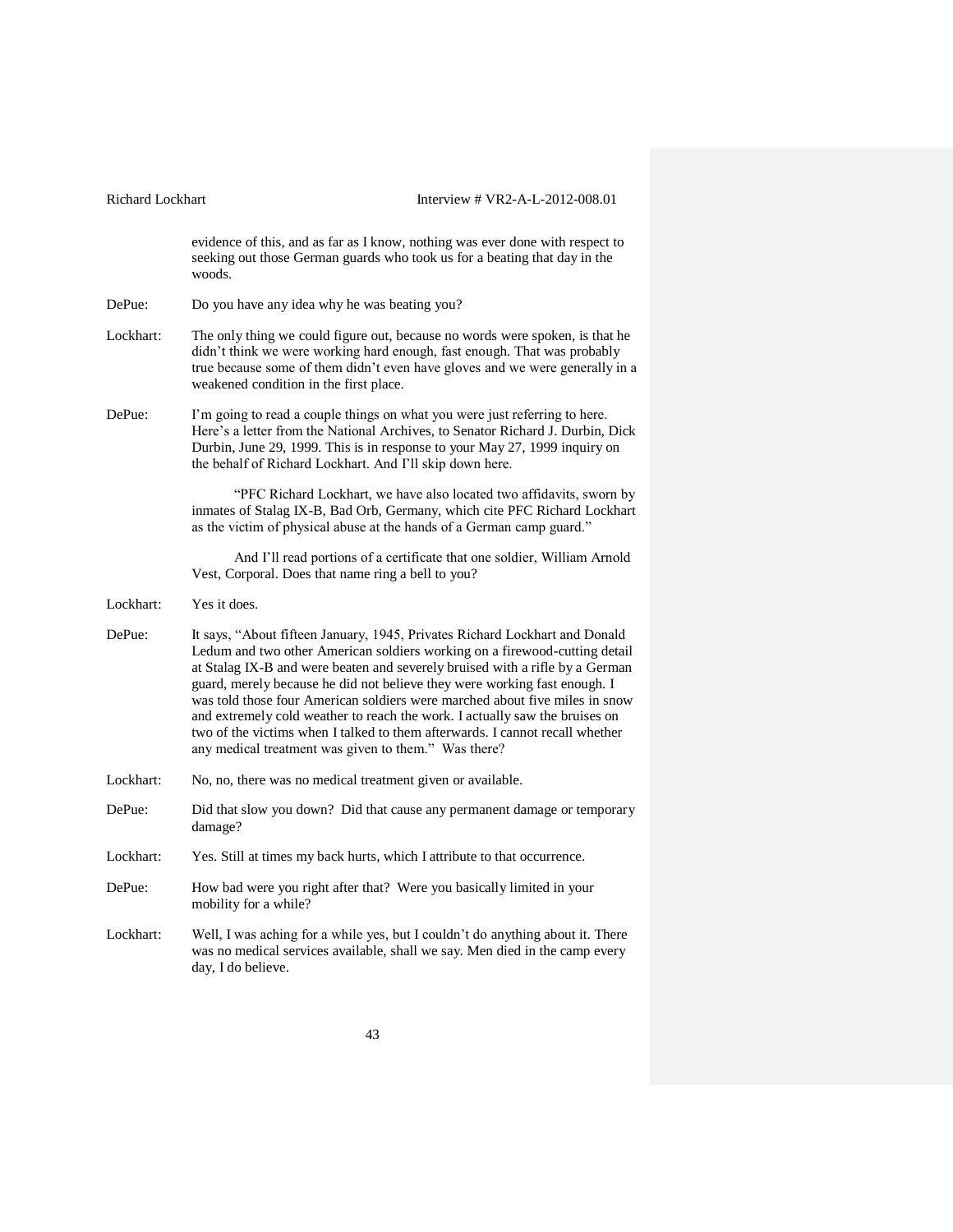- DePue: What happened when they died?
- Lockhart: There was a burial detail that buried them outside the camp.
- DePue: Was there a chaplain or any kind of religious service?
- Lockhart: That's a good question. There was a Catholic priest, chaplain, and a Protestant one, and they held services. It's interesting, you get a bunch of people together and individuals will come to the surface who wouldn't otherwise find the occasion to do so. But both of these chaplains provided religious services quite a bit. In addition, your question reminds me, there was a soldier, he was just a private but he was apparently well read, and he provided a series of, I think, twenty-some lectures on American history. That's without notes, without books, without reference material, and obviously, they were well received, shall we say. There was a lot of self-encouraged resourcefulness that was evidenced in this prison camp by ordinary Americans, you might say, who had to respond to this unusual situation they found themselves in.
- DePue: You folks were in desperate situations. I'm wondering what kind of discipline you had and who was providing the discipline. Because I would think the worst crime of all would be to steal somebody else's food, for example.
- Lockhart: Yes, it was. In every barracks there was a barracks leader. Sometimes there was one who had some proficiency in German or someone who was bigger, tougher, and could necessarily impose some discipline himself if necessary. So yeah.
- DePue: And pretty much the barracks, the personal dynamics of the barracks, somebody would eventually emerge as the leader?
- Lockhart: Yes. I wouldn't say eventually. Probably pretty quickly. Again, I think it was the individual Americans first, who could speak some German, because not very many of the German guards knew English. So that was a way to communicate, that was beneficial to the Germans, obviously it was beneficial to their fellow prisoners as well.
- DePue: How many people in your barracks, any idea?
- Lockhart: Not for sure, can't think about it right now. Maybe a hundred, maybe less than a hundred, but I think it was probably more than that.
- DePue: Did you get your own bunk or did you end up having to share bunks?
- Lockhart: You had your own bunk. It was just wooden with one blanket, that's all it was.
- DePue: Metal springs or wooden slats?
- Lockhart: They were just wooden. There wouldn't be any metal, no.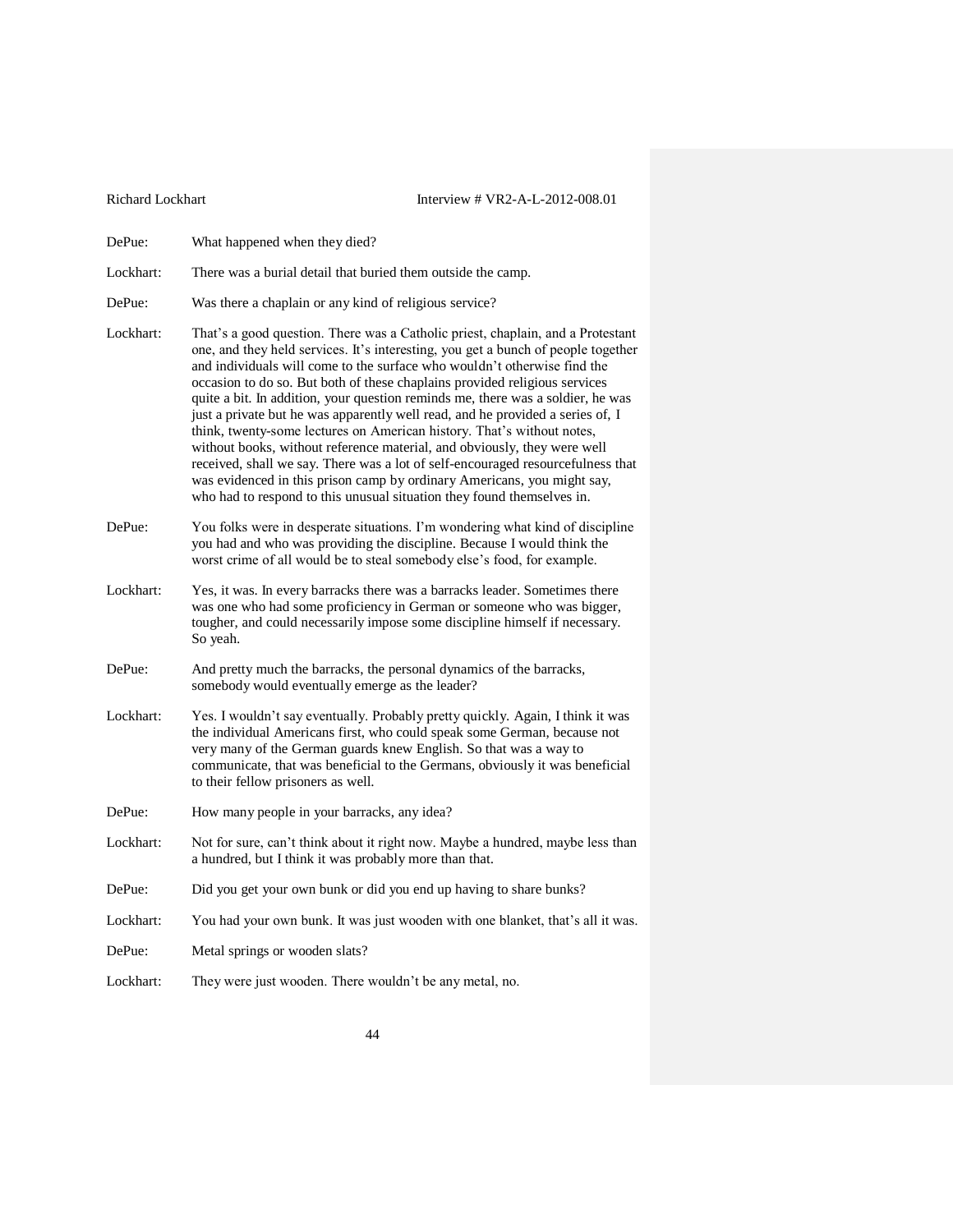DePue: Do you remember who your barracks leader was?

Lockhart: No I do not. I don't remember, except friends of mine from my unit in the Army who ended up in the barracks. Let me just say also, about the toilet facilities. There was only one room with a hole in the floor, and there was no toilet paper per se. What we were provided was Excelsior wood shavings. Everybody had diarrhea and in a generally weakened condition, so you were filthy, basically, wearing the same clothes I wore in November, all the way through and of course, there was no way to get things washed.

> Once or twice, the Germans would take us to a barracks or a room, where they would provide delousing services, which was only a very temporary solution to the lice problem, because the lice were everywhere. You go back to the barracks and the lice were waiting for you. It was a primitive situation and a lot of men got sick. I did not per se get sick, but a lot of my fingernails came loose and they've never grown back quite the same. I would say at least half my fingernails just came sliding out.

> So there were men who got apparently pneumonia. They were taken out of the regular barracks and put in another barracks for sick men, and a lot of them never left the barracks either. People died every day, it seemed like.

- DePue: Do you recall, was there a cemetery on the compound?
- Lockhart: There must have been, probably just outside the camp. I understand afterwards, the bodies were removed and moved to a regular U.S. Military cemetery somewhere, probably not in Germany but in Luxembourg or Belgium probably.
- DePue: Okay, a couple more questions about the food. A lot of the stories you hear, Red Cross parcels were incredibly important to soldiers.
- Lockhart: Yes. That's a good thing to remember. The catch was that you had to share it with maybe three other guys. Nobody ever got their own Red Cross packet, so it was limited, but it was welcome.

The other thing I wanted to mention too, when we first got to the camp there was no food for us for a while, and the Serbian prisoners who had been there since probably 1941, gave half their food rations to American soldiers, so at least they had some food after being four days and four nights in a boxcar. I always remembered that kindness, of the Serbian soldiers who did that.

- DePue: You talked about other nationalities being there: Russians, Serbians, French, others. Were they all in the same barracks compound?
- Lockhart: No, they were segregated into different sectors of the camp and there was no intermixing.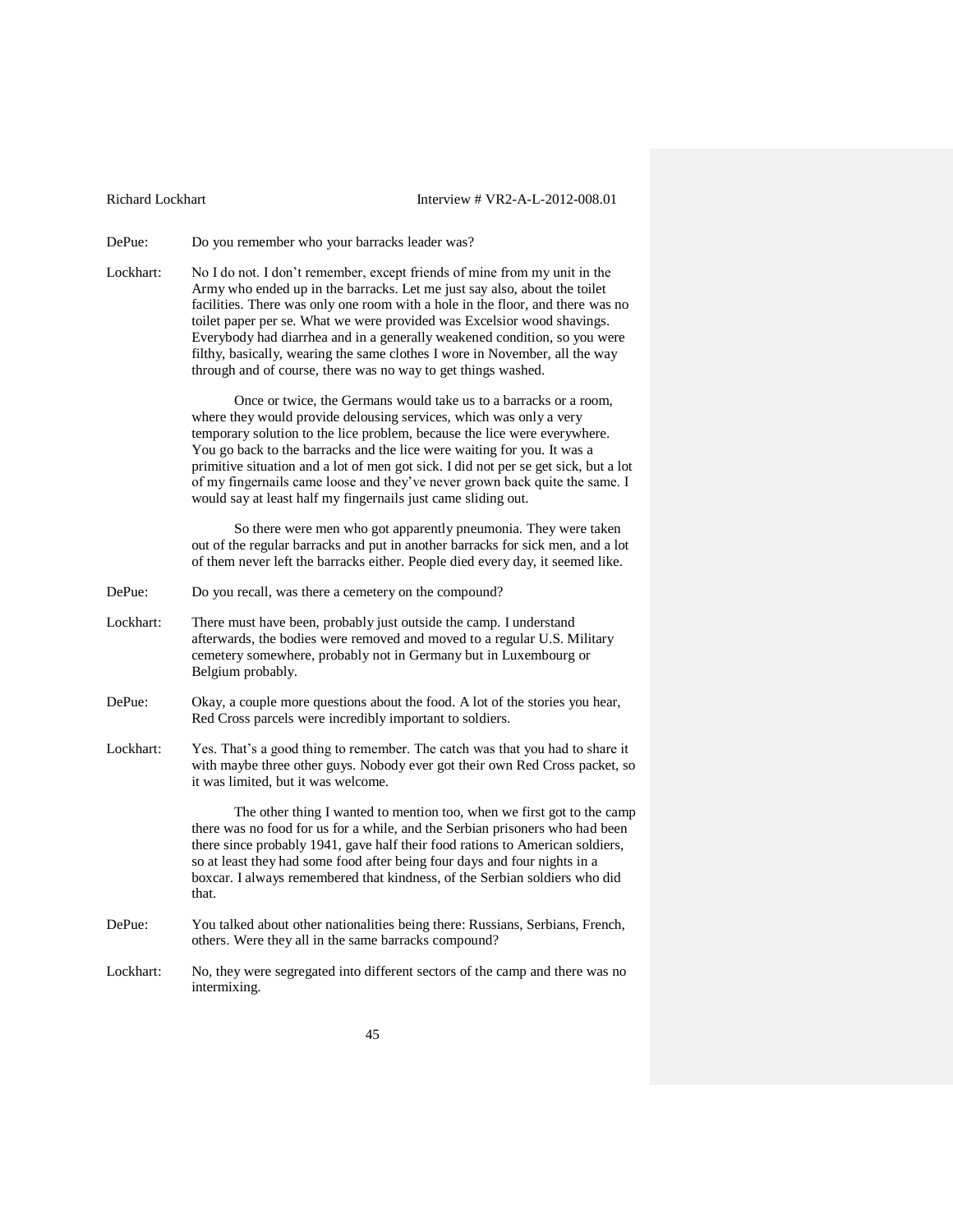| Richard Lockhart | Interview # VR2-A-L-2012-008.01                                                                                                                                                                                                                                                                                                                                                                                                                                                                                                                                                                                                                                                                                                                                                                                      |
|------------------|----------------------------------------------------------------------------------------------------------------------------------------------------------------------------------------------------------------------------------------------------------------------------------------------------------------------------------------------------------------------------------------------------------------------------------------------------------------------------------------------------------------------------------------------------------------------------------------------------------------------------------------------------------------------------------------------------------------------------------------------------------------------------------------------------------------------|
| DePue:           | Talking about the United States there, I would think there would be soldiers<br>who knew some Russian, maybe even some Serbo-Croatian, or things like<br>that.                                                                                                                                                                                                                                                                                                                                                                                                                                                                                                                                                                                                                                                       |
| Lockhart:        | I did not have any interaction with any other nationalities in the camp until<br>later on. There were some British soldiers who had apparently been in a prison<br>camp in the eastern part of Germany or in Poland who when the advancing<br>Russian forces there, the Germans took the prisoners out and marched them<br>across Germany, and some of them ended up in Stalag IX-B.                                                                                                                                                                                                                                                                                                                                                                                                                                 |
| DePue:           | You weren't hearing then, too much about what they had experienced, being<br>there for several years already?                                                                                                                                                                                                                                                                                                                                                                                                                                                                                                                                                                                                                                                                                                        |
| Lockhart:        | No.                                                                                                                                                                                                                                                                                                                                                                                                                                                                                                                                                                                                                                                                                                                                                                                                                  |
| DePue:           | Now from what I've read, the Russians started to, for lack of a better word,<br>disappear.                                                                                                                                                                                                                                                                                                                                                                                                                                                                                                                                                                                                                                                                                                                           |
| Lockhart:        | I've heard that, yes. I've heard the fact that they were probably killed outside<br>the camp somewhere. I have no knowledge of that. The one group that I do<br>have knowledge about is the American Jews. Jewish soldiers, were segregated<br>out. First they asked all the Jews in the American camp to identify themselves;<br>some did and some didn't. Those that did were segregated out and put in a<br>separate barracks in Stalag IX-B. At a later point, they were all shipped off<br>with some other non-Jews, to a slave labor camp in Berga, Germany, on the<br>eastern part of the country, not too far from Dresden or some of those other<br>cities in Eastern Germany. So they had a very difficult time, I can imagine. I<br>have reports that I've picked up later from people who survived that. |
| DePue:           | You told us earlier though, at least to your knowledge, that you didn't know<br>much of anything about the Nazi concentration camps.                                                                                                                                                                                                                                                                                                                                                                                                                                                                                                                                                                                                                                                                                 |
| Lockhart:        | Did not. We did know of course, that there was a lot of animosity by the<br>German government toward Jews. That had been pretty well known before<br>that time, but we didn't know about the death camps, so to speak.                                                                                                                                                                                                                                                                                                                                                                                                                                                                                                                                                                                               |
| DePue:           | I'm trying to visualize how this happened. Were you all put in a formation and<br>then a German came forward who could speak some English, and ask for the<br>Jews to identify themselves?                                                                                                                                                                                                                                                                                                                                                                                                                                                                                                                                                                                                                           |
| Lockhart:        | Mm-hmm.                                                                                                                                                                                                                                                                                                                                                                                                                                                                                                                                                                                                                                                                                                                                                                                                              |
| DePue:           | Is that how it happened?                                                                                                                                                                                                                                                                                                                                                                                                                                                                                                                                                                                                                                                                                                                                                                                             |
| Lockhart:        | Something like that, yeah.                                                                                                                                                                                                                                                                                                                                                                                                                                                                                                                                                                                                                                                                                                                                                                                           |
| DePue:           | I think you mentioned this yesterday as well. I'm just trying to imagine this<br>moment in life myself, that had to be quite an experience, but the Jews that                                                                                                                                                                                                                                                                                                                                                                                                                                                                                                                                                                                                                                                        |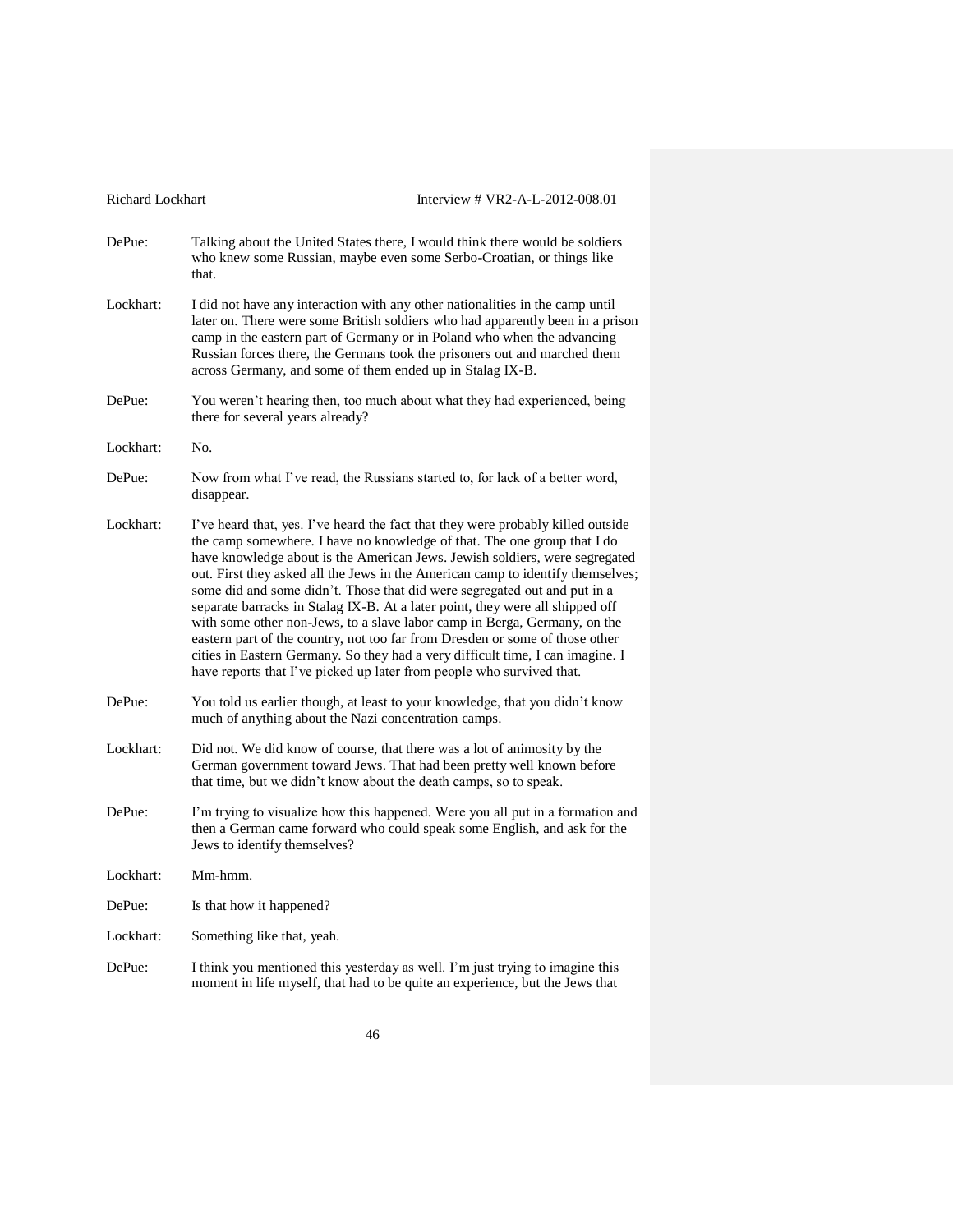did volunteer, I mean all the Germans would have had to do, I would think, is look at the dog tags.

Lockhart: Yeah, but of course you could throw away your dog tags.

Lockhart: No. I didn't throw away my dog tags. I've thought about this and conjured with it too, and I think the Americans who were Jews in the Army, when this came up, number one, they did not feel right in denying their religion. Secondly, they felt that somehow, their American uniform would protect them, and it didn't really. The people they took off to Berga were not just Jews. They took all of the Jews who indicated so, but they also took a lot of non-Jews as well. They took 350 prisoners out of Stalag IX-B, which included all those who indicated Jew. I have letters back from soldiers who didn't know, the rule is you tell them name, rank and serial number. You don't have to tell them anything else. Some of them did not tell the Germans that they were Jews, and some of them, it bothered them. I always thought it shouldn't have bothered them, because the Germans were the enemy; you don't have to tell them anything. You can lie to them as far as that's concerned.

> I have letters back, because I have talked about this issue a number of times, including even at the Holocaust Ceremony in Springfield, Illinois, back in '91, and then my remarks were printed in a number of places. So it has been an issue which I've heard about. Some of them were grateful that I made this known, this fact. And you see some letters here from those individuals who learned of this for the first time and were surprised. Well, of course it's unfortunate but those things happen in war.

- DePue: Apparently, though, from what I've read, this was not a practice that was done in a lot of other stalags.
- Lockhart: I have not heard about it in other places, let's put it that way, but I honestly don't know.
- DePue: Okay. Now it certainly is sobering to think about; certainly your experience was horrific but theirs was even more so.
- Lockhart: Yes, yes, much worse. I have letters back from a couple friends of mine who survived that.
- DePue: Are they here in front of us perhaps somewhere?
- Lockhart: Somewhere, maybe. But a funny thing, this good friend of mine who survived, now dead, but he sent me a long letter about it; but he didn't talk much about the experience itself, strangely enough. I think it was just too painful.

DePue: Did you?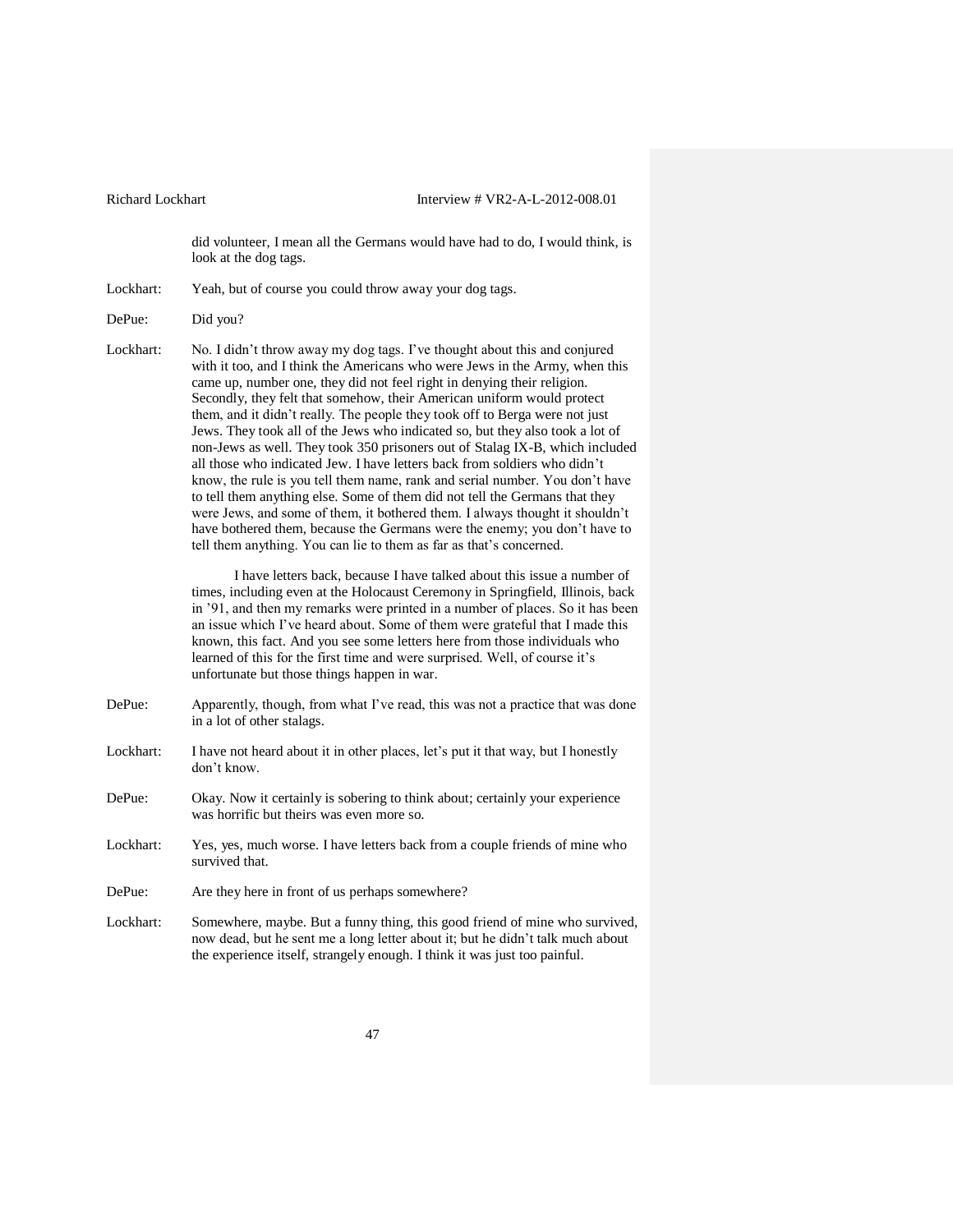| <b>Richard Lockhart</b> | Interview # VR2-A-L-2012-008.01                                                                                                                                                                                                                                                                                                                                                                                                                                                                                                                                                        |
|-------------------------|----------------------------------------------------------------------------------------------------------------------------------------------------------------------------------------------------------------------------------------------------------------------------------------------------------------------------------------------------------------------------------------------------------------------------------------------------------------------------------------------------------------------------------------------------------------------------------------|
| DePue:                  | When you were captured, of course this is in December, in a very cold terrain,<br>lots of snow. What were you wearing at the time?                                                                                                                                                                                                                                                                                                                                                                                                                                                     |
| Lockhart:               | Well, we were dressed for winter. We didn't have any what was called the<br>snow packs for feet; it was just regular boots we were wearing, which were<br>not resistant to snow and cold, and so that's where I first became aware of my<br>feet being frozen, especially when I had no dry socks to change. We sat in<br>boxcars for four days and four nights, you couldn't even exercise to speak of.<br>My feet bother me today, what's called the residual effect of frostbite, and I<br>get compensation from the Veterans Department due to my feet problems,<br>which persist. |
| DePue:                  | Those problems were even more severe than the beating you got when you<br>were in prison camp?                                                                                                                                                                                                                                                                                                                                                                                                                                                                                         |
| Lockhart:               | Yes, mm-hmm, because they never quite go away.                                                                                                                                                                                                                                                                                                                                                                                                                                                                                                                                         |
| DePue:                  | Did you also have a parka or overcoat, a hood?                                                                                                                                                                                                                                                                                                                                                                                                                                                                                                                                         |
| Lockhart:               | I had an overcoat, fortunately. A lot of men threw away their overcoats. I<br>think I even had a jacket. I'm not sure whether I had gloves. I can't remember<br>that part for some reason. But all your other clothes, like I say, which you put<br>on in November, you were still wearing in April.                                                                                                                                                                                                                                                                                   |
| DePue:                  | In other words, there was no laundry facilities.                                                                                                                                                                                                                                                                                                                                                                                                                                                                                                                                       |
| Lockhart:               | No.                                                                                                                                                                                                                                                                                                                                                                                                                                                                                                                                                                                    |
| DePue:                  | Was there a shower that you could get cleaned up?                                                                                                                                                                                                                                                                                                                                                                                                                                                                                                                                      |
| Lockhart:               | Well, once in a while we'd get the delousing shower, you might say.                                                                                                                                                                                                                                                                                                                                                                                                                                                                                                                    |
| DePue:                  | But that just sounds like you're being sprayed with something, rather than<br>having soap and water.                                                                                                                                                                                                                                                                                                                                                                                                                                                                                   |
| Lockhart:               | Well, it was a cold water. I think what they did, when you took the shower in<br>cold water, they deloused your clothes at the same time; there was a delousing<br>operation going on, because I'm sure the Germans were subject to vermin as<br>well.                                                                                                                                                                                                                                                                                                                                 |
| DePue:                  | Did you get the same clothes back?                                                                                                                                                                                                                                                                                                                                                                                                                                                                                                                                                     |
| Lockhart:               | Yeah. Don't ask me, I can't remember some of the details though, Mark. I'm<br>just trying to figure out what must have taken place.                                                                                                                                                                                                                                                                                                                                                                                                                                                    |
| DePue:                  | I apologize for my curiosity, but I won't relent, I'm afraid. You mentioned<br>that there were classes being given by some of the soldiers who just kind of<br>voluntarily decided to do that.                                                                                                                                                                                                                                                                                                                                                                                         |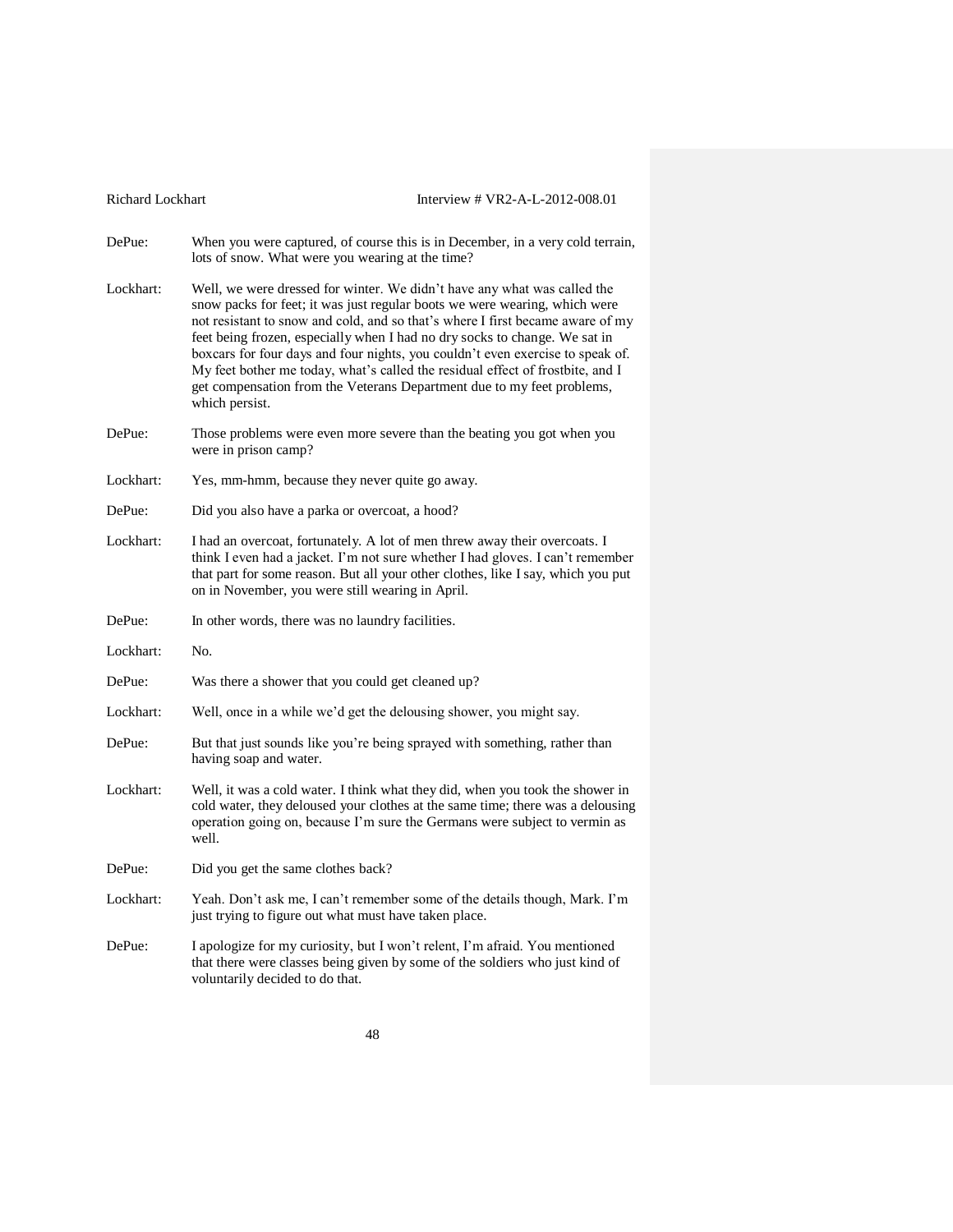Lockhart: Yeah.

DePue: What else did you do to keep your minds busy?

- Lockhart: Think about food, basically. We would collect—I remember this from other men—good restaurants in their town or what kind of food, when we got back home, would we want out mothers to prepare. Food was an all-encompassing, I'm going to say demand, and that's what I do remember. And I even have evidence where I recall writing down restaurants of guys, from their hometown. I still have them in my red notebook here.
- DePue: Isn't that a form of torturing yourself though, when you're starving to death?
- Lockhart: I guess. Well, when you go hungry day after day after day and there's no opportunity to satisfy your hunger, it becomes an all-encompassing driven factor in your thinking, your planning. That's all you think about. I could probably find some letters here where that's basically what I talked about, is there some way… if we could write letters back home and ask for things. We were always trying to figure out, what would be something good that could survive the travel and still be nourishing. Would it be peanut butter or nuts or something? Long discussions, shall we say, about what would be the best food that we could ask to be sent to us. Of course no food was ever sent to us, so it was all part of a fantasy.
- DePue: I think this might be a good opportunity. You did have a chance to mail some letters, it sounds like. You've got one in front of you here dated January 5, 1945. Could I get you to read that for us?
- Lockhart: It's kind of long, but the Germans did provide on occasion, but you can see on the other side, it was not received until March 20, 1945. Now, part of the problem was, while I was in the service my parents moved from Indiana to Ohio. This is written in pencil and the years have faded some of it. So this is to my mother, January 5, 1945.

"I certainly was happy today when I first got a chance to let you know that I am safe and everything is okay." This is probably the first letter that they allowed us to send out.

"I'm treated all right and although I would like to receive some boxes very much, inquire with the Red Cross in Chicago as to how many—" Because we didn't know how to manage the shipping of stuff to Germany during wartime, but you'd probably have to go to Switzerland.

"The Red Cross in Chicago as to how many boxes…" And blah-blah. "But, send the maximum amount and send all food. I would like especially peanut butter, corned beef, cashew nuts, chocolate." See how I'm getting carried away here with the food deprivation? Like I said, we never received anything.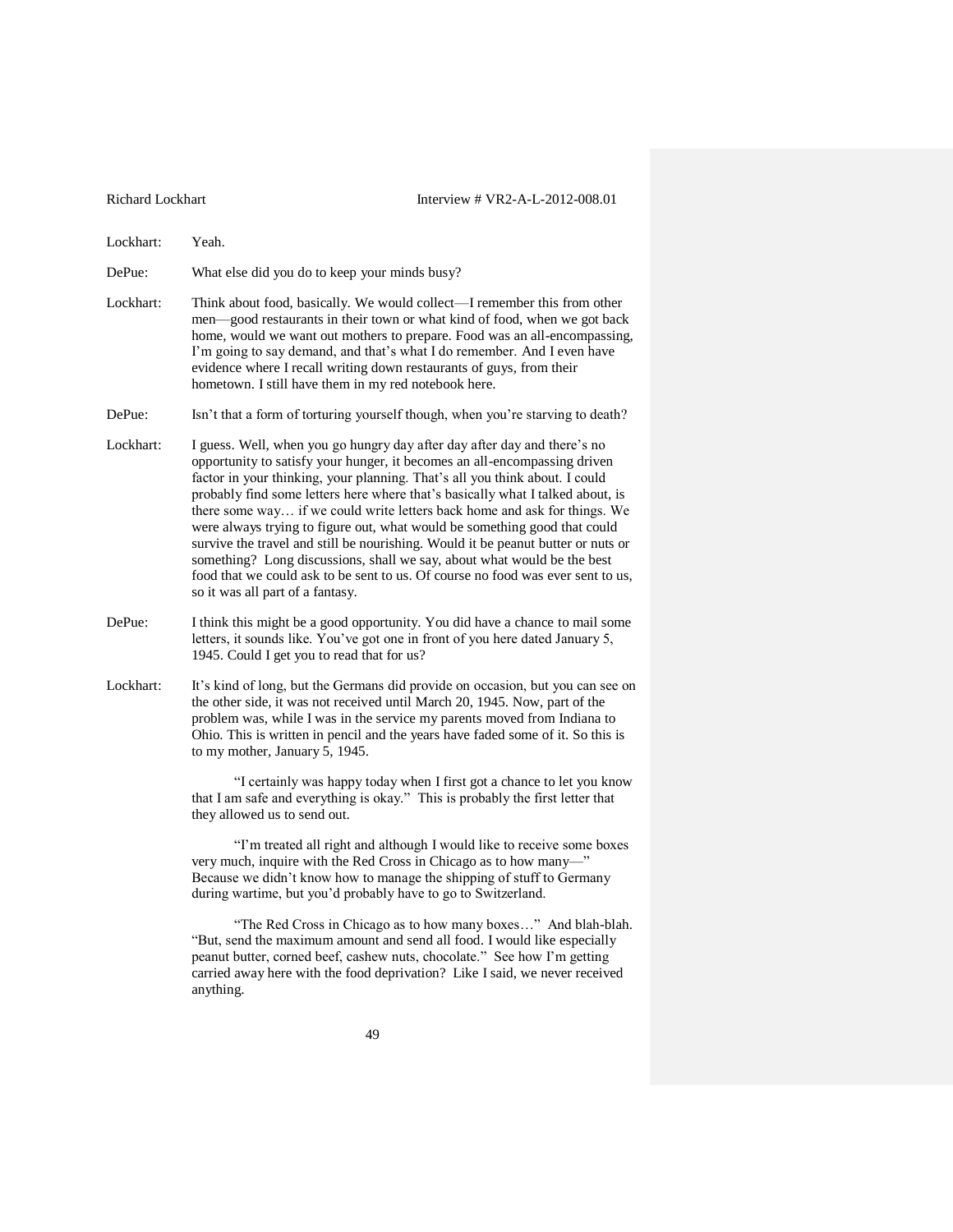"I can send but two letters and four postcards a month. I will try to send most of them to you. We POWs have second priority on going home after the wounded, so maybe it won't be very long until I am home enjoying some good pies, weddings, and good meals again." Food compulsions, so having these comments here.

"Hang on to the house." "Good meals, try to"—I know, to go back to—"I hate to come back to. I'd like to come back to a strong"—I don't know what that meant. "I hope you are all well and haven't worried too much about me, but I am okay and will be home one of these days, with all of my back pay. Tell the *Journal–Gazette*"—that's the newspaper I subscribed to in Fort Wayne—"to discontinue the papers. I will write when I can but don't forget the food. Love, Dick." That was the first letter back home.

DePue: You wrote that on the fifth of January. You said they got that in March. Here's the Western Union telegram that your family received, it looks like on the twelfth of January 1945. So a week after you wrote this letter to let them know you're okay, and this is what your family found out on the twelfth.

> "The Secretary of War desires me to express his regret that your son, Private 1st Class Richard T. Lockhart, has been reported missing in action since twenty-one December, in Germany. If details or other information is received, you will be promptly notified."

> So, a month after the beginning of the battle, practically a month after you were captured, your family…

- Lockhart: It doesn't say prisoner, it just says missing in action.
- DePue: Missing in action.
- Lockhart: I think later, much later, they got another telegram and it was reported that I was a prisoner of war. But this one here did not—all as it said, I wasn't killed in action.
- DePue: As far as the Army knew, you weren't killed in action.
- Lockhart: Yes, right.
- DePue: Did your parents tell you what their reaction was to this telegram?
- Lockhart: Well I heard about it yeah, from others.

DePue: What were you hearing?

Lockhart: That my mother basically collapsed. I'm an only child. She's a worrier by nature anyway. She could not function, basically, because of her fears and concerns, and in fact like I say, could not function. My father was working in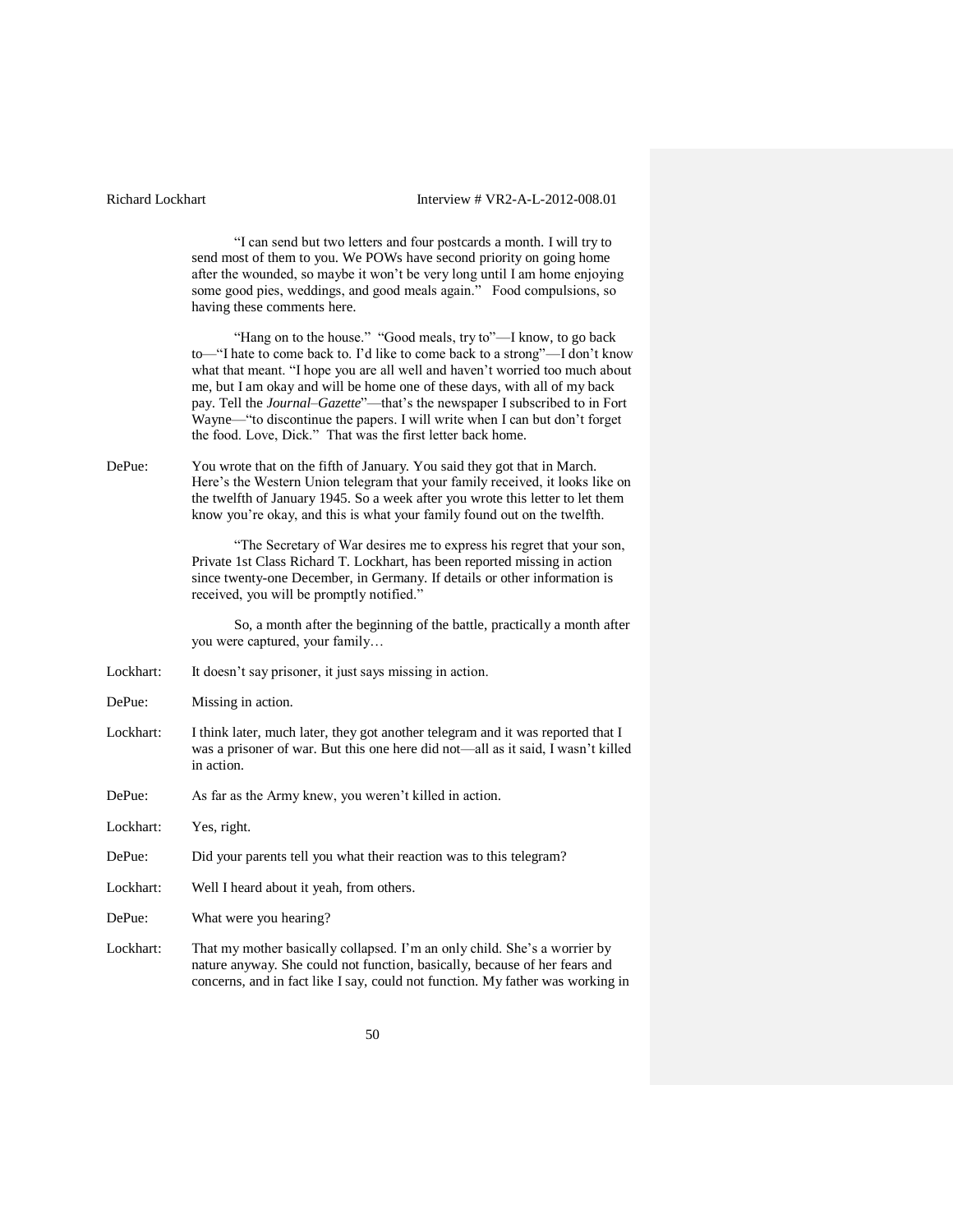| <b>Richard Lockhart</b> | Interview # VR2-A-L-2012-008.01                                                                                                                                                                                                                                                                                                                                                                         |
|-------------------------|---------------------------------------------------------------------------------------------------------------------------------------------------------------------------------------------------------------------------------------------------------------------------------------------------------------------------------------------------------------------------------------------------------|
|                         | a war plant in the Detroit area, could not get away, so what he had to do was<br>to arrange for her to go to her parents' home in Ohio. And so she went back to<br>Ohio, and when I was liberated and came back to Indiana, of course, I<br>knocked on the door and found out there was somebody else in the house, not<br>my parents.                                                                  |
| DePue:                  | Well that's getting ahead of the story a little bit. We'll get to that pretty quick<br>here, Dick. Well, anybody who knows about World War II knows that one of<br>the worst things for somebody back home to see was that telegraph boy, the<br>Western Union telegraph boy riding up to the front of the house.                                                                                       |
| Lockhart:               | Yes.                                                                                                                                                                                                                                                                                                                                                                                                    |
| DePue:                  | Because that meant probably, possibly bad news for them.                                                                                                                                                                                                                                                                                                                                                |
| Lockhart:               | Yes. You notice there's two stars there. My guess is two stars were prisoners<br>and maybe either three stars or one star was killed in action.                                                                                                                                                                                                                                                         |
| DePue:                  | But as you said, this doesn't say you're a prisoner. It just doesn't know what<br>happened to you.                                                                                                                                                                                                                                                                                                      |
| Lockhart:               | That's right, that's right. There were obviously those that had been wounded<br>as well, and so there was probably some other kind of identification of the<br>telegram, that you were wounded.                                                                                                                                                                                                         |
| DePue:                  | Do you know how people would end up finding out that they were prisoners?<br>Was this something that was passed to the Red Cross and then passed on to<br>the United States authorities?                                                                                                                                                                                                                |
| Lockhart:               | I believe so. There was a roster of all the prisoners. The prison camp was part<br>of the jurisdiction of the Swiss International Red Cross. So they came, I<br>remember, to the camp, and we were fed better that day, I noticed, and they<br>did a report. I have records here in my files, of the reports of the Swiss<br>International Red Cross, saying this was the worst prison camp in Germany. |
| DePue:                  | And I wanted to read some of that too.                                                                                                                                                                                                                                                                                                                                                                  |
| Lockhart:               | There's some commentary about that.                                                                                                                                                                                                                                                                                                                                                                     |
| DePue:                  | Now where did I put that? Here we go. This is by Pete House, who obviously<br>was there at the prison camp along with you. I got this off the internet, I have<br>to tell you.                                                                                                                                                                                                                          |
|                         | "Stalag IX-B was considered by many as the worst of the worst of the<br>German stalags where American POWs were held. The first Americans<br>arrived on December 25, 1944, Christmas Day, after being captured in the<br>Battle of the Bulge." And you got there just one day later it sounds like.                                                                                                     |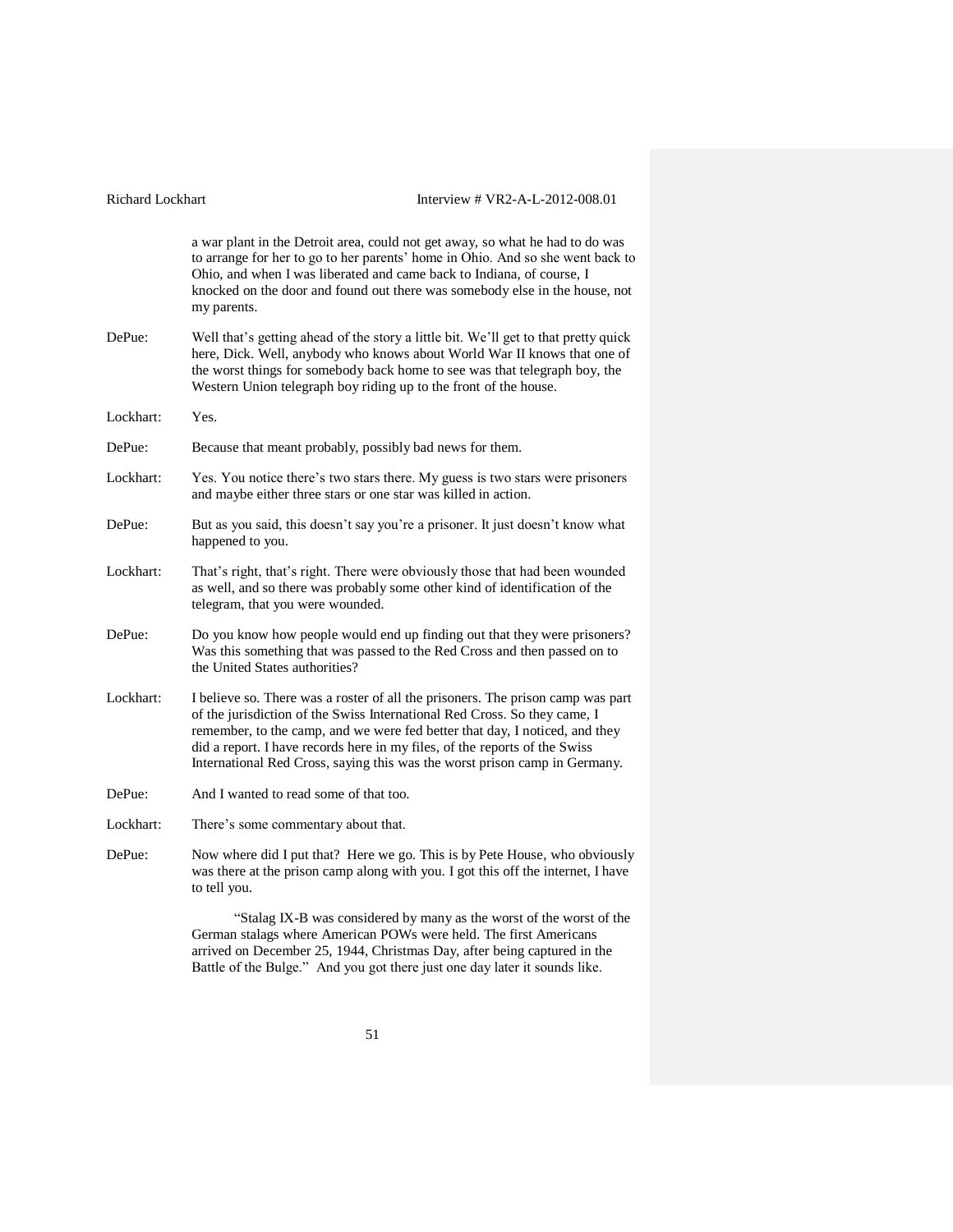"Stalag IX-B was supposed to be used only to classify POWs and send them to regular camps. In fact, the privates and PFCs never left. Officers were kept until January tenth, and noncommissioned officers sent out on January twenty-fifth." Does that pretty much jive with your memory? Lockhart: Yes. DePue: "Jews and some others left in February. In two reports by the Swiss Red Cross, they reported how horrible the conditions were. They report on bad food, filthy barracks, poor health conditions and lack of clothing. To my knowledge, it was the only stalag to actually send Americans to slave labor camps." As you mentioned, they were sent to Berga. "Red Cross packages were never issued to the Americans. When American troops arrived in Bad Orb after liberation, many packages were found in town." Now you had talked about Red Cross packages. Had you received them in your camp? Lockhart: Mm-hmm. But you didn't get one for yourself. It had to be shared with three or four other prisoners. DePue: Okay. So that part of it, you would slightly disagree with what he said. Lockhart: Yes, I would. I'm sure there were some packages that the Germans reserved for themselves, because they were in control of that situation. DePue: What were in the Red Cross packages that you guys got? Lockhart: Well, might I also say there was always cigarettes and maybe some cheese, crackers probably. I can't remember now, what other items might have been in there. Things that are nonperishable, obviously. They were gratefully received, shall we say, and sharing it was part of the problem, but we didn't have any choice about that. DePue: Did that make the difference between life and death for some people? Lockhart: Don't know. It could have been if liberation had been delayed for a long period of time. It's a little hard to say about that. DePue: Well, you guys are slowly but surely getting weaker and weaker. Lockhart: Yes, right. One of my teeth had rotted out, so I had some tooth pain and I had my fingernails gone. Other people turned jaundiced and had gotten weaker and weaker, yeah. DePue: Was there any kind of dental care? Lockhart: No.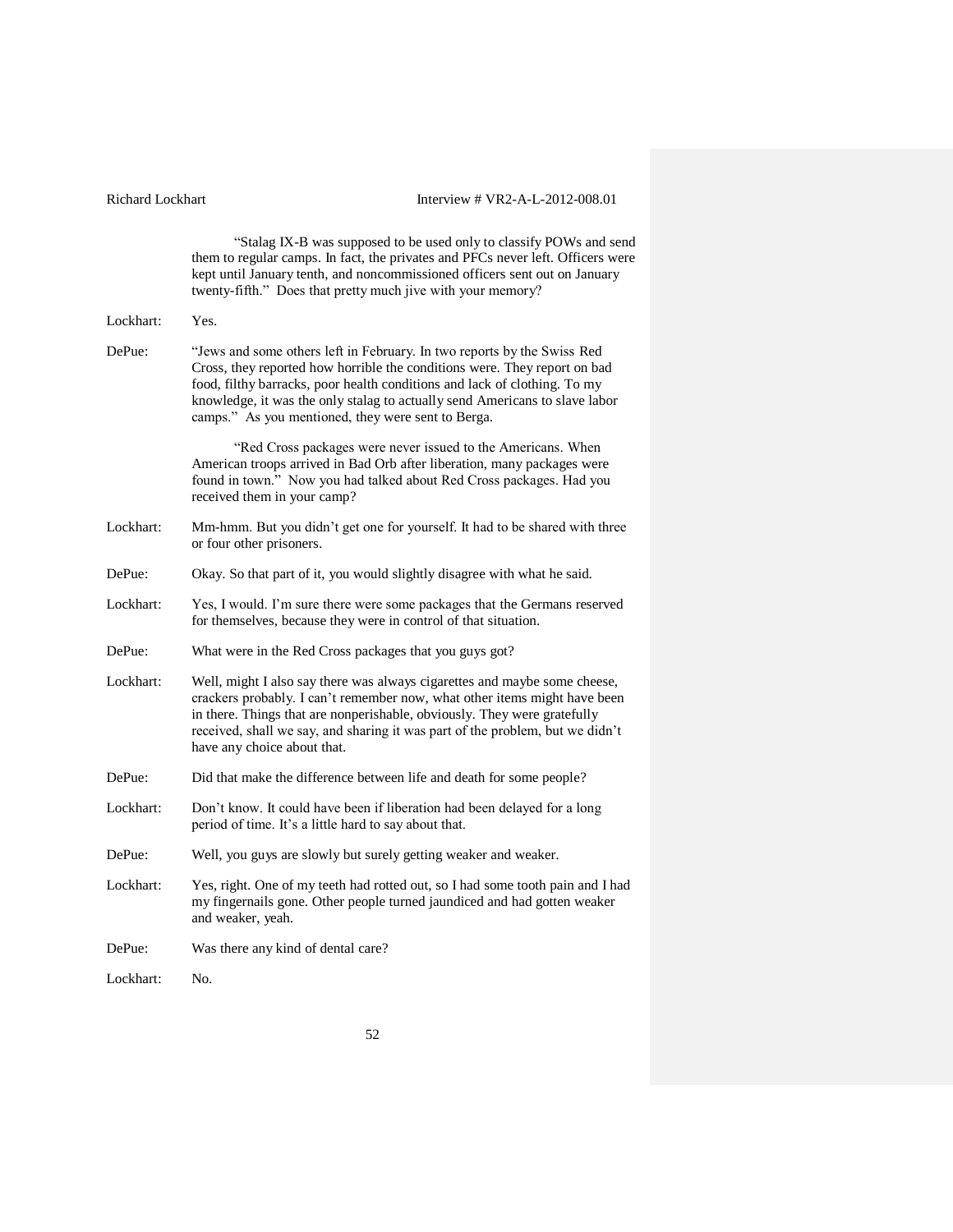| <b>Richard Lockhart</b> | Interview # VR2-A-L-2012-008.01                                                                                                                                                                                                                                                                                                                                                                                                                                                                                                                                                                                                                                                                                                                                                                                                                                                         |
|-------------------------|-----------------------------------------------------------------------------------------------------------------------------------------------------------------------------------------------------------------------------------------------------------------------------------------------------------------------------------------------------------------------------------------------------------------------------------------------------------------------------------------------------------------------------------------------------------------------------------------------------------------------------------------------------------------------------------------------------------------------------------------------------------------------------------------------------------------------------------------------------------------------------------------|
| DePue:                  | Were there any barracks dentists or barracks doctors?                                                                                                                                                                                                                                                                                                                                                                                                                                                                                                                                                                                                                                                                                                                                                                                                                                   |
| Lockhart:               | No. There was a doctor, an American officer who, he was a dental officer but<br>he didn't have anything to take care of sick prisoners, but he was—and I<br>understand afterwards, he was Jewish and obviously never told the Germans<br>he was Jewish. He stayed in the camp. He was one officer, and the two<br>chaplains of course were officers in the American Army.                                                                                                                                                                                                                                                                                                                                                                                                                                                                                                               |
| DePue:                  | Did you think about escaping or resisting?                                                                                                                                                                                                                                                                                                                                                                                                                                                                                                                                                                                                                                                                                                                                                                                                                                              |
| Lockhart:               | We would have liked to escape but we didn't know where we were, basically.<br>We had no idea where we were and the weather was cold.                                                                                                                                                                                                                                                                                                                                                                                                                                                                                                                                                                                                                                                                                                                                                    |
| DePue:                  | What were you thinking in terms of how long you might be there, how the war<br>was going on?                                                                                                                                                                                                                                                                                                                                                                                                                                                                                                                                                                                                                                                                                                                                                                                            |
| Lockhart:               | We thought, I think, that it would be relatively soon, that we would outlast the<br>bastards and be able to leave the camp some time in spring, summer, or fall if<br>necessary.                                                                                                                                                                                                                                                                                                                                                                                                                                                                                                                                                                                                                                                                                                        |
| DePue:                  | Even though there was this overwhelming offensive in December, the Battle<br>of the Bulge?                                                                                                                                                                                                                                                                                                                                                                                                                                                                                                                                                                                                                                                                                                                                                                                              |
| Lockhart:               | Yeah, well, that we were aware of, but we didn't think that could be sustained<br>by the Germans either. And of course they were being attacked by the<br>Russians on the eastern front. The Germans were in an impossible situation.<br>They couldn't sustain that opposition forever; they're going to run out of men.                                                                                                                                                                                                                                                                                                                                                                                                                                                                                                                                                                |
| DePue:                  | And again, you guys had lots of time to think about your situation and think<br>about how you were slowly starving to death.                                                                                                                                                                                                                                                                                                                                                                                                                                                                                                                                                                                                                                                                                                                                                            |
| Lockhart:               | Oh yeah.                                                                                                                                                                                                                                                                                                                                                                                                                                                                                                                                                                                                                                                                                                                                                                                                                                                                                |
| DePue:                  | What was the speculation at the time: the Germans were doing that<br>deliberately, slowly starving you to death, or that the whole country was like<br>that and you were just suffering along with them?                                                                                                                                                                                                                                                                                                                                                                                                                                                                                                                                                                                                                                                                                |
| Lockhart:               | Well, we assumed there was suffering by everybody, but we were probably at<br>the lower rung. I think our concern was toward the end, that they would march<br>us out of the camp, into some other part of unoccupied Germany, because<br>there had been some evidence that they had moved some prisoners on the east<br>side of Germany to our camp. And so it appeared that that was part of their<br>strategy: when the enemy got too close, they would march the prisoners out.<br>So that was our concern and we thought that that was going to really happen,<br>but the officers in the camp somehow either persuaded—or I don't know<br>whether the Germans needed that. They pointed out that we were a lot of sick<br>people and we would be marching through German villages, and maybe run<br>the risk of contaminating the German population. Whether that was a rationale |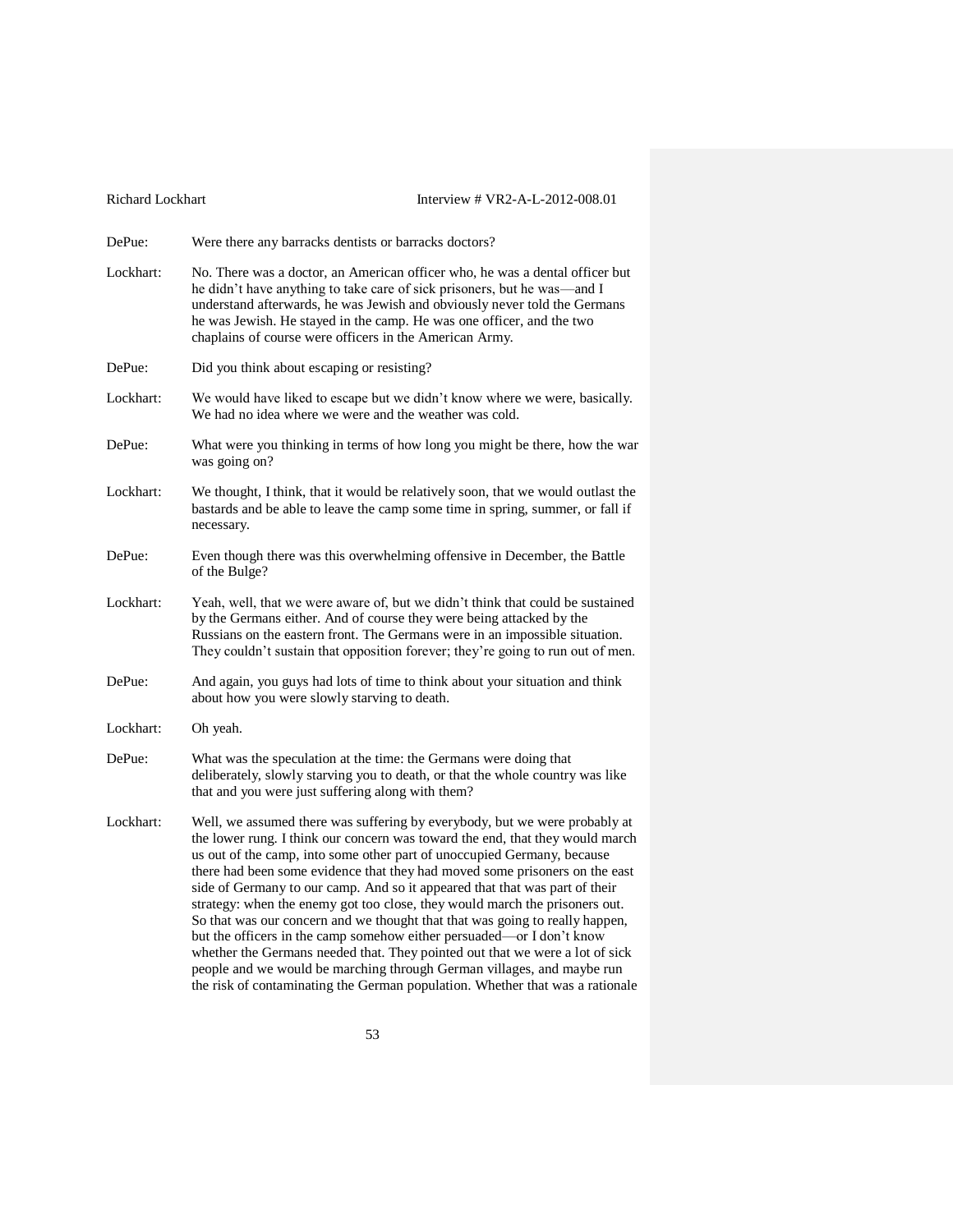|           | or whether there was any basis to it, I'm not involved in, obviously, those<br>kinds of deliberations or discussions. So we were never marched out, they<br>never marched out. |
|-----------|--------------------------------------------------------------------------------------------------------------------------------------------------------------------------------|
| DePue:    | You said the officers in the camp. Are you talking about prisoners or are you<br>talking about the German officers?                                                            |
| Lockhart: | No, I'm talking about the two chaplains and the medical officer. They were<br>the only officers that were there.                                                               |
| DePue:    | Were you able at all to keep up with war news?                                                                                                                                 |
| Lockhart: | To some extent, yes. To some extent there was some accessibility of a limited<br>nature, from the German army information office, yes.                                         |
| DePue:    | How would they disseminate that?                                                                                                                                               |
| Lockhart: | They would put it on a piece of paper and tack it on the wall outside one of the<br>huts.                                                                                      |
| DePue:    | Did you keep receiving prisoners, new prisoners that were captured?                                                                                                            |
| Lockhart: | Some, yeah.                                                                                                                                                                    |
| DePue:    | They could pass on information as well?                                                                                                                                        |
| Lockhart: | Conceivably, yeah. In fact, there was a fellow from my high school graduation<br>class showed up one day, from another unit.                                                   |
| DePue:    | A bad place to have a class reunion.                                                                                                                                           |
| Lockhart: | I was going to say a class reunion in the middle of Germany.                                                                                                                   |
| DePue:    | What keeps you going in those kind of circumstances?                                                                                                                           |
| Lockhart: | Hope. Hope, I think. We knew it had to come crashing down pretty soon. You<br>just had to keep alive.                                                                          |
| DePue:    | Did you see any evidence of Allied airpower? Did you see any aircraft flying<br>overhead?                                                                                      |
| Lockhart: | Oh yeah, oh sure, a lot of that.                                                                                                                                               |
| DePue:    | What would happen when you saw that?                                                                                                                                           |
| Lockhart: | Well, we could do nothing but be pleased, shall we say.                                                                                                                        |
| DePue:    | Was there cheering sometimes?                                                                                                                                                  |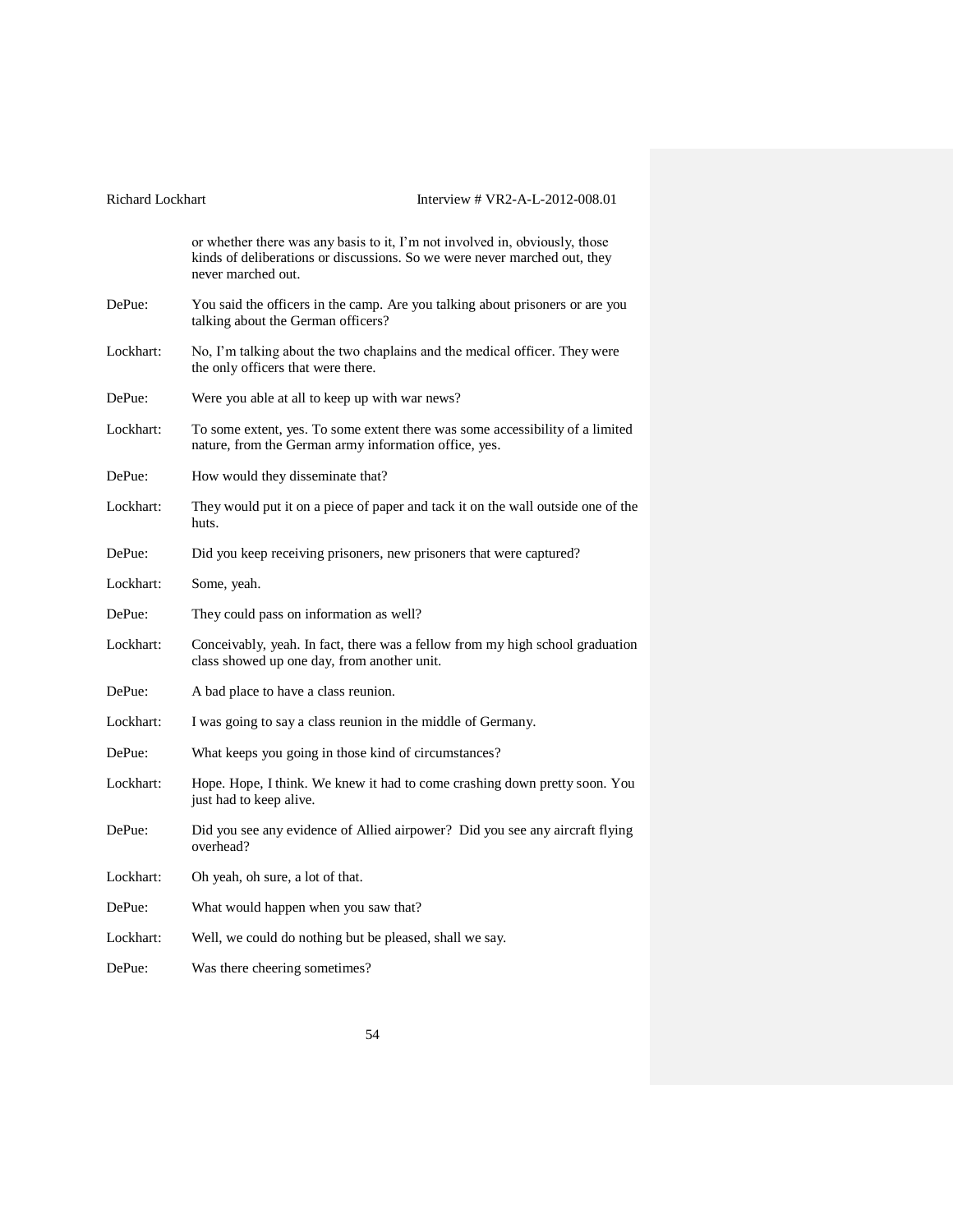|  |  |  | Richard Lockhart |
|--|--|--|------------------|
|--|--|--|------------------|

### Interview # VR2-A-L-2012-008.01

Lockhart: I don't recall that. I do recall there was one point a fighter plane—I don't know what it was about, whether an American fighter plane came down, I don't know whether trying to shoot the guard tower—but shot into one of the barracks and killed some American soldiers. That's not good either. But you know, strange things happen in war. It's not always, shall we say, planned. DePue: Was that an incredibly demoralizing thing, or was there some hope because, Okay, at least they're getting closer? Lockhart: Yeah, well, by that time, I think probably it was regrettable and it could happen to any of us, to be shot like that by your own. But you know, we were looking forward to liberation. Hope sustains people you know, even in the direst circumstances sometimes. DePue: You mentioned earlier in the interview that you had some exposure to Christianity, but you didn't feel like you were especially strong religiously. Did any of that change, your attitude change? Lockhart: I used to go to the services, but mostly because there's nothing else to do, basically. I guess I was always glad that they were there, those services were available, but it didn't make me a religious person. DePue: Are there any stories that we haven't talked about already that are especially vivid for you while you were in the prison camp? Lockhart: Nothing comes to mind, let's put it that way. Nothing comes to mind. I do recall when after liberation, we still had to stay at the camp and still had to eat grass soup for a few days. But when they brought the trucks in to take us out, I was so weak, I could not get in the truck by myself, and I always believed myself to be a strong individual physically. I had to be helped into the truck, and it made me realize how weak I was. DePue: How much do you remember about liberation day then? Can you talk about that in some detail for us? Lockhart: I don't have any—isn't that strange? I don't have any kind of a vivid memory about it. We could tell from the shooting down below in the valley, that liberation was not far away, and so it was expected. DePue: Did the guards suddenly disappear? Lockhart: The guards disappeared, yes they did. I'm trying to think of the division that liberated us. I can't think of it right now. So we're still in the camp and then they took us out of the camp, to another place not far away, where we were basically physically examined. I remember the Army nurse showed up, the first woman I had seen since November, and we were kind of evaluated there, as to those who would need medical care immediately and those who could be sent on.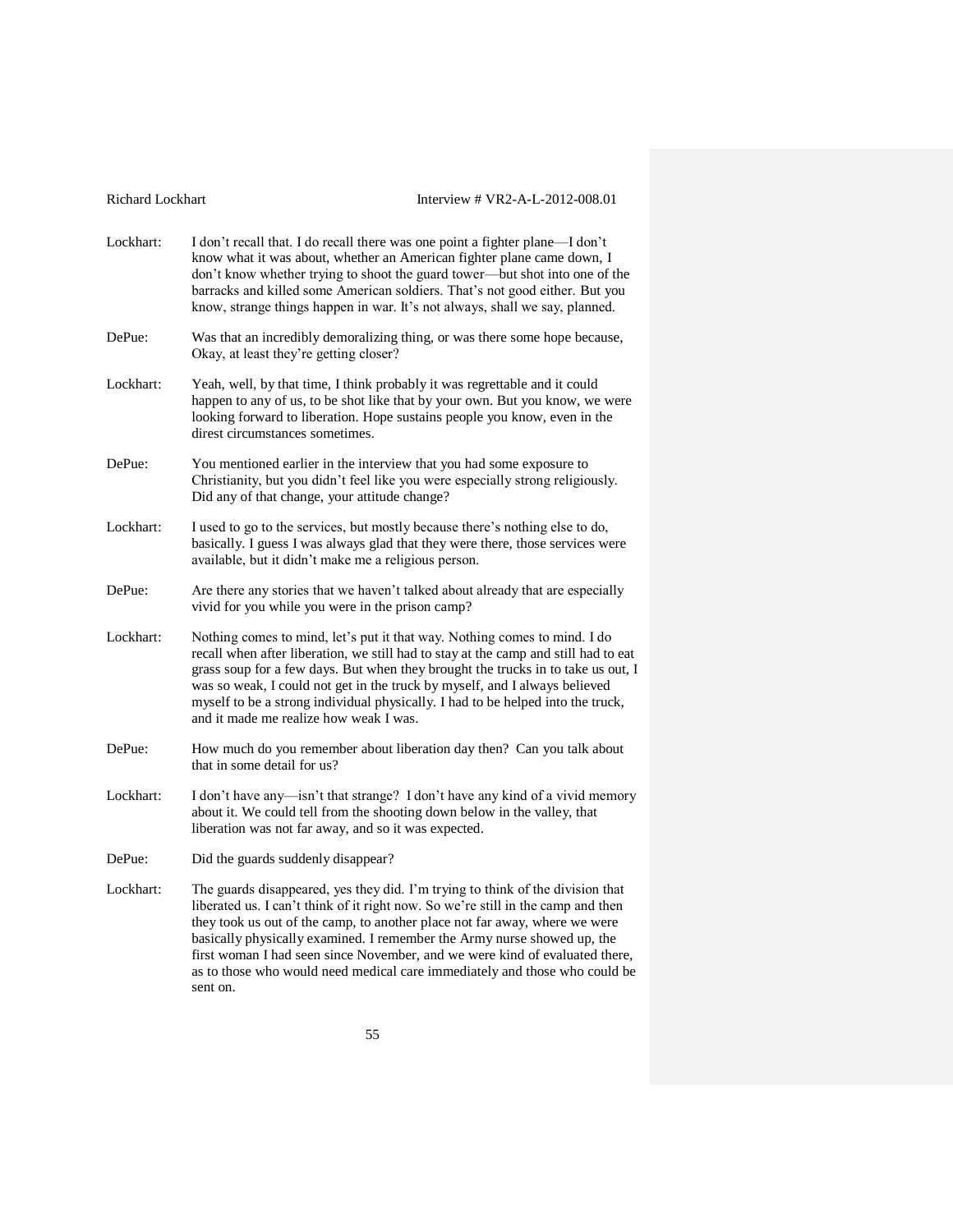I was well enough that I didn't need any medical care, and so we were taken to someplace where there was an airport. I took my first airplane trip in my life, from Germany to France, outside of Le Havre, France, to a place called Camp Lucky Strike. The camps were set up in France for men either coming into combat or leaving combat. They're called cigarette camps, so there was Camp Chesterfield and we were in Camp Lucky Strike. These were not permanent camps; these were tent cities basically, tents. And this is where we could finally gorge ourselves on food, most of which I did, and then threw it all up. My system couldn't get used to this.

- DePue: I've heard the stories about how dangerous it is when you're first exposed to that, and that they would really have to closely regulate that.
- Lockhart: We learned that. Yes, that's absolutely true.
- DePue: But for the first few days after you're liberated, you stayed in the stalag?
- Lockhart: Mm-hmm, yes. Because there was no way to get out; there was combat going all around.
- DePue: But what's the attitude of people the day that you're liberated? What was your attitude?
- Lockhart: How soon can we get home and get something to eat? Or maybe the reverse of that: How soon can we get some food and get back home?
- DePue: Did you have in mind what the perfect meal would be?
- Lockhart: I'm sure I did, but I can't remember it now. All those things were planned out in your head.
- DePue: Do you recall the reaction of the American troops that found you?
- Lockhart: No. I didn't have any interaction, essentially, with them.
- DePue: Now, you strike me as a pretty observant person and very intelligent, and yet you don't remember a lot of the details.
- Lockhart: Well, it was long time ago.
- DePue: Yeah, I didn't—that didn't sound very good. Were you emotionally and mentally exhausted at the same time, do you think?
- Lockhart: I was probably physically weak but not mentally weak, except maybe there was uncertainty of what was going to happen. What are they going to do with me, basically. Am I going to be sent to a hospital in England? That certainly was a possibility. A lot of men who were wounded, injured, there were hospitals in England where they recuperated. Are we going to get on a ship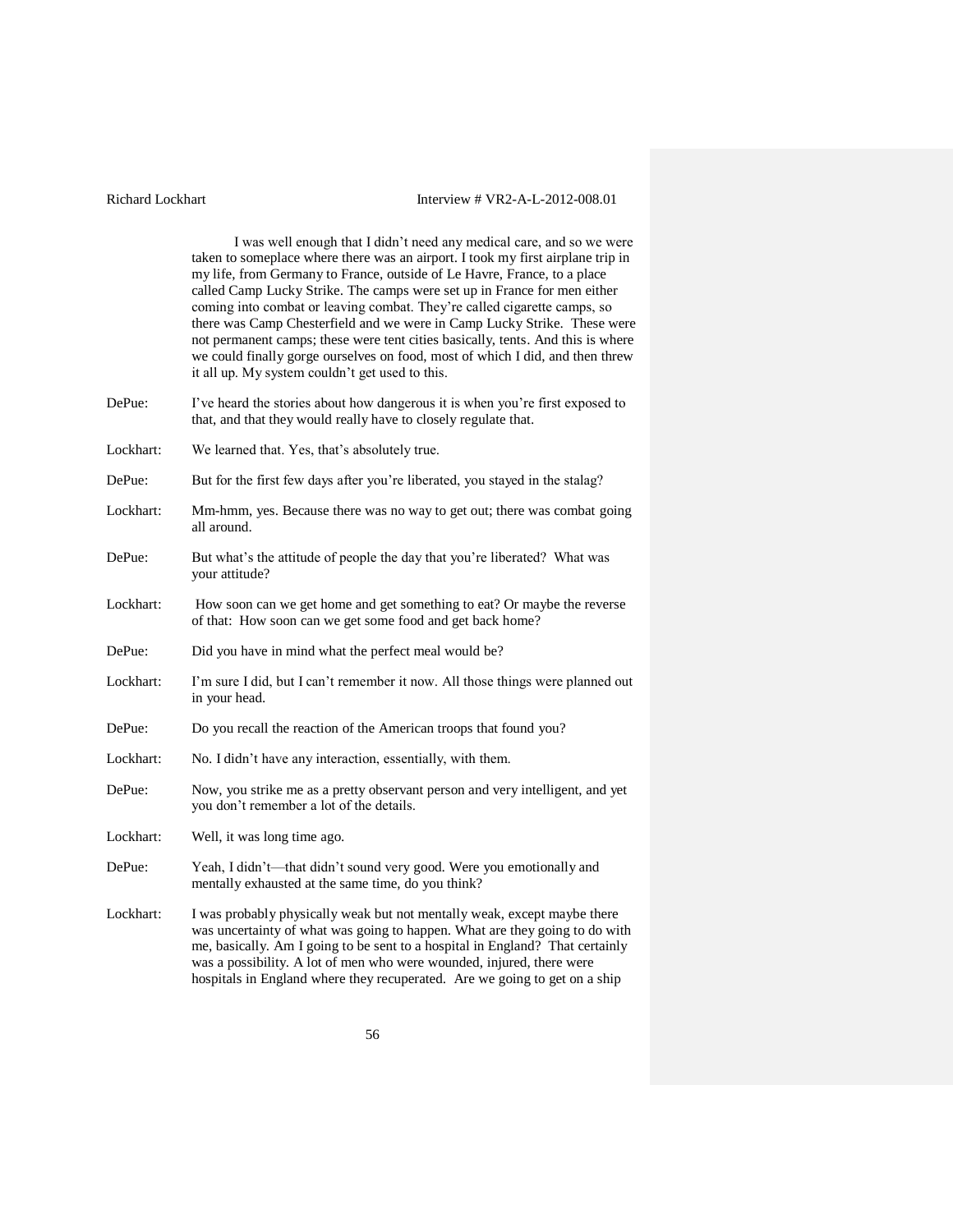| Richard Lockhart | Interview # VR2-A-L-2012-008.01                                                                                                                                                                                                                                                                                                                                                                                                                                                                                                                                                                                                                                                                                                                                                 |
|------------------|---------------------------------------------------------------------------------------------------------------------------------------------------------------------------------------------------------------------------------------------------------------------------------------------------------------------------------------------------------------------------------------------------------------------------------------------------------------------------------------------------------------------------------------------------------------------------------------------------------------------------------------------------------------------------------------------------------------------------------------------------------------------------------|
|                  | and where, how? All those things. Well, fortunately, due to my better<br>physical condition, I got on a hospital ship in Le Havre, France, on the<br>thirteenth of April, and was back in the United States in about ten days.                                                                                                                                                                                                                                                                                                                                                                                                                                                                                                                                                  |
| DePue:           | So this is the days of the dying pangs for the Nazi empire. Were you ever<br>debriefed?                                                                                                                                                                                                                                                                                                                                                                                                                                                                                                                                                                                                                                                                                         |
| Lockhart:        | No. I don't think so. No, I was asked, I remember, by somebody, "How were<br>you treated?" This was on radio, and I decided not to talk about the beatings,<br>not to talk about the prisoners who were sent off to slave labor camp, because<br>I didn't want to worry my parents, who might have heard that radio<br>announcement and be concerned about it, so I did not speak up. As far as I<br>know, nobody else spoke up either. The war was still going on, of course,<br>technically. It didn't finish until the first week of May.                                                                                                                                                                                                                                    |
| DePue:           | Right. Do you recall hearing the news about the Nazi death camps, and just<br>how atrocious those were?                                                                                                                                                                                                                                                                                                                                                                                                                                                                                                                                                                                                                                                                         |
| Lockhart:        | No, we did not. No, that came later.                                                                                                                                                                                                                                                                                                                                                                                                                                                                                                                                                                                                                                                                                                                                            |
| DePue:           | Were you already back in the United States when you discovered that?                                                                                                                                                                                                                                                                                                                                                                                                                                                                                                                                                                                                                                                                                                            |
| Lockhart:        | I think so.                                                                                                                                                                                                                                                                                                                                                                                                                                                                                                                                                                                                                                                                                                                                                                     |
| DePue:           | Do you recall your reaction when you heard that?                                                                                                                                                                                                                                                                                                                                                                                                                                                                                                                                                                                                                                                                                                                                |
| Lockhart:        | Well, I guess we weren't probably surprised, because the Germans had an<br>attitude of superiority; the other elements of society were for them to order<br>around, to kill or do whatever they wanted to.                                                                                                                                                                                                                                                                                                                                                                                                                                                                                                                                                                      |
| DePue:           | What do you think today then, in the last fifty, sixty years, when you hear,<br>"Well, the average German didn't know this was going on"?                                                                                                                                                                                                                                                                                                                                                                                                                                                                                                                                                                                                                                       |
| Lockhart:        | Well, at that time, I think most of them knew there was something going on,<br>because the concentration camps were not a secret, because people went there<br>and some of them came out. The Holocaust circumstances, I think, the extent<br>of them, did not come out until after the war. We knew there was some kind<br>of Well, I had of course read about the concentration camps that were set up<br>during the early thirties. The Nazi authorities put people in concentration<br>camps for all kinds of reasons, you know, disrespect of the regime and one<br>thing or another. Now the murder of the Jews, the gassing of them, did not<br>come out until, I think, after the war. There were rumors about these things<br>that went on, but there was no evidence. |
|                  | $-1 - 1 - 1$<br><b>Controlled the Controller Controller State State State State State State State State State State State State State State State State State State State State State State State State State State State State State State Stat</b><br>$\sim$ 1.000 $\sim$ 1.000 $\sim$                                                                                                                                                                                                                                                                                                                                                                                                                                                                                        |

DePue: How does somebody like you, who spent your life now after this, reading history, fascinated with history, having been part of it, knowing that you're growing up in a country where there were millions of German immigrants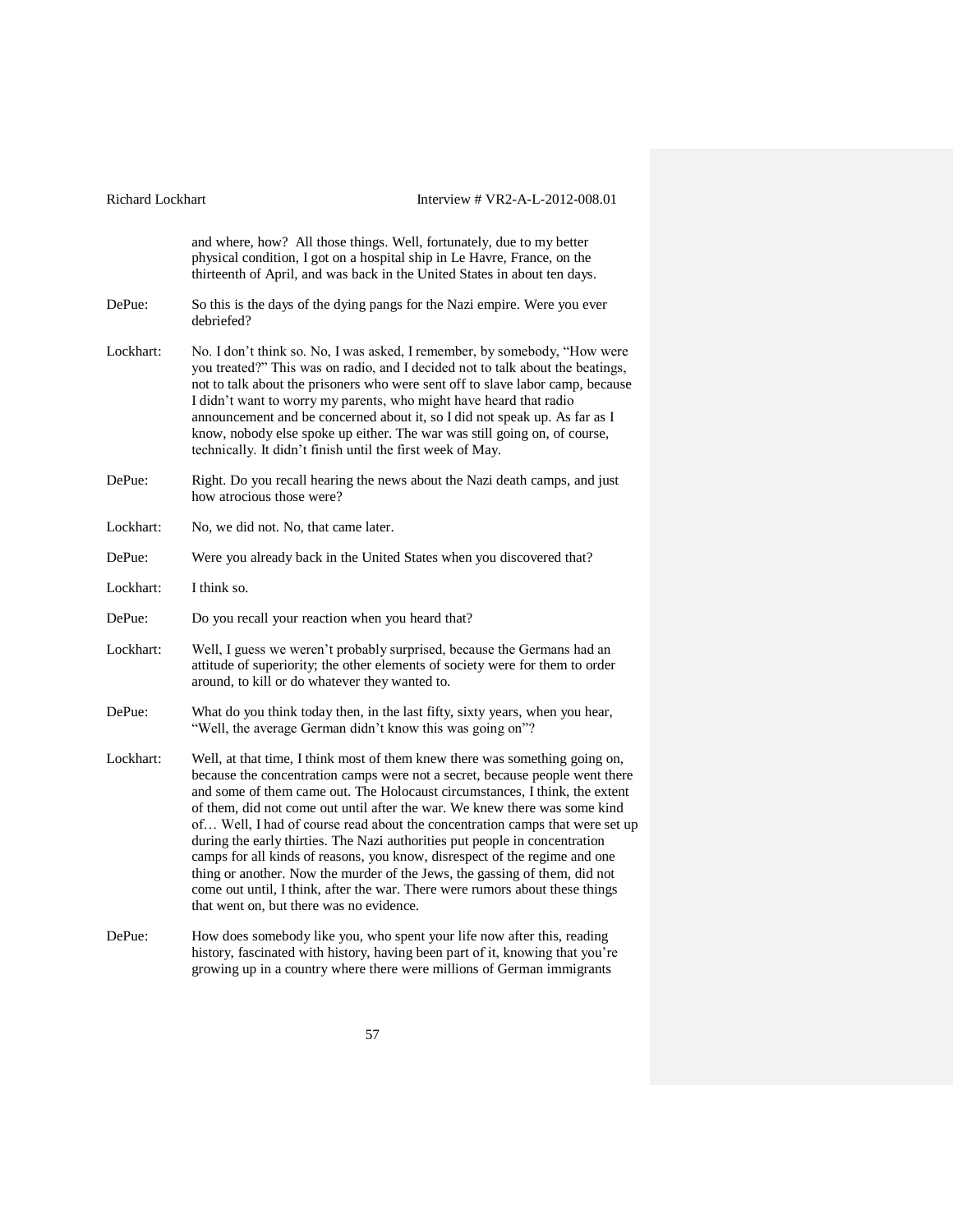here, so how do you wrap your brain around what the Germans did, what the Nazis did during the war?

- Lockhart: Well, I have had several transformations. I went back to Germany with my wife at the time, ten years after the war. I went back in '54. I went to Germany, went back to Stalag IX-B as a matter of fact; there were still some of the buildings there. I looked at all the men who were about my age and I wondered whether they were trying to kill me or I was trying to kill them. And so, yes, I felt in 1954, when I was there, ten years after the war, when I left Germany I felt good. I felt uncomfortable when I was in Germany, back in 1954. Now I've been back to Germany a number of times and I don't have those feelings. Time has gone by, most of those people are dead, whatnot, and I don't have the feeling any more that there was any residual hatred or any residual attitudes of the Nazi period still remaining. So I don't have any ill feelings about the Germans of today, let's put it that way.
- DePue: Tell us about then—you spoke a little bit about this—but coming back home and the reunion with your family, if you can lay that out in some detail for us.
- Lockhart: Well, I came back quicker than I ever would have imagined, to tell the truth. We spent about maybe ten days on this hospital ship coming into New York. I spent one day at, I think Camp Kilmer, New Jersey, where I finally got a haircut. Well obviously, we were on the ship, we could eat good and got better. I still had this rotted tooth that was giving me a lot of problems, but I didn't want to tell the Americans about it, because I thought it would hold me up from getting back home. So I kept that to myself. They put us on trains, went right back to Camp Atterbury, Indiana, where we had left back in October. When we were there, got some back pay, got some clothes, and got orders at that time for the sixty-day furlough, probably got some food ration stamps. I can't remember all that.

I had sent communications back to my parents that I was on my way home. I traveled faster than the mail did, and so I go to the house thinking they have received my communication and they hadn't, that they had no longer lived there. My mother, as I indicated earlier, collapsed, basically, and couldn't function back in Indiana, so she went home to mother and father and her sisters were all there, back in her original home. So I get to the house in Indiana and there are strangers there now. And of course immediately, the people in the house knew the circumstances and so I think I communicated with my parents by phone. Things were a lot slower. You didn't have the sophisticated communications system back in 1945 that we have today, of course. The war was still going on in Europe and the war of course with Japan was still at a significant level. So I hitchhiked to Ohio from Indiana and rejoined my family there.

DePue: Do you remember anything about the reunion then?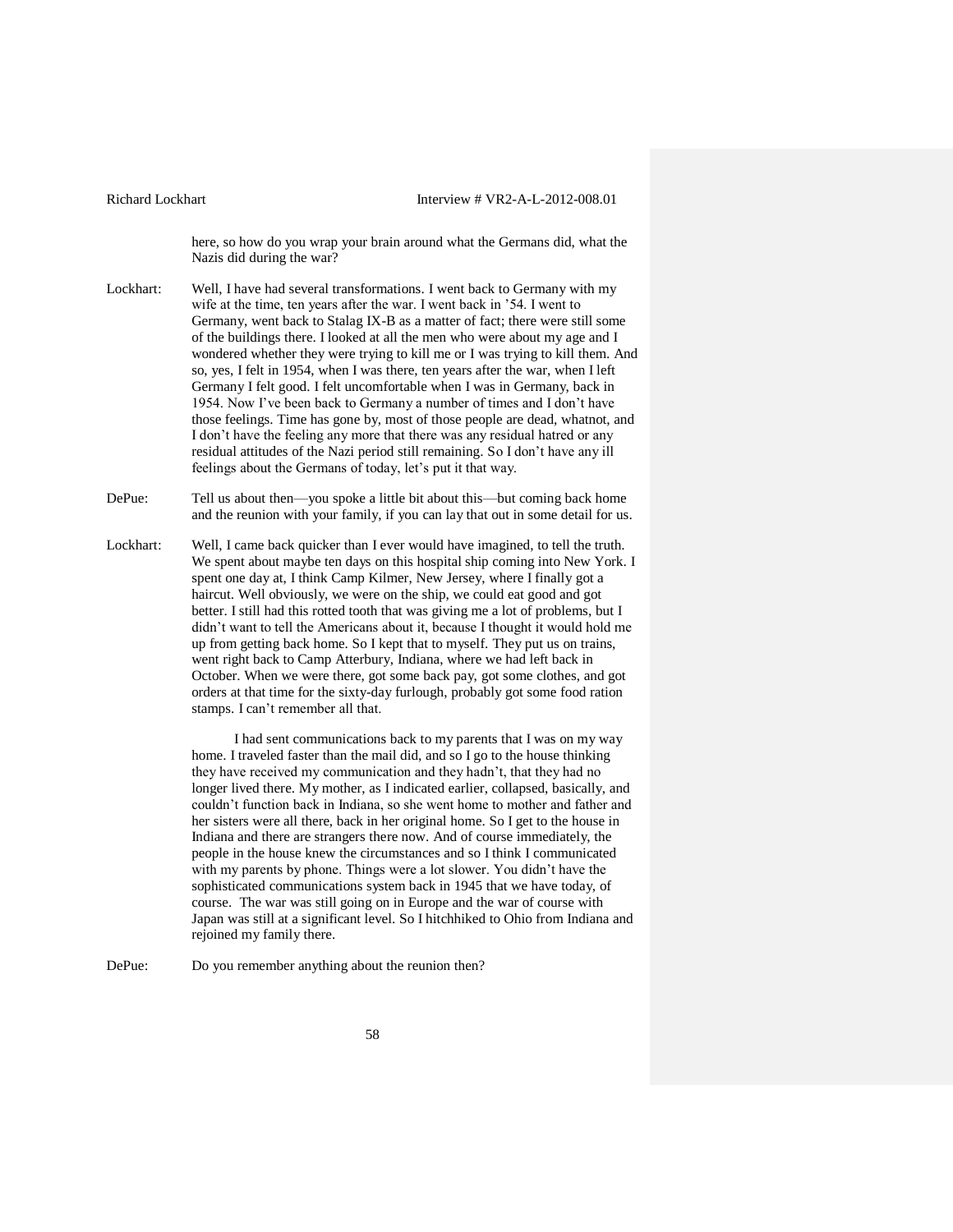| Richard Lockhart |  |  |
|------------------|--|--|
|------------------|--|--|

Lockhart: Well, it was at my grandparents', because my mother was staying there. They were all curious about what happened to me. (chuckles) So they had a big dinner for me at the house and, you know, it was an adjustment, but it was not a difficult adjustment.

DePue: Adjustment for both sides?

- Lockhart: I would say so, and that's, I think, one of the reasons they gave a sixty-day furlough. We were not ready to get back into training or go back to the war for a while. We were all kind of weak, so the sixty days was very helpful in terms of getting your strength back and reorienting yourself to America.
- DePue: Do you remember what the menu was, that first meal back home?
- Lockhart: No I don't. It was ample. It was satisfying.
- DePue: Well you said you had a two-month furlough, but it also makes me think that the expectation you had—the war with Japan still going on—that you figured you were going back in the Army and maybe ship over to Japan?
- Lockhart: I was still in the Army. I was not discharged.
- DePue: Right. That you would go, ship to Japan?
- Lockhart: I expected that, I definitely expected that, right, because the war with Japan to me was a long-term effect. Presumably now, I'm a little more experienced, shall we say, in combat, so I'm a little more valuable than I was back in December.
- DePue: As long as they can put some meat back on the bones.
- Lockhart: Yeah, that's right. And my feet were still a problem. I had not really—what do I want to say? The penetrating ache in the bones had really not quite disappeared, but I finally did get the bad tooth pulled in a civilian dentist, so I was feeling better.
- DePue: What were your thoughts then, when you heard about [Harry S.] Truman dropping the atomic bombs?
- Lockhart: Wonderful, wonderful. At this time I was now in Fort Benning, and of course the bomb was a complete surprise. Nobody realized that it was even in preparation, execution. We all figured there would be a long, bloody combat period coming up, and I think that was anticipated by the American Army. The invasion of Japan was construed to be, going to be, a very bloody event. The Japanese showed no sign of surrendering at that time, until the bomb anyway. They even had to drop a second bomb, probably to prove to the Japanese we had more than one of these bombs, and maybe had more than two conceivably. So that was a big relief. And that was, I think, in August;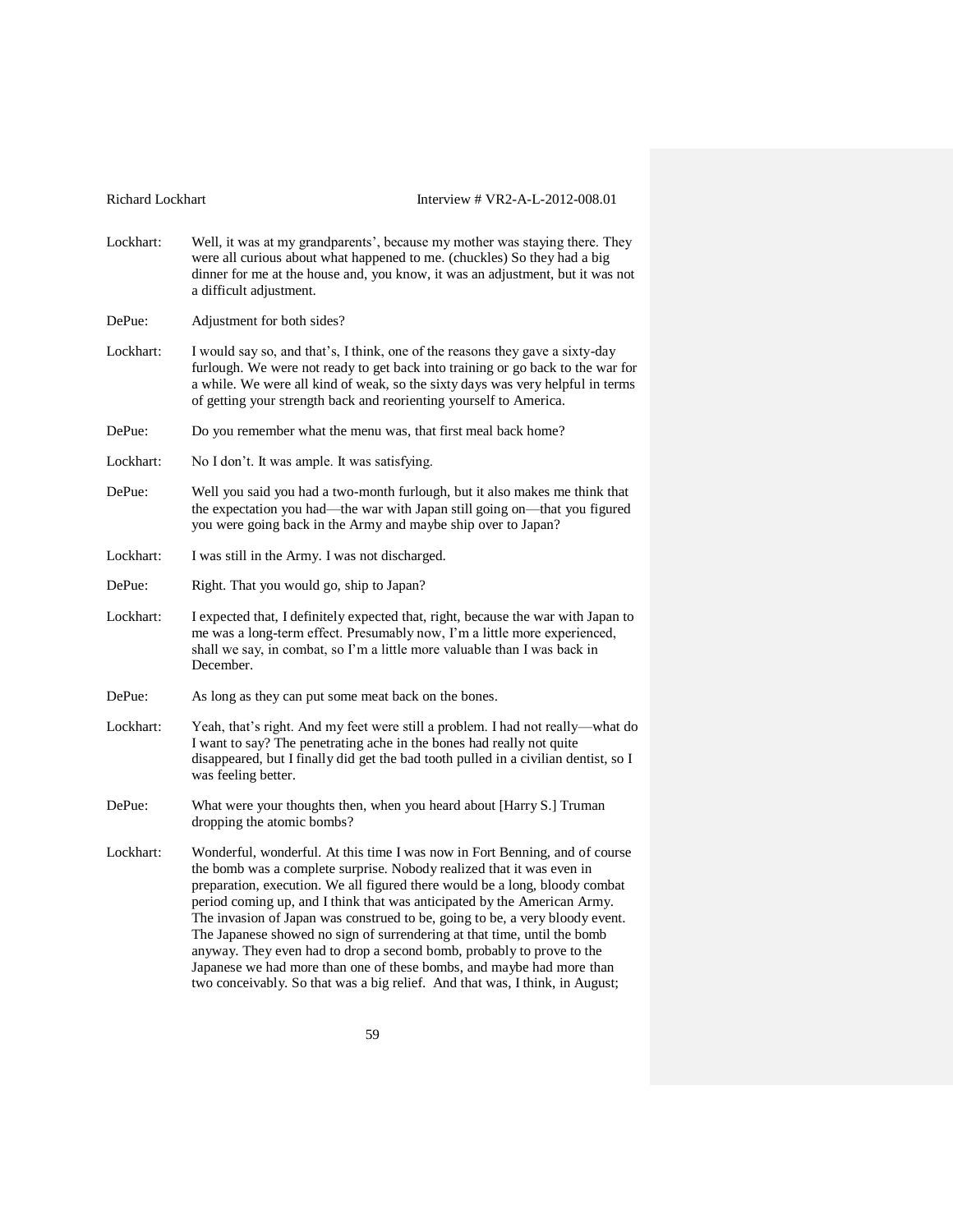| Richard Lockhart | Interview # VR2-A-L-2012-008.01                                                                                                                                                                                                                                                                                                                                                                                                                                                                                                            |
|------------------|--------------------------------------------------------------------------------------------------------------------------------------------------------------------------------------------------------------------------------------------------------------------------------------------------------------------------------------------------------------------------------------------------------------------------------------------------------------------------------------------------------------------------------------------|
|                  | the Japanese surrendered in September. I was discharged in December of that<br>year.                                                                                                                                                                                                                                                                                                                                                                                                                                                       |
| DePue:           | So by the time the atomic bombs are dropped and shortly thereafter the<br>Japanese surrender, you had no expectation of ever being shipped back<br>overseas.                                                                                                                                                                                                                                                                                                                                                                               |
| Lockhart:        | No, not after the bomb, no.                                                                                                                                                                                                                                                                                                                                                                                                                                                                                                                |
| DePue:           | I'm sure you're aware that over the last three decades, there's been an awful<br>lot of debate and discussion about whether or not it was the right thing, to<br>drop those bombs.                                                                                                                                                                                                                                                                                                                                                         |
| Lockhart:        | Well, I'm firmly in favor of dropping the bombs. And I think the Japanese are<br>better off as well, because otherwise, it would have been more destructiveness<br>on their home islands, and probably much longer, much heavier casualties<br>than otherwise could be the case.                                                                                                                                                                                                                                                           |
| DePue:           | So does it bother you when you hear people condemning us for having done<br>that?                                                                                                                                                                                                                                                                                                                                                                                                                                                          |
| Lockhart:        | Yeah, well, it bothers me to the extent that they were not in my shoes, so to<br>speak. I would understand that there would be a different point of view. There<br>is a humanitarian side of life, I know, but when you're in the Army, in the<br>infantry, and you're dealing with death, the humanitarian emotions recede,<br>shall we say. All you want to do is defeat the enemy by whatever resources<br>you can bring to bear and get it over with.                                                                                  |
| DePue:           | How about those people who deny the Holocaust?                                                                                                                                                                                                                                                                                                                                                                                                                                                                                             |
| Lockhart:        | Well, I don't understand those people, to tell the truth. I've been to the<br>museums. We have, I think, one in Skokie. They used to have the Spertus over<br>here on Michigan Avenue. I don't know whether that's still there or not. I've<br>been to Israel, outside Jerusalem, there's the big Holocaust museum, Va<br>Vashem. There's Holocaust museums I think in a number of places in Europe.<br>So they're just either prejudice people or absolutely-what do I want to<br>say?—deficient in any willingness to look at the facts. |
| DePue:           | Did you follow the Nuremberg war crimes trials?                                                                                                                                                                                                                                                                                                                                                                                                                                                                                            |
| Lockhart:        | Yes.                                                                                                                                                                                                                                                                                                                                                                                                                                                                                                                                       |
| DePue:           | Do you think those were handled well, that justice was meted out?                                                                                                                                                                                                                                                                                                                                                                                                                                                                          |
| Lockhart:        | I do.                                                                                                                                                                                                                                                                                                                                                                                                                                                                                                                                      |
| DePue:           | You're released from service, you said, in November of 1945?                                                                                                                                                                                                                                                                                                                                                                                                                                                                               |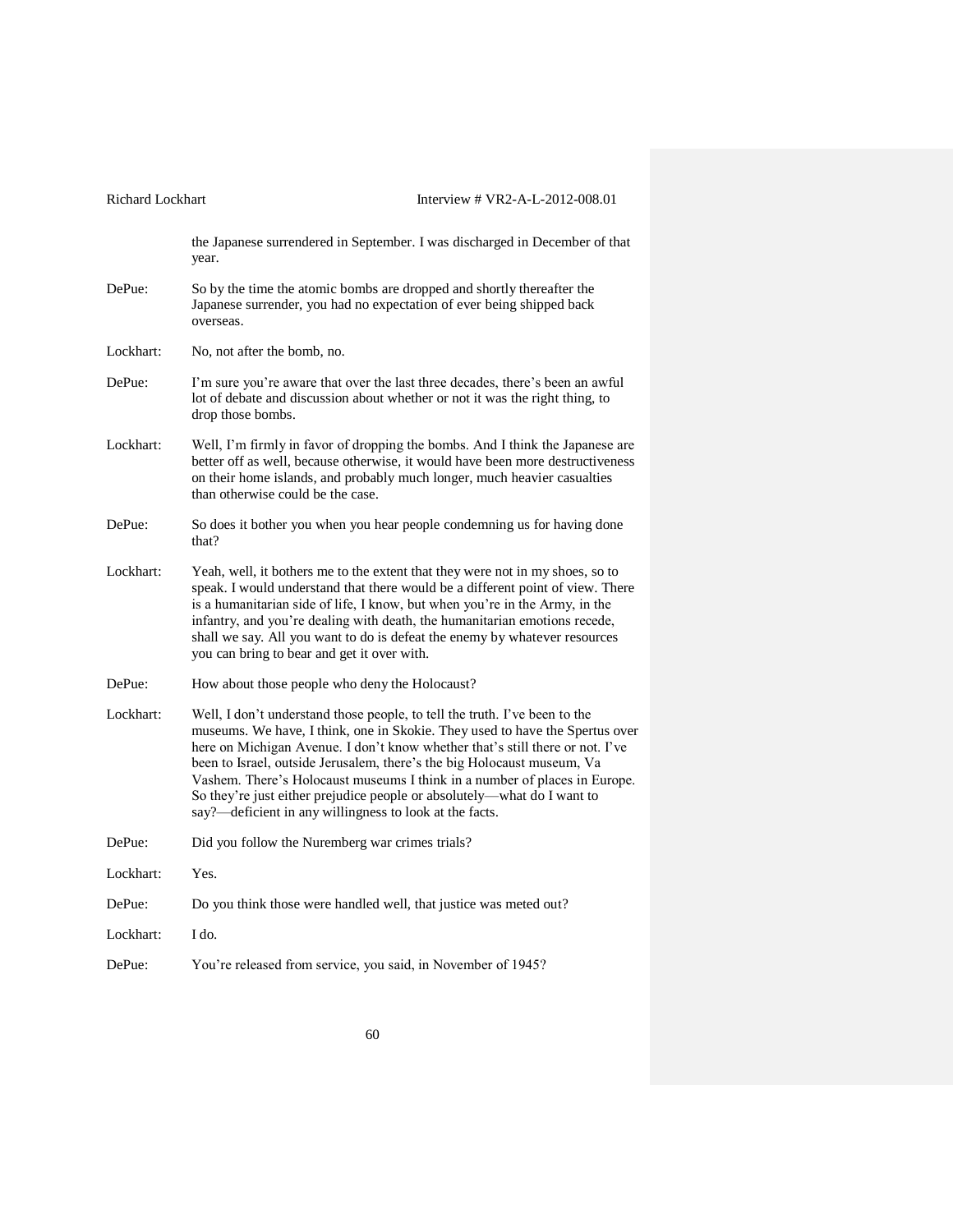| Lockhart: | December 12, 1945. I know exactly the date.                                                                                                                                                                                                                                                                                                                                                                                                   |
|-----------|-----------------------------------------------------------------------------------------------------------------------------------------------------------------------------------------------------------------------------------------------------------------------------------------------------------------------------------------------------------------------------------------------------------------------------------------------|
| DePue:    | That one sticks with you, huh?                                                                                                                                                                                                                                                                                                                                                                                                                |
| Lockhart: | That one stays with me. Back in Camp Atterbury, my three trips to Camp<br>Atterbury.                                                                                                                                                                                                                                                                                                                                                          |
| DePue:    | And you remember very well, the specific time and the date you were<br>captured.                                                                                                                                                                                                                                                                                                                                                              |
| Lockhart: | I do.                                                                                                                                                                                                                                                                                                                                                                                                                                         |
| DePue:    | That the invasion started. What did you do after that, then? What were your<br>plans for your life?                                                                                                                                                                                                                                                                                                                                           |
| Lockhart: | After liberation, you mean? You mean after I got discharged?                                                                                                                                                                                                                                                                                                                                                                                  |
| DePue:    | Right.                                                                                                                                                                                                                                                                                                                                                                                                                                        |
| Lockhart: | I came to Chicago on January 2, 1946, and I've been here ever since,<br>basically. I enrolled at Northwestern, evening classes at the university on<br>Chicago Avenue. I got a job. My first job was a job as a soda jerk; that's the<br>only thing I knew, shall we say.                                                                                                                                                                     |
| DePue:    | In downtown Chicago here?                                                                                                                                                                                                                                                                                                                                                                                                                     |
| Lockhart: | Downtown Chicago. I lived at the YMCA Hotel; the building is still here, 826<br>South Wabash. I'm back in the same neighborhood. It's taken me a while to<br>get back here, but that's just a block or two away. And like I say, I met a<br>wonderful woman, married in 1948.                                                                                                                                                                 |
| DePue:    | What was her name?                                                                                                                                                                                                                                                                                                                                                                                                                            |
| Lockhart: | Her name was Dorothy Phelps, and we lived in Chicago. At the time, I was<br>editor for a business publication and I worked there six years. I had an interest<br>in politics and government, and started as a volunteer, doing precinct work for<br>the Independent Voters of Illinois here in Chicago. Out of that experience I<br>got some information about Illinois government and politics, and I got more<br>and more interested in it. |
|           | Graduated from Northwestern in 1951. I started as a freshman at<br>Purdue in 1942, so it took me nine years to get a degree, but there was a few<br>interruptions to that. One thing, another, and I worked for some civic                                                                                                                                                                                                                    |

organizations, got involved in some constitutional campaigns. I started my own business, my own governmental affairs consulting firm and lobbying firm in 1958; and it still exists today and we still have clients. I've been in business now, fifty years.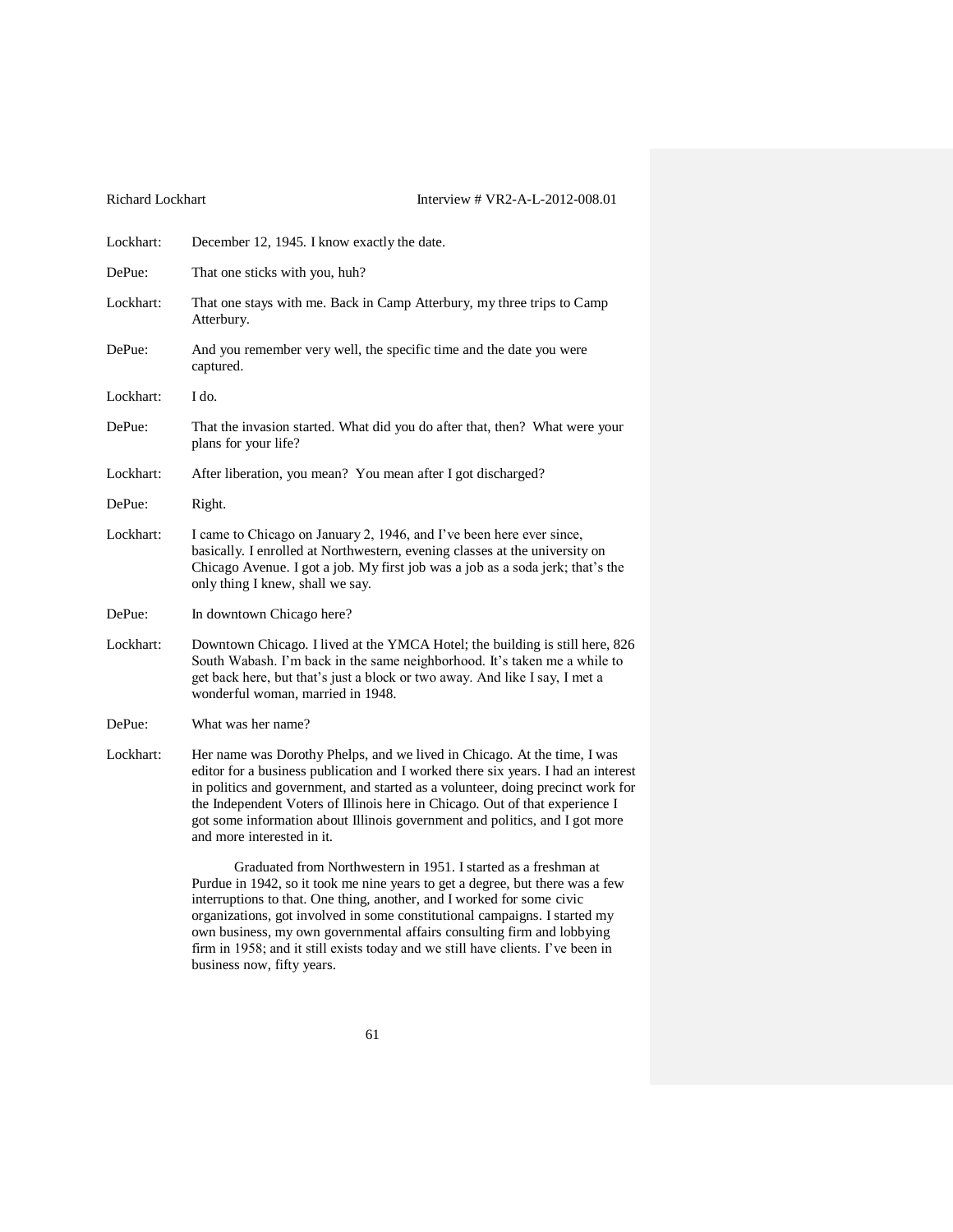- DePue: Well, for the listeners and readers of this interview, I want to entice you, because we're going to end this interview today. We've still got a little bit more to discuss, but we're going to interview on a future date about your experiences dealing with lobbying and working in Illinois government, in politics. So that's a different subject for a different day. <sup>2</sup> Lockhart: Yes. DePue: Did you use the GI Bill? Lockhart: Yes. Yes, I did, for the university expenses, since I was just a part-time student, so I didn't use it for living expenses because I had a job, a daytime job in Chicago. I went to evening school at night. The GI Bill paid the school charges, tuition and whatnot.
- DePue: A lot of historians after that, and a lot of people of your generation, have touted how important that piece of legislation was.
- Lockhart: No question about that.
- DePue: You share that view then?
- Lockhart: Yes, I do.
- DePue: Why is that?
- Lockhart: Well, I think when you spend three years in the Army, you lost a big hunk of life, at least at the learning level, and so you're not prepared sometimes and your mind has not been disciplined to deal with thinking problems through or maybe describing them or writing. You lose a lot of the ordinary skills that you would be working to develop, and so the immediacy of the discipline and training provided by universities came at the right time.
- DePue: After the war, did you join any veterans' organizations?
- Lockhart: No. Well, my Division has an association, so I joined that, and since I'm a disabled veteran, I joined the Disabled Veterans of America, but I don't go to meetings or any of that sort of thing.
- DePue: Are you the type to keep track with a couple of your Army buddies or POW camp buddies?
- Lockhart: Well, I did for a while, but I think they have all died and have passed on.

 $\overline{a}$ 

<sup>2</sup> See other series, *Illinois Statecraft – General Interest*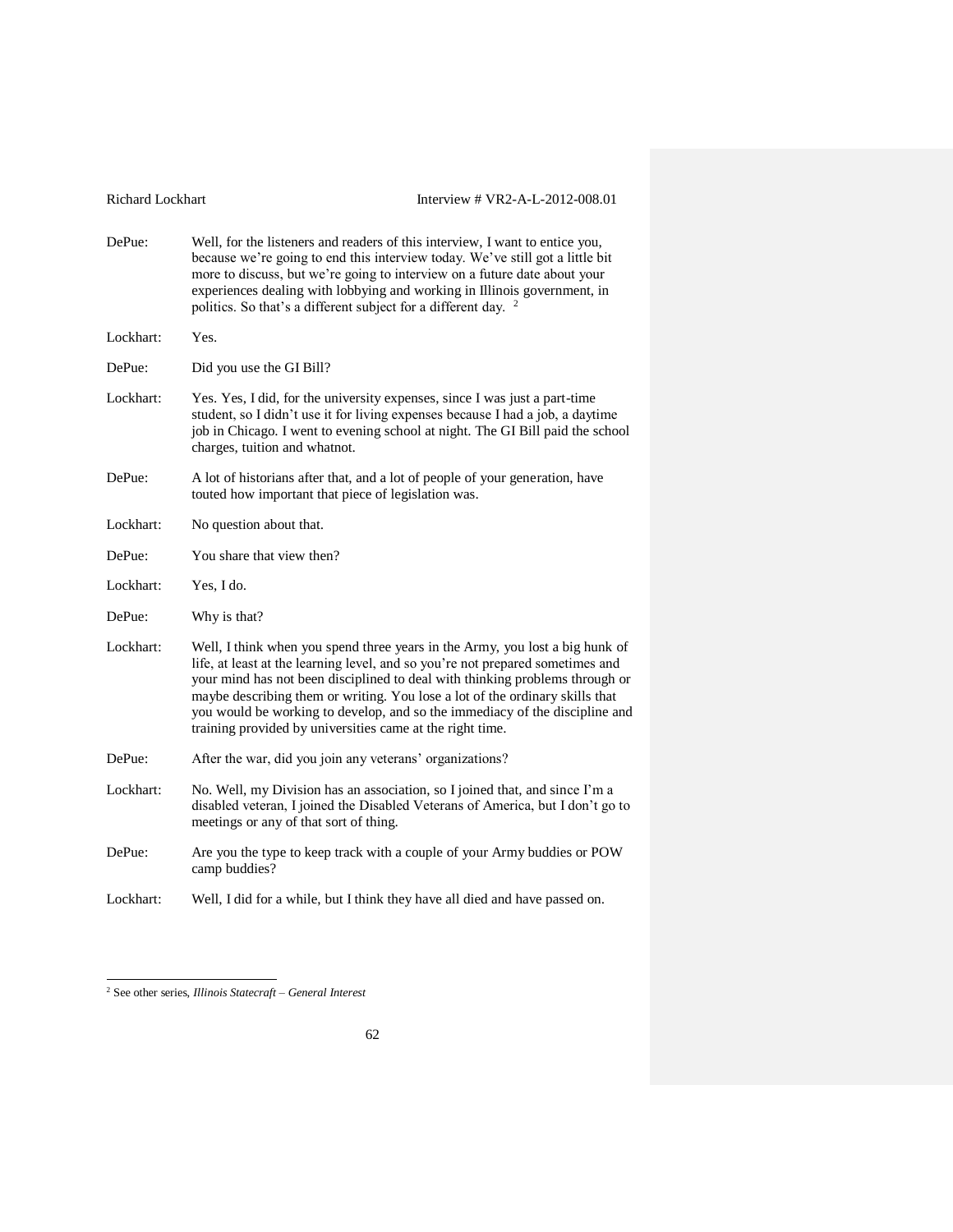| Richard Lockhart | Interview # VR2-A-L-2012-008.01                                                                                                                                                                                                                                                                                                                                                                                                                                          |
|------------------|--------------------------------------------------------------------------------------------------------------------------------------------------------------------------------------------------------------------------------------------------------------------------------------------------------------------------------------------------------------------------------------------------------------------------------------------------------------------------|
| DePue:           | Okay. These might be somewhat peculiar questions, but 106th Division, as<br>divisions go, has one of the worst reputations in the United States Army,<br>because of the situation we discussed.                                                                                                                                                                                                                                                                          |
| Lockhart:        | Yes.                                                                                                                                                                                                                                                                                                                                                                                                                                                                     |
| DePue:           | And certainly, as a PFC, you have nothing to do with that particular<br>reputation.                                                                                                                                                                                                                                                                                                                                                                                      |
| Lockhart:        | With anything, right.                                                                                                                                                                                                                                                                                                                                                                                                                                                    |
| DePue:           | But then you also become a POW. So I'm wondering how the public and<br>other veterans that you encounter have reacted to those facts, that you were in<br>this division with a horrific reputation and that you were a POW. Have they<br>treated you like a hero or like there's something wrong with you or<br>somewhere in between?                                                                                                                                    |
| Lockhart:        | Maybe it's a curiosity now, that I'm still alive. So I don't think there was any<br>prejudice, you might say, either the fact that I was in this particular division,<br>because most people don't know one from the other basically. If you were in<br>combat as an infantryman, they knew you had some horrific experiences of<br>some sort anyway, so a lot of people don't pursue it.                                                                                |
| DePue:           | Did you have some of those experiences coming home, and you walk in a bar<br>and say hey, I'll buy that guy's drink, that kind of stuff?                                                                                                                                                                                                                                                                                                                                 |
| Lockhart:        | Maybe, but I doubt it. I don't remember any of that.                                                                                                                                                                                                                                                                                                                                                                                                                     |
| DePue:           | Or parades, do you remember any parades?                                                                                                                                                                                                                                                                                                                                                                                                                                 |
| Lockhart:        | No, I did not do any parades, I can tell you that.                                                                                                                                                                                                                                                                                                                                                                                                                       |
| DePue:           | You were back home I think, at the time of VE Day and also for VJ Day.                                                                                                                                                                                                                                                                                                                                                                                                   |
| Lockhart:        | Yeah.                                                                                                                                                                                                                                                                                                                                                                                                                                                                    |
| DePue:           | Do you remember celebrations on those days?                                                                                                                                                                                                                                                                                                                                                                                                                              |
| Lockhart:        | No, I do not. VE Day, I was still on the sixty-day furlough, and I can't<br>remember where I was. I was glad to hear about it, but it was expected too.<br>I'm following the news carefully, so I could see that the surrender was soon.<br>In the Japanese war, I was in Fort Benning and I don't remember anything<br>special. But here again, once the two bombs were dropped, we knew that the<br>Japanese would have to stop fighting. And it happened so suddenly. |
| DePue:           | Well this is speeding ahead five years, but June 25, 1950, is the day that the<br>North Koreans invaded the south.                                                                                                                                                                                                                                                                                                                                                       |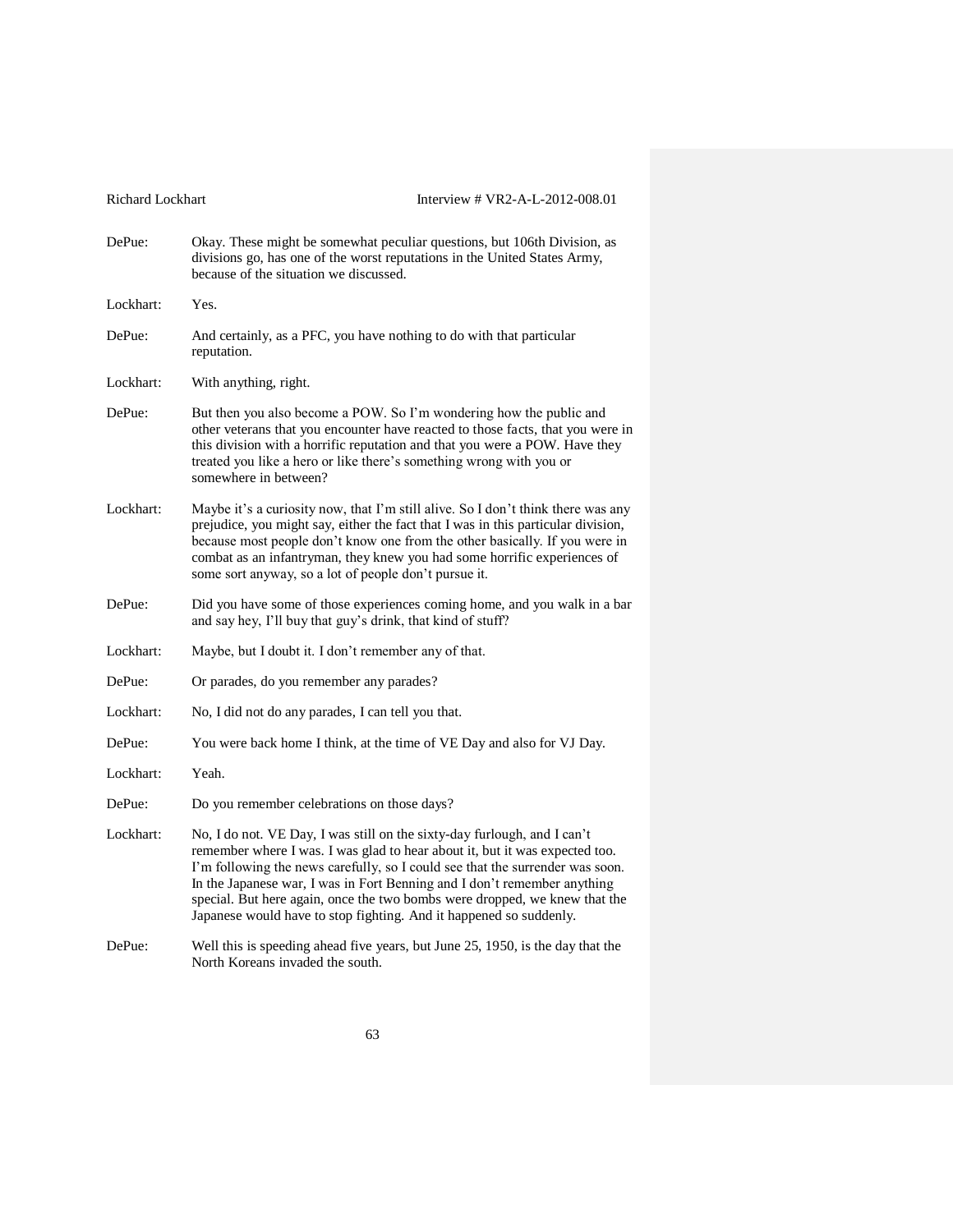Lockhart: Yes. DePue: What were your thoughts about that war? Lockhart: That does ring a bell, because I thought that that war would spread. I thought Russia would make some kind of a move in Europe and we would have to react to that. And so I expected to be back in the Army, as a matter of fact. I can remember telling my wife, "You know, I might be back in the service in a few months; why don't we have some kind of a different vacation?" So we went to Cuba for a week or so and then Florida. So I do remember 1950 very well, and actually we reregistered. They had a draft thing going on. I had to reregister for the draft. I still have the card for that somewhere. So yes, I thought that would spread; definitely I thought the Korean War would spread to Europe. DePue: Well, the Truman Administration was calling that a police action. Did you basically agree with the need to be there in the first place? Lockhart: Yes, I agreed with the president. DePue: Well, let's jump ahead a few years, and now the children of your generation are being sent off to Vietnam. What was your view about the Vietnam War? Lockhart: I didn't understand that one, to tell the truth. I did not understand it especially we had the experience of the French, who had fought there for maybe fifteen years or so, had completely failed. I didn't agree with a position that was stated by a lot of people who thought that this was a communist move. And the domino effect—do you remember the domino effect?—I didn't agree with that. I thought it was most unfortunate, the whole Vietnam experience, and it certainly turned out to be. DePue: Well, I think we'll save our more detailed discussion about events surrounding Vietnam, like the 1968 Democratic Convention and things like that. That will be in the next interview, such as we have. Lockhart: I was here. DePue: I'd love to hear what your impressions were during all that. Lockhart: It was terrible. DePue: Did you talk much to your wife and your family about your experiences as a POW and experiences in the war? Lockhart: No. DePue: Why not?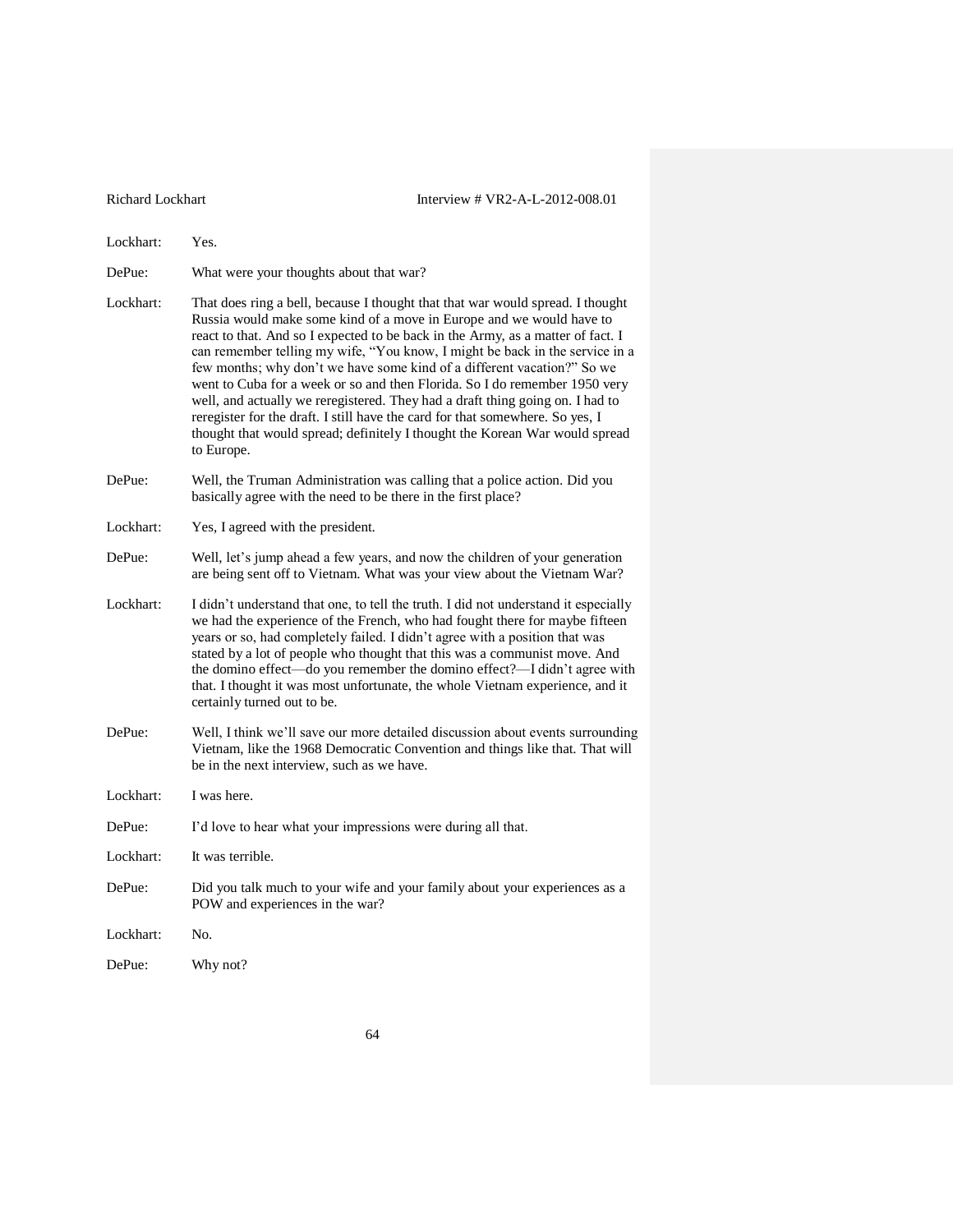| Richard Lockhart |  |  |
|------------------|--|--|
|------------------|--|--|

| Lockhart: | I don't know. Maybe I sensed that they weren't really that interested. I have<br>talked to my son, who was more interested, and like I say, I took him to<br>Europe in '87, in the wintertime. In '88 we went back into Germany and<br>found Stalag IX-B. It's a children's camp now by the way.                                                                                                                                                                                                                                                                      |
|-----------|-----------------------------------------------------------------------------------------------------------------------------------------------------------------------------------------------------------------------------------------------------------------------------------------------------------------------------------------------------------------------------------------------------------------------------------------------------------------------------------------------------------------------------------------------------------------------|
| DePue:    | A children's camp?                                                                                                                                                                                                                                                                                                                                                                                                                                                                                                                                                    |
| Lockhart: | Yeah, right. So I've kept him pretty much up-to-date, and he's gone through<br>my loose-leaf red notebook history of World War II. He thinks his father is a<br>hero for surviving.                                                                                                                                                                                                                                                                                                                                                                                   |
| DePue:    | For surviving. For going through things that no human should have to<br>experience.                                                                                                                                                                                                                                                                                                                                                                                                                                                                                   |
| Lockhart: | That's true.                                                                                                                                                                                                                                                                                                                                                                                                                                                                                                                                                          |
| DePue:    | Are you proud then, of your service in the military?                                                                                                                                                                                                                                                                                                                                                                                                                                                                                                                  |
| Lockhart: | Yes. I did nothing dishonorable. I did what I was expected to do.                                                                                                                                                                                                                                                                                                                                                                                                                                                                                                     |
| DePue:    | You obviously believed in what you were doing.                                                                                                                                                                                                                                                                                                                                                                                                                                                                                                                        |
| Lockhart: | And I was a volunteer, the other thing too of course. I could never complain,<br>because I was an infantry volunteer, and so I learned a long time ago, once<br>you volunteer                                                                                                                                                                                                                                                                                                                                                                                         |
| DePue:    | Did you have an even deeper appreciation for what you had done was the right<br>thing, after you found out what was going on in Germany?                                                                                                                                                                                                                                                                                                                                                                                                                              |
| Lockhart: | Yes. I felt absolutely it was the right thing to do. I was glad to be a part of it.                                                                                                                                                                                                                                                                                                                                                                                                                                                                                   |
| DePue:    | I know you've had an opportunity-you mentioned several times here-had<br>gone overseas. Did you ever get back to the battlefield scenes?                                                                                                                                                                                                                                                                                                                                                                                                                              |
| Lockhart: | To an extent, but I've not been quite satisfied. I had been there in my car and<br>I've been to St. Vith, Belgium, which is a little town in Belgium. There's still<br>a monument to the 106th Division, by the way, in St. Vith, Belgium, if you<br>ever want to go. I've driven back into the woods area, but I have not done it<br>on foot, and I'm not quite sure whether that's something holding me back<br>from doing that or what, but I always think I'm going to go back to Belgium<br>and I'm going to park the car and I'm going to go back in the woods. |
| DePue:    | Is that on your bucket list?                                                                                                                                                                                                                                                                                                                                                                                                                                                                                                                                          |
| Lockhart: | It's on the summer to-do list.                                                                                                                                                                                                                                                                                                                                                                                                                                                                                                                                        |
| DePue:    | That might be this summer then?                                                                                                                                                                                                                                                                                                                                                                                                                                                                                                                                       |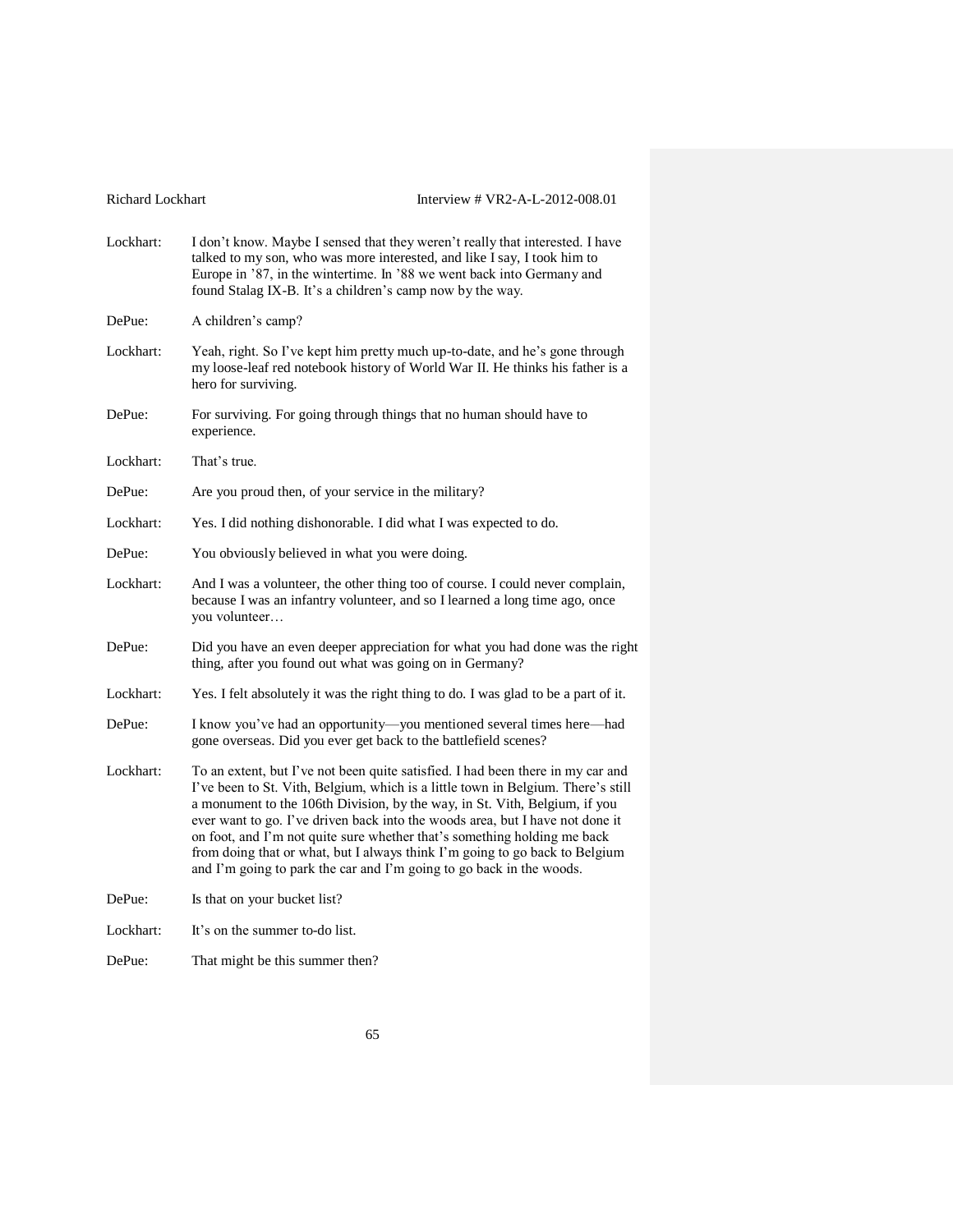- Lockhart: Might be this summer. It comes up every year in my mind anyway. It comes up every year, but for one reason or another, some unconscious force keeps me from actually doing it. I don't know why.
- DePue: You talked about going back to Germany and your reaction to seeing Germans there, especially Germans of your age. How about going back to Belgium and seeing some of the Belgians there? Is that a different experience?
- Lockhart: Oh yeah, much different. I don't remember if I told you about my friendship with Serge DuBois?

DePue: We haven't talked about that on tape, so I definitely want to hear about it.

Lockhart: This is a very interesting event, shall we say, or few events, and it was just a few years ago, three or four years ago. I get a communication from a gentleman in Franklin, Indiana, whose name is Jim West, who keeps a marvelous record of a lot of things World War II, including 106th Division. He has a lot of records; he scanned my red notebook. Anyway, he sends out an email and I'm on his list. Maybe three or four years ago, not more than four years ago. He said there's a gentleman in Belgium who has been taking care of the graves of two American soldiers; one of them is from the 106th Division, and he puts the name and unit he was in, and the other one was from another division. And so the Belgian individual who has been taking care of these graves wants to know whether anybody out there knows anything about these two GIs buried in the Liege Cemetery. And he said, "Well, if you don't know either of these persons, why don't you write to Mr. DuBois and thank him for taking care of these graves?"

> So I thought that was an easy enough thing to do, so I did that; and I said, "Well, I'm even thinking about coming to Belgium next summer for a few days," because I hadn't been there for a while. He writes back, emailed right back, "Please come to my house, please come to Liege. I will take you anyplace," blah-blah-blah. So I do that. He is a Belgian businessman; he's retired. He has a wife and they live in Belgium, and he's probably a millionaire. He takes me to his house, takes me to dinner in Liege, takes me to a couple cemeteries I wanted to go to where friends of mine are buried. He kept telling me, "It's an honor for me to have you in my house." He says. "We Belgians view you and the British as our liberators."

Now unfortunately, Serge DuBois died a year or two ago, but I asked him when I was there, "Serge, you're sixty-five; the war was over about the time you were born. How did you get into taking care of American graves? It defies understanding a little bit." He said, "Well, my father did it and so I just continued doing it." It's such a rare experience to hear someone say that so many years after the war, that the American presence in Belgium was so important to the country, that here is somebody, at least through his family,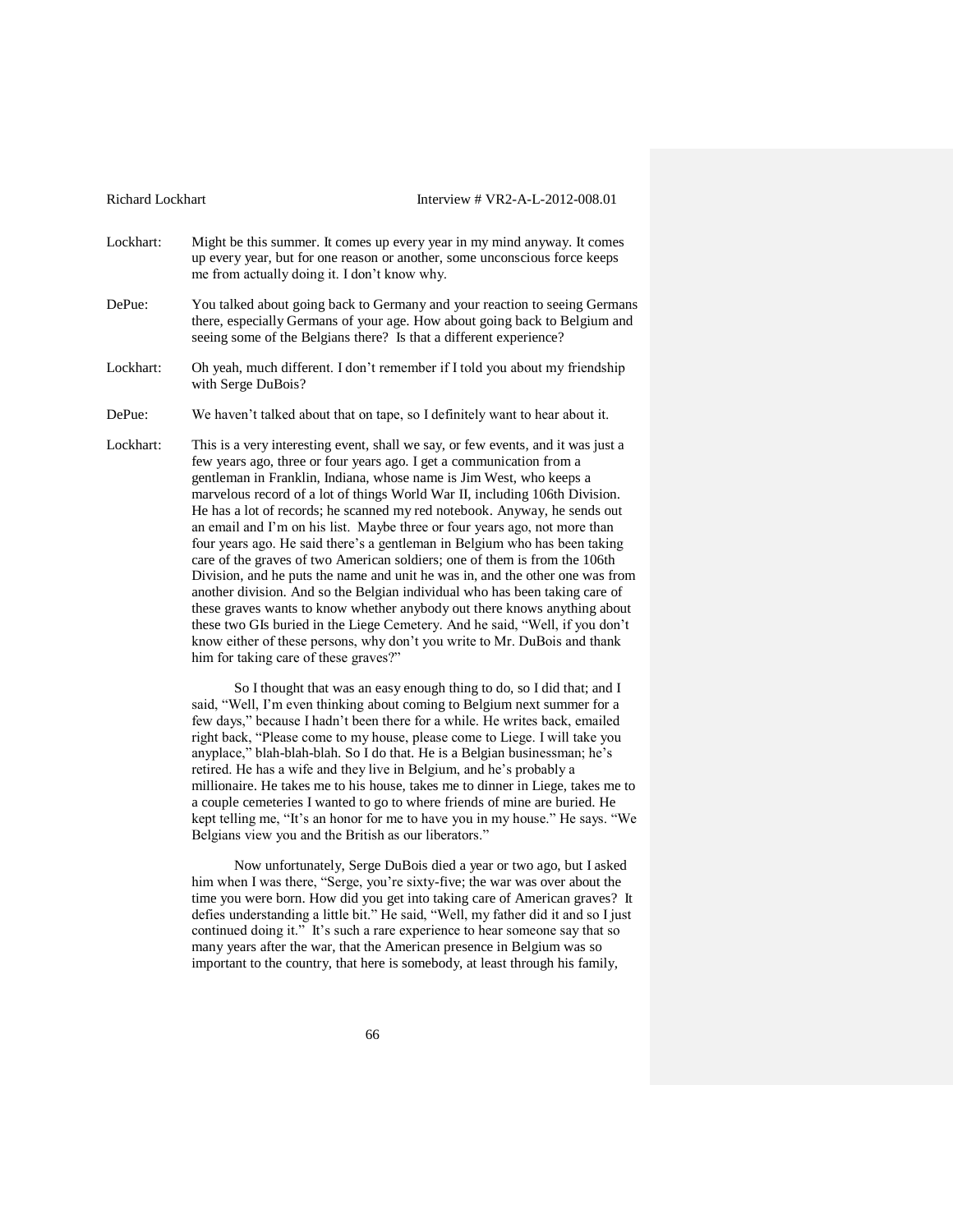| <b>Richard Lockhart</b> | Interview # $VR2-A-L-2012-008.01$                                                                                                                                                                                                                                                                                                                                                                                                                                                                                                                                           |  |  |
|-------------------------|-----------------------------------------------------------------------------------------------------------------------------------------------------------------------------------------------------------------------------------------------------------------------------------------------------------------------------------------------------------------------------------------------------------------------------------------------------------------------------------------------------------------------------------------------------------------------------|--|--|
|                         | regards us Americans not as people who are difficult but are heroes still. It<br>was a great experience for me.                                                                                                                                                                                                                                                                                                                                                                                                                                                             |  |  |
| DePue:                  | Does that make all the sacrifice you went through worth it?                                                                                                                                                                                                                                                                                                                                                                                                                                                                                                                 |  |  |
| Lockhart:               | Somewhat, somewhat. And I have had other experiences in Belgium-not any<br>other place—but people ask me, "Well is this the first time you've been to<br>Belgium?" I said, "Well no, as a matter of fact I came here in 1944 with the<br>American Army." They stop, hold out their hands and say "Thank you very<br>much." That's happened two or three times.                                                                                                                                                                                                              |  |  |
| DePue:                  | Well that's worth the price of the trip, isn't it?                                                                                                                                                                                                                                                                                                                                                                                                                                                                                                                          |  |  |
| Lockhart:               | Just about.                                                                                                                                                                                                                                                                                                                                                                                                                                                                                                                                                                 |  |  |
| DePue:                  | Yes. You saw some pretty horrific things. The POW experience itself and<br>getting on the edge of starvation.                                                                                                                                                                                                                                                                                                                                                                                                                                                               |  |  |
| Lockhart:               | Soldiers, American soldiers wounded, dead. Yeah, I've seen all that.                                                                                                                                                                                                                                                                                                                                                                                                                                                                                                        |  |  |
| DePue:                  | How did all of this experience change you?                                                                                                                                                                                                                                                                                                                                                                                                                                                                                                                                  |  |  |
| Lockhart:               | I suppose it has changed me, but see I don't know whether I would be<br>different if I hadn't had these experiences either. It does make me realize I<br>think, that I can take it, shall we say, that nothing can get me down.                                                                                                                                                                                                                                                                                                                                             |  |  |
| DePue:                  | You mentioned earlier, your son thinks you're a hero, the Belgians think<br>you're a hero.                                                                                                                                                                                                                                                                                                                                                                                                                                                                                  |  |  |
| Lockhart:               | Yeah.                                                                                                                                                                                                                                                                                                                                                                                                                                                                                                                                                                       |  |  |
| DePue:                  | Are you?                                                                                                                                                                                                                                                                                                                                                                                                                                                                                                                                                                    |  |  |
| Lockhart:               | I always say I'm a survivor. So if being a survivor is a hero, I guess. Surviving<br>is of course, you can be a dead hero, but it's more better to be a surviving one.                                                                                                                                                                                                                                                                                                                                                                                                      |  |  |
| DePue:                  | You mentioned also, that you didn't really talk to your wife much, that there<br>was a point in time in your son's life when you started talking about it. Why<br>sit down and spend some quality time talking to me about it?                                                                                                                                                                                                                                                                                                                                              |  |  |
| Lockhart:               | History. You're providing history and history to me is an important<br>component of society. And I realize that I had experiences that a lot of people<br>have not had, or if they have had, they didn't keep any kind of a record of it. I<br>get several letters a year from people saying, My grandfather, my uncle was in<br>the war, they never talked about it, they're dead now; what can you tell me<br>about being a prisoner, some of them. It's like I say, history is valuable in<br>terms of what it does, in terms of maintaining the values of this country. |  |  |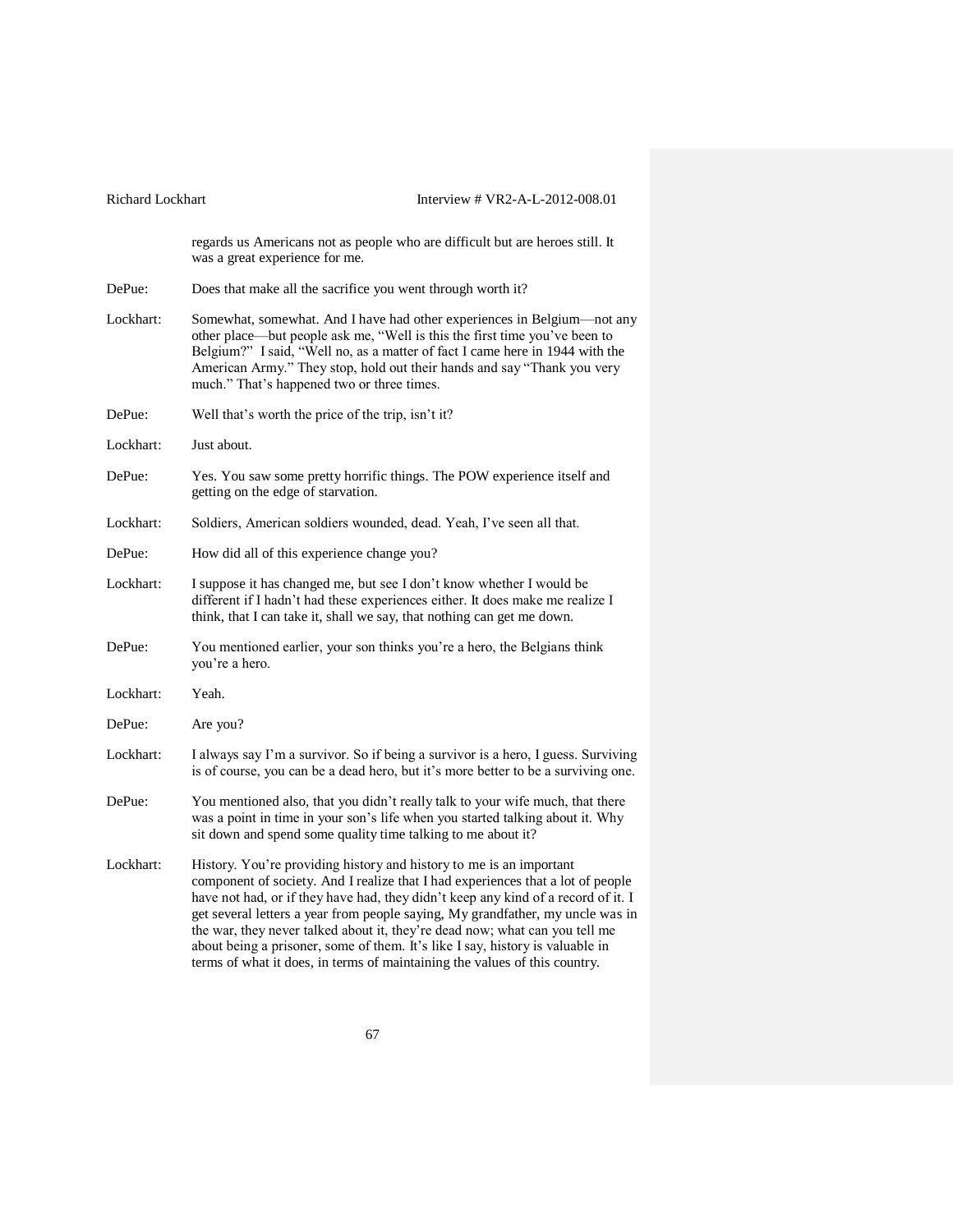DePue: Well I know the one in particular chapter of your story that you thought was very important, and that was to get the message out about what happened to the Jewish soldiers.

- DePue: Why was that such a burning need for you?
- Lockhart: Well, because I had immediate experience with that, you might say; I knew it took place. I figured somebody had to write about it; otherwise, it would be lost in history or not be known whatsoever. So it's been described—I don't know whether I've got the book over here. Over here on the table is a book, what's it called?
- DePue: Well let's get you unhooked and we can pause for a second here.

(pause in recording)

- DePue: Okay, we took a very quick break; we're back at it.
- Lockhart: What I'm holding in my hand now is a book called, *Given Up for Dead: American GIs in the Nazi Concentration Camp at Berga*. I am interviewed in here; in fact, they even put my picture in it. Well anyway, there's just a lot of evidence here that somebody worked hard to maintain this record, and I think it's important.

What I don't like about the American situation sometimes is complacency. I always figure there's two problems, complacency and time. We have too much of one and not enough of the other. So like I indicated earlier, I'm big on history. I have 1,600 history books in my house and I've read them all.

- DePue: You've got three levels of a house that's filled, each level full.
- Lockhart: Yes I do, even in the bathroom, and I've read them, dated them and so forth. It's just one of my compulsions in life, I guess. I don't know.
- DePue: Well that's the journalist in you, that thirst for knowledge and thirst for understanding.
- Lockhart: I was growing up, I had a library card at the Fort Wayne Library, and they had branches around the city. I was a heavy user of the library system.
- DePue: Well, we're talking in 2012. The United States is just finishing up this last year, finished up theoretically, our experiences in Iraq, after a long war there. We're still in Afghanistan and just as we talk, things have turned rather ugly there for us.

Lockhart: Yes.